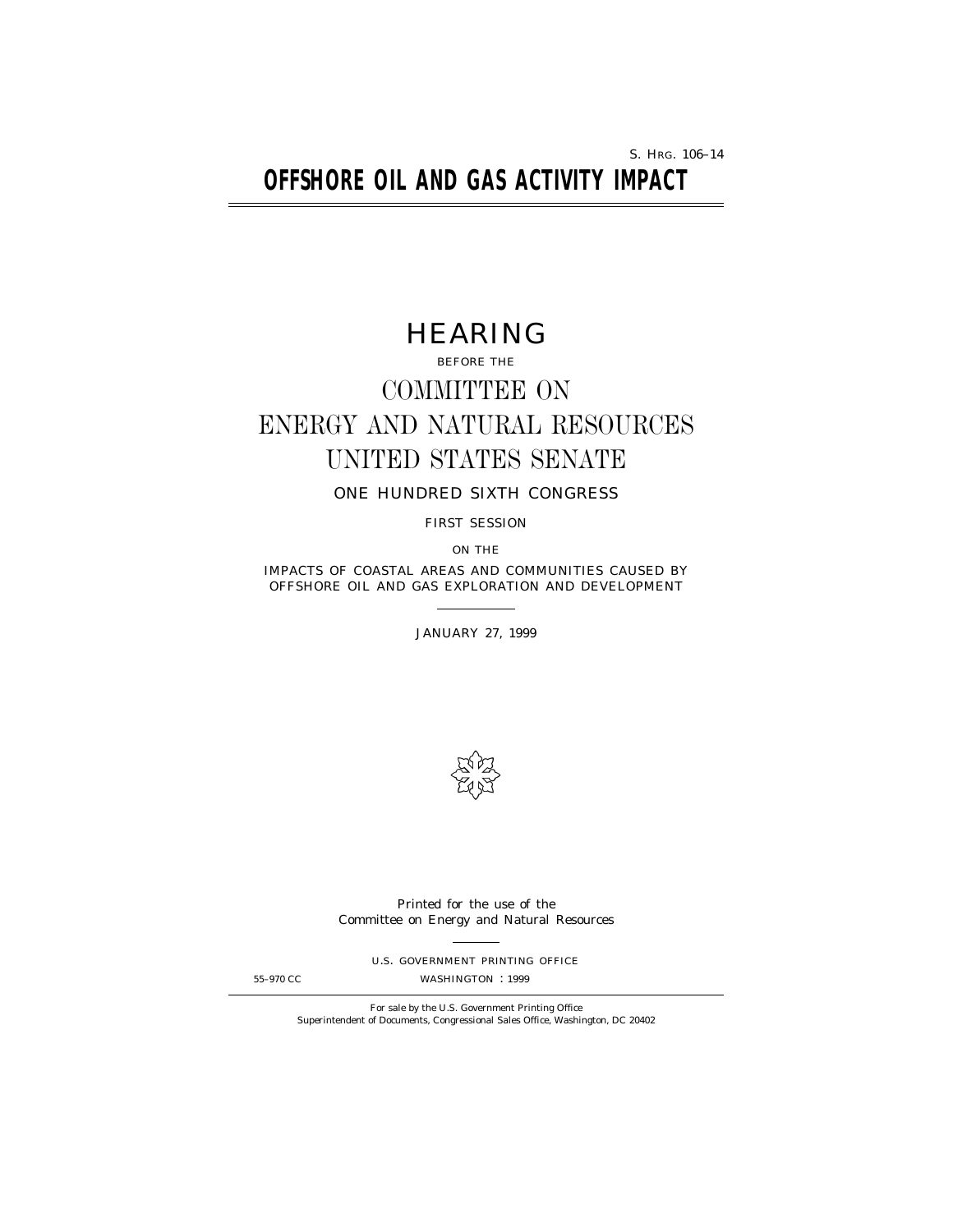# COMMITTEE ON ENERGY AND NATURAL RESOURCES

FRANK H. MURKOWSKI, Alaska, *Chairman* PETE V. DOMENICI, New Mexico DON NICKLES, Oklahoma LARRY E. CRAIG, Idaho BEN NIGHTHORSE CAMPBELL, Colorado CRAIG THOMAS, Wyoming GORDON SMITH, Oregon JIM BUNNING, Kentucky PETER G. FITZGERALD, Illinois SLADE GORTON, Washington CONRAD BURNS, Montana

JEFF BINGAMAN, New Mexico DANIEL K. AKAKA, Hawaii BYRON L. DORGAN, North Dakota BOB GRAHAM, Florida RON WYDEN, Oregon TIM JOHNSON, South Dakota MARY L. LANDRIEU, Louisiana EVAN BAYH, Indiana BLANCHE L. LINCOLN, Arkansas

ANDREW D. LUNDQUIST, *Staff Director* DAVID G. DYE, *Chief Counsel* JAMES P. BEIRNE, *Deputy Chief Counsel* ROBERT M. SIMON, *Democratic Staff Director* SAM E. FOWLER, *Democratic Chief Counsel* KELLY JOHNSON, *Counsel for Natural Resources* SHIRLEY NEFF, *Staff Economist, Minority*

(II)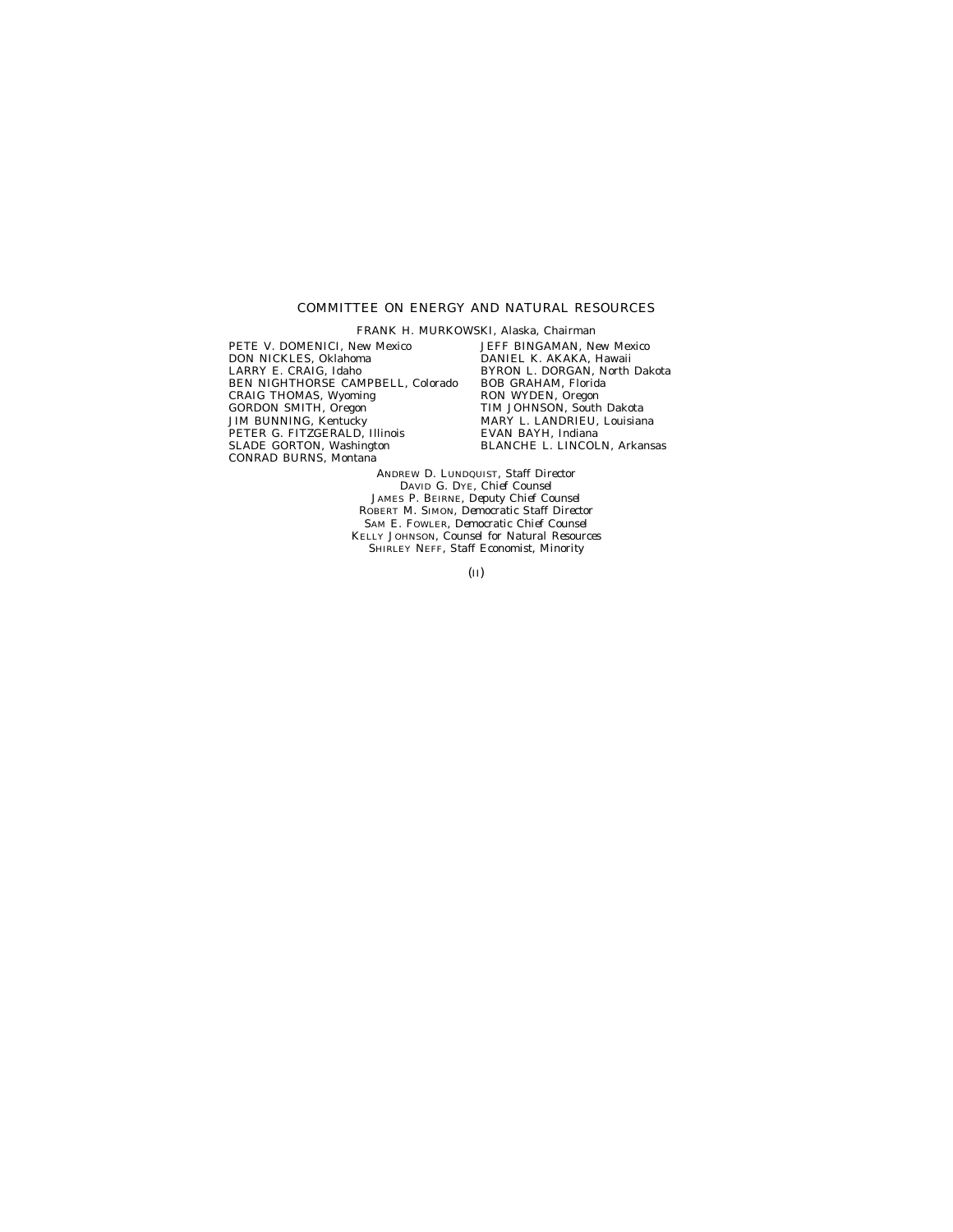# C O N T E N T S

# STATEMENTS

|                                                                               | Page |
|-------------------------------------------------------------------------------|------|
|                                                                               | -6   |
| Caldwell, Jack C., Secretary, Louisiana Department of Natural Resources       | 21   |
|                                                                               | 12   |
|                                                                               | 10   |
|                                                                               | - 6  |
|                                                                               | 20   |
|                                                                               | 5    |
|                                                                               | -1   |
|                                                                               | 52   |
|                                                                               | 30   |
| Palmer, James I., Jr., Executive Director, Mississippi Department of Environ- | 15   |
|                                                                               | 13   |
| Van Putten. Mark. President and CEO. National Wildlife Federation             | 34   |
|                                                                               | 27   |
|                                                                               |      |

# APPENDIX

|  |  |  | 55 |
|--|--|--|----|
|--|--|--|----|

# (III)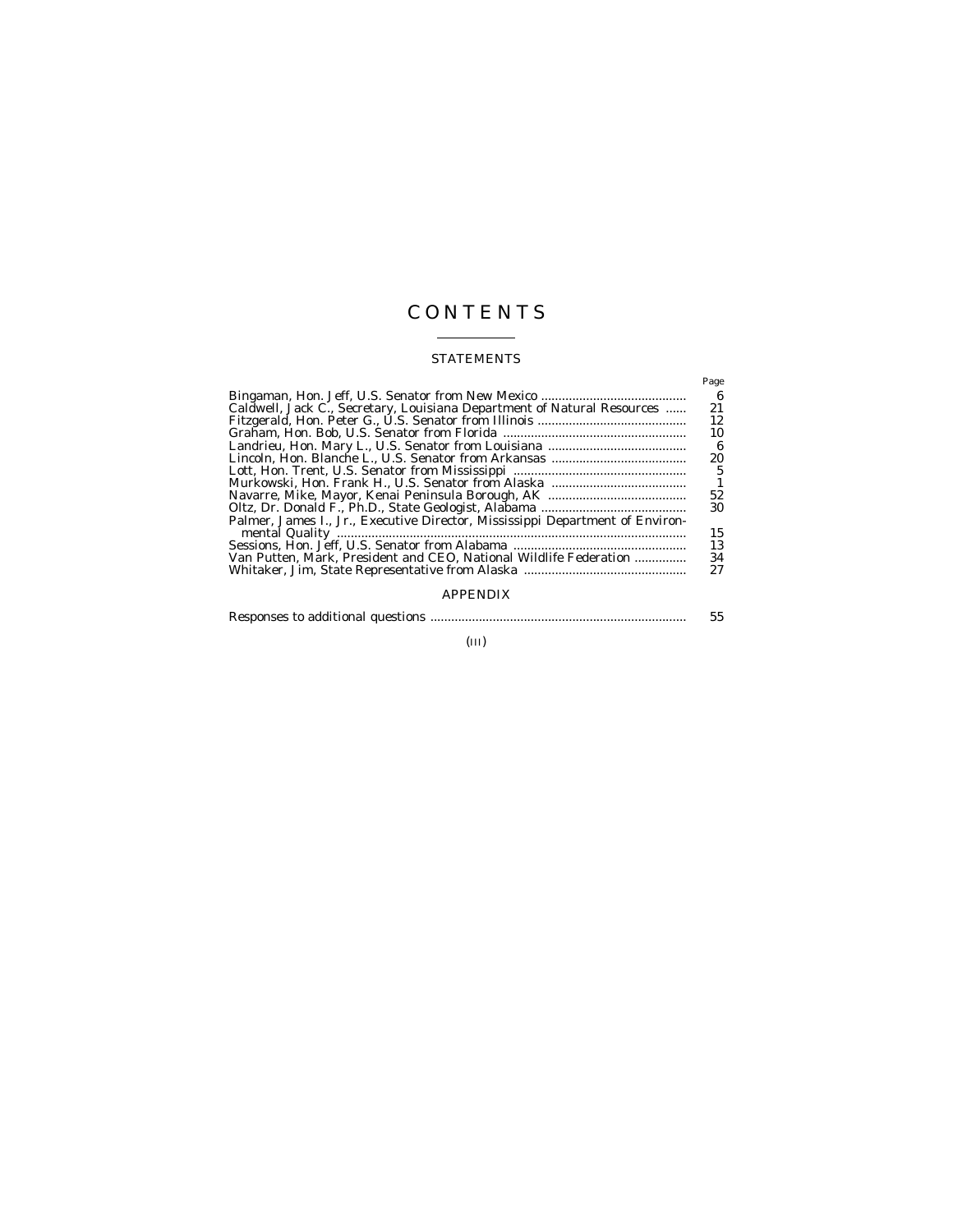# **OFFSHORE OIL AND GAS ACTIVITY IMPACT**

# **WEDNESDAY, JANUARY 27, 1999**

# U.S. SENATE,<br>COMMITTEE ON ENERGY AND NATURAL RESOURCES,<br>*Washington, DC.*

The committee met, pursuant to notice, at 9:35 a.m., in room SH–216, Hart Senate Office Building, Hon. Frank H. Murkowski, chairman, presiding.

# **OPENING STATEMENT OF HON. FRANK H. MURKOWSKI, U.S. SENATOR FROM ALASKA**

The CHAIRMAN. Good morning. We will call the hearing to order. This is the Committee on Energy and Natural Resources, an oversight hearing on the impacts of offshore activities on coastal States and communities. And I might add, for the benefit of those of you, this is not our normal room. The Architect of the Capitol has designs on our space and, as a consequence, there is substantial construction going on. So, I suspect at some point in time we will be moving back.

But we also have a hearing tomorrow. And I believe it is in this room. And we will hear from witnesses on the state of our domestic oil industry from the standpoint of the impact of the mergers, consolidations, as well as the smaller producers, as well as the drilling contractors, and the general effect that lower oil prices are having on the economy and the continued increase in foreign production, particularly that which would be potentially brought about by the lifting of the sanctions on Iraq, from about 500,000 barrels a day to 2.5 million.

Let me welcome Senator Bingaman, as he takes over the role of the ranking member, from long-time member, Senator Bumpers. And we look forward to working with you, my Democratic colleagues on your side, as well as the very professional staff that we have on both sides. We have been graced, I think, in this committee with a good deal of bipartisanship, and we continue to look forward to having that kind of a relationship as we pursue the areas of responsibility under our jurisdiction.

So, welcome to the first Energy and Natural Resources Committee hearing of this new Congress.

I would also like to point out that we are pretty much on schedule with our hearings. We have not lost any significant time as a consequence of the other items that have taken up a good deal of our attention.

We are going to hear testimony today from those that are most affected by the offshore oil and gas production, the States and com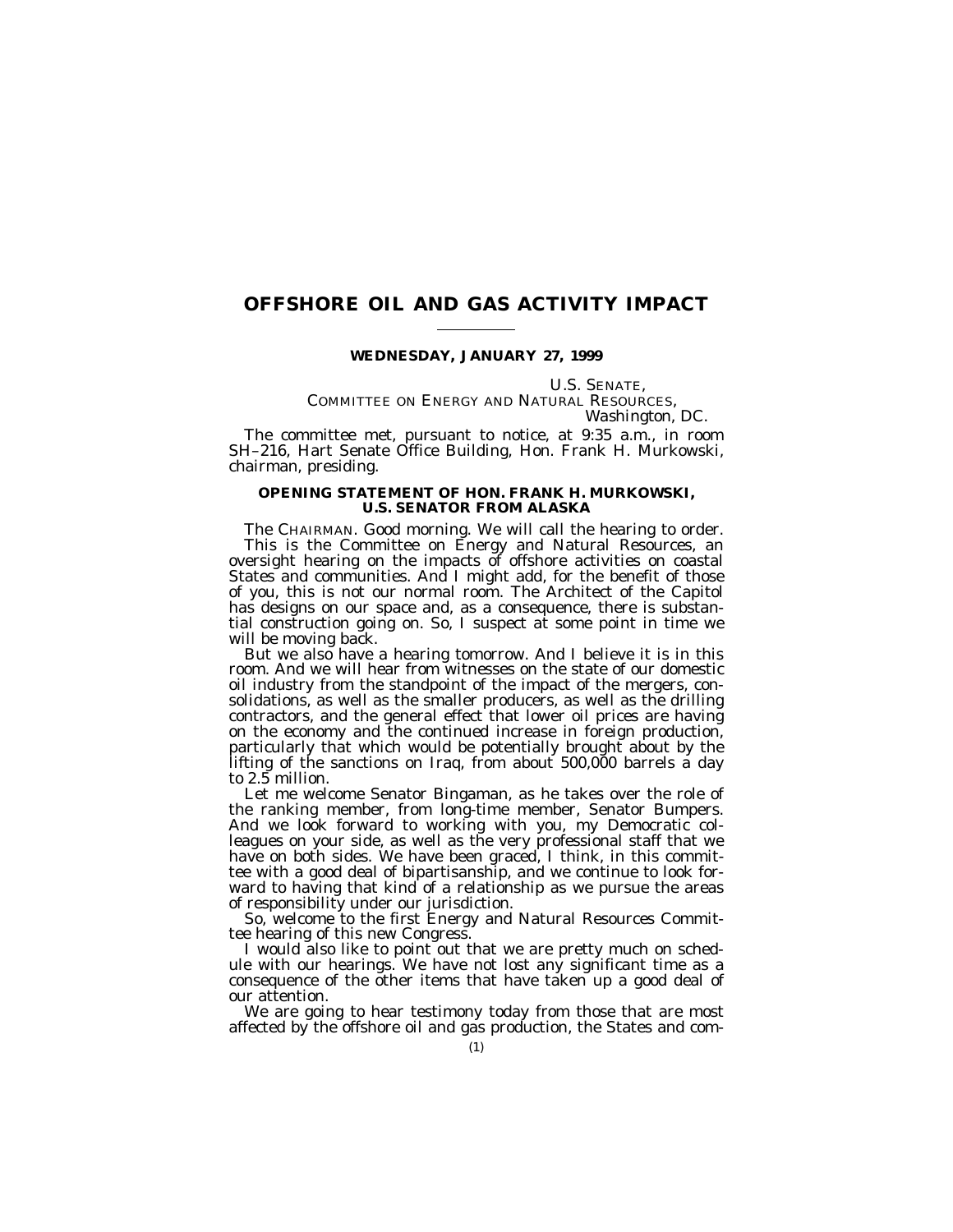munities who share their coast for the national interest of domestic energy production. There will be a number of future hearings to examine in depth the three titles of the bill that Senator Landrieu and I have introduced, to provide coastal impact assistance.

Further, I want to advise those that are interested in the States that have a moratoria that we will accommodate those States in future hearings relative to their concerns about any activity off their OCS areas, and also the dilemma of the revenue-sharing issue. But that is a commitment that I made to a number of members who have indicated a concern, and wanted to testify at this hearing.

The purpose of this hearing is simply to basically lay down the legislation. Currently, Federal OCS production is authorized to occur off the coast of six States. That is Texas, Alabama, Mississippi, Louisiana, a part of California, and parts of Alaska. Although, in Alaska, there is no significant production off of our coast at this time.

Our witnesses today represent three of the Gulf Coast States, as well as my State of Alaska. They know firsthand the mixed blessings of Federal OCS energy programs, and can add to our knowledge of how offshore oil and gas production impacts those closest to it.

If oil and gas are discovered on Federal lands in Wyoming, the revenues from that discovery would be split 50/50 with the State of Wyoming. However, as you know, those rules do not apply to the oil and gas discovered on Federal submerged lands on the outer continental shelf.

In fiscal year 1997, the Federal OCS leasing program generated \$4.1 billion in rents and royalties. None of these funds were shared with the State which hosts the development and of course underwrites and puts up with the impacts.

Well, all that money goes to the Federal Treasury. We do not think that is fair. It is also important to note the role of the Federal OCS production in meeting our energy demands. America imports more than 56 percent of our total domestic petroleum requirements. And, further, the Department of Energy predicts that in 10 years America will be at least 64 percent dependent on foreign oil.

I think that addressed the national energy security interests of the country. OCS development will play, and continues to play, an important role in offsetting even greater dependence on foreign energy. Currently, the OCS accounts for 14 percent of our oil production and 24 percent of our gas production.

Unlike foreign oil and foreign tankers, this energy is homegrown and contributes directly to the national wealth of the country, and produces good jobs in those industries, and contributes to the balance of payments. Technological advancements have and will continue to result in new OCS production, having an unparalleled record of excellence on environmental and safety issues. Hence, we need to maintain a healthy OCS leasing program.

Today's hearing occurs against the backdrop of the bill, S. 25. That was legislation introduced by a bipartisan group of 11 Senators.

Now, I would like to recognize Senator Landrieu's efforts. Senator Landrieu, from Louisiana, has done an extraordinary job in working on this legislation, cooperating with staffs and the cospon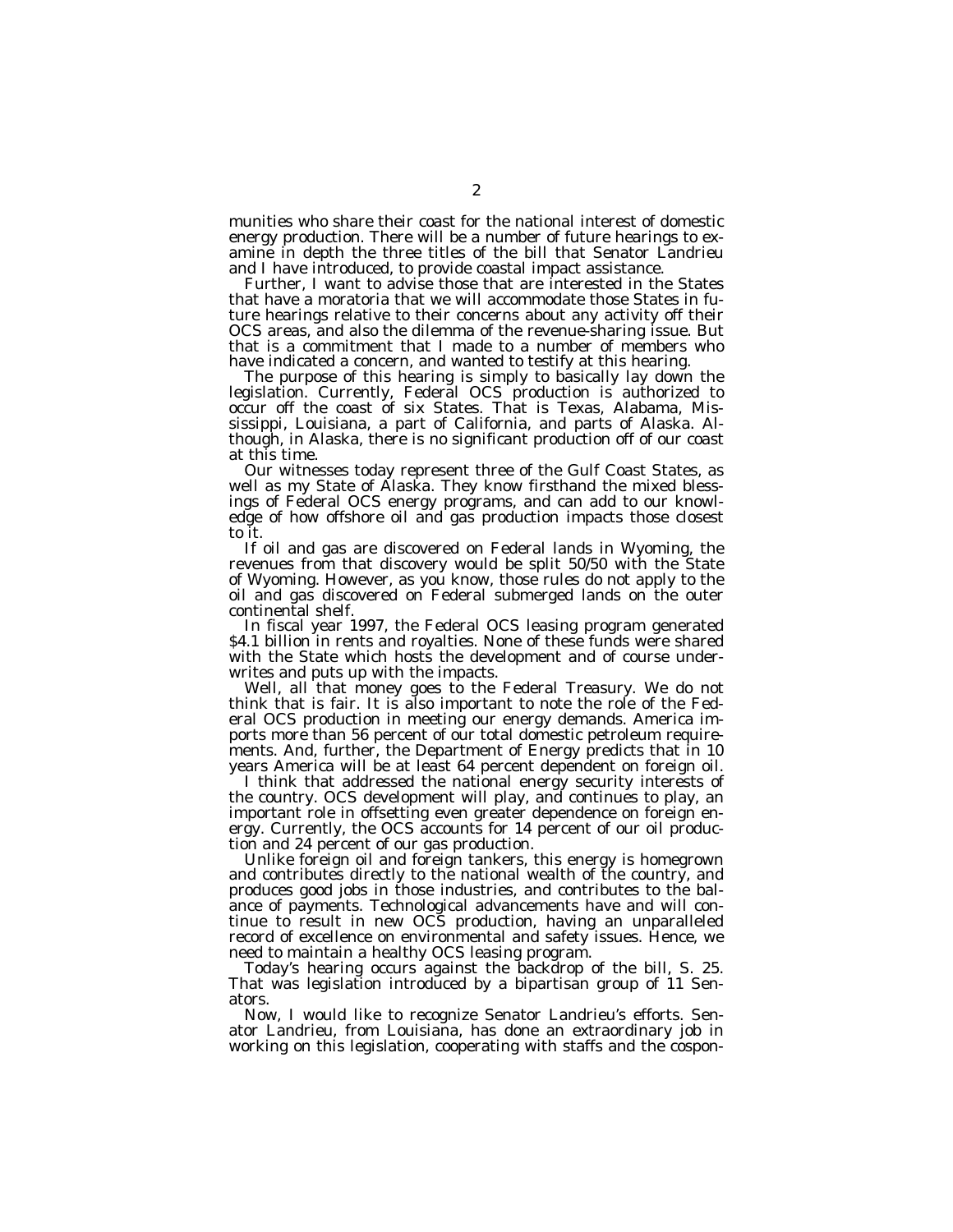sors of Senator Landrieu, Senator Lott, Senator Sessions, Senator Breaux, and Senator Cleland, Senator Johnson, Senator Craig, Senator Mikulski, Senator Cochran. And I think there are others, as well.

The bill, as it stands in its current submitted form, would remedy the current inequity by redistributing 50 percent of the OCS revenue for three programs. The first would be coastal impact assistance. The second would be State and local park and recreation programs. And third, State wildlife programs. The other 50 percent, of course, is maintained in the Federal Treasury.

S. 25 allots 27 percent of the OCS revenues to coastal States and communities that shoulder the responsibility of offshore oil and gas development off their coastlines. Funds would be used for a variety of coastal, environmental and infrastructure purposes under the jurisdiction of the communities, not the Federal Government.

Our bill acknowledges that all coastal States have unique needs, and provides coastal impact assistance to 34 coastal States, even those States which currently prohibit by moratorium oil and gas activity off their coasts. The bill also takes a portion of the revenues and invests them in conservation and wildlife programs in all 50 States.

Sixteen percent of the revenue would go to fund the Land and Water Conservation Fund for State and local park recreation facilities. Seven percent of the revenues would be used for State fish and wildlife programs, including actual activities to enhance the expansion of the wildlife resource.

These programs recognize that a portion of the revenues earned from the depletion of a non-renewable resource should be reinvested in renewable resources—the park, recreation and conservation systems—which, of course, all Americans enjoy.

And, finally, importantly, the expenditures of this money throughout the bill rests with the local communities and not the Federal Government. Local communities are going to figure out what renewable resources need to be conserved and enhanced for the benefit of the residents, not the Federal Government.

One provision of concern is the protection of private property. The bill provides money for Federal land acquisition—approximately \$350 million—based on OCS revenue of \$4.1 billion in 1997. That would be shared with all 50 States. And the average is, I think, \$5 million to \$10 million per State.

Throughout the Western States, in Federal conservation units, there are private property holders being held in limbo, wanting to sell their land because their land use and access is curtailed by the Federal regulations, but no Federal money has been provided to make those owners whole. Well, that is an opportunity for those to seek relief.

At the same time, there are inholders who do not want to sell. And what we have tried to do is reach a balance among those competing interests. And again, I want to compliment the staff in negotiating this, because they have, I think, put reasonable parameters around this. Only Federal purchases would be those that are authorized within land management units, authorized by an act of Congress. None of the funds could be used to condemn property.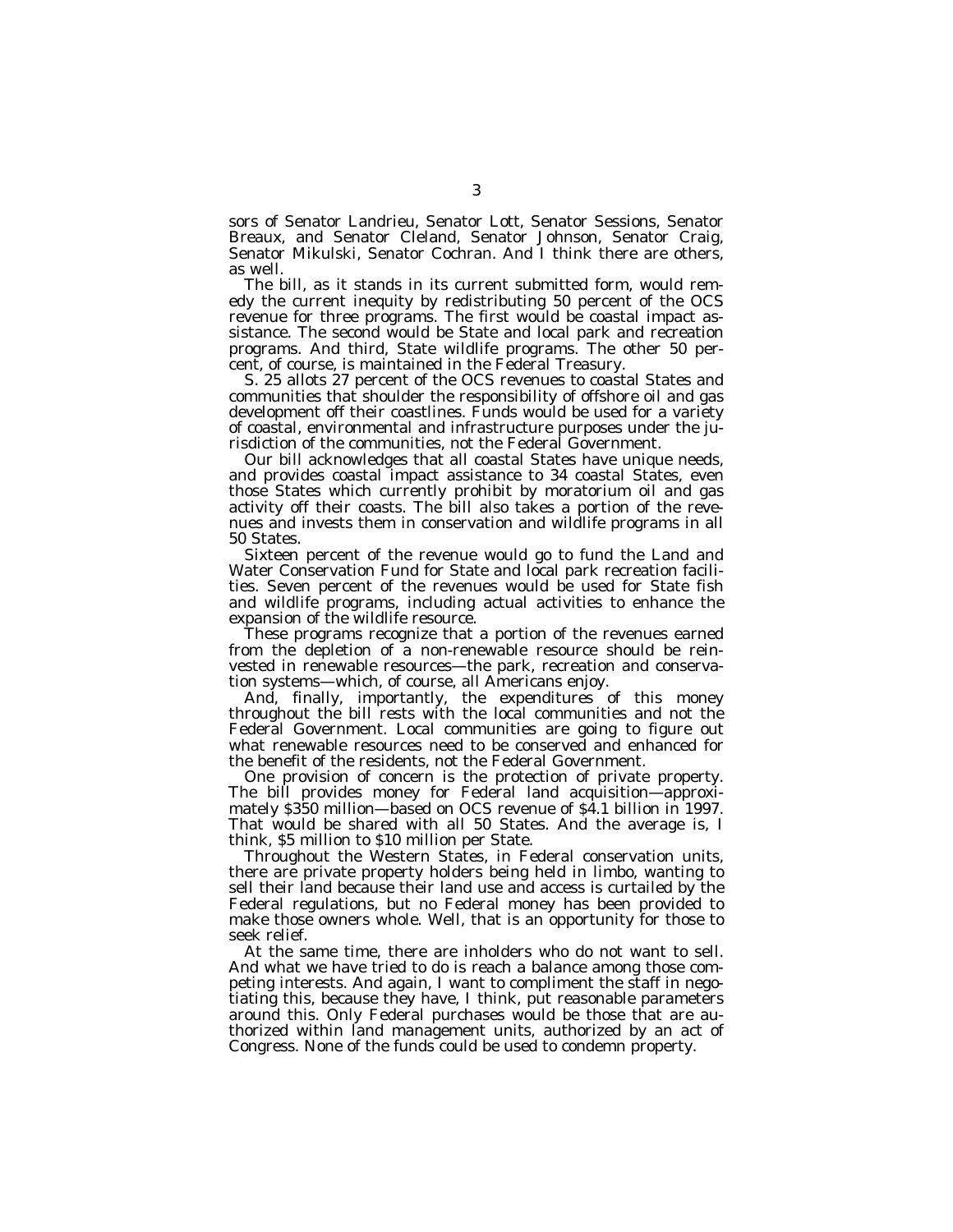Two-thirds of the money would have to be spent east of the 100th meridian, which runs from Texas, north, through the Great Plains. And it is kind of the area that is east of the Mississippi, but not quite. Acquisitions greater than \$5 million would require House and Senate authorization in appropriating committees. And while we recognize that this is not a perfect bill by any means, we think it is a start.

We want to move it through the committee and through the hearing process through the appropriate method, which of course is to get witnesses to tell us the impacts of OCS and gas revenue in their schools, in their backyards, in their emergency response all types of infrastructure services which the areas provide.

The representatives of State and local government hear first when something of course goes wrong, whether real or perceived. So, after having opening statements from our members, we would look forward to hearing from our distinguished roster of witnesses.

I will call on the ranking member, Senator Bingaman, at this time.

[The prepared statements of Senators Murkowski and Lott follow:]

#### PREPARED STATEMENT OF HON. FRANK H. MURKOWSKI, U.S. SENATOR FROM ALASKA

Welcome to the first Energy and Natural Resources Committee hearing of this new Congress. We will hear testimony today from those most affected by offshore oil and gas production—States and communities who share their coasts for the national interest of domestic energy production and jobs.

There will be a number of future hearings to examine, in depth, the three titles of the bill Senator Landrieu and I introduced to provide coastal impact assistance.

Further, we want to promptly hold a hearing to accommodate those States that currently have moratoria on OCS development. Federal OCS production is authorized to occur off the coast of 6 States: Texas, Alabama, Mississippi, Louisiana, a part of California and parts of Alaska though there is no significant protection off of Alaska at this time.

Our witnesses today represent three of the Gulf Coast States and Alaska. They know, first-hand, the mixed blessings of federal OCS energy programs and can add to our knowledge of how offshore oil and gas production impacts those closest to it. If oil and gas are discovered on Federal lands in Wyoming, the revenues from that discovery are split 50-50 with Wyoming.

Those rules do not apply if the oil and gas are discovered on Federal submerged lands on the Outer Continental Shelf. In Fiscal Year 1997, the Federal OCS leasing program generated \$4.1 billion in rents and royalties—none of these funds were shared with the States which host this development and underwrite the impacts. All of the money goes to the Federal treasury. This is not fair.

It also is important to note the role of Federal OCS production in meeting our energy demands. America imports more 56 percent of our domestic petroleum requirements. DOE predicts that, in the next 10 years, America will be at least 64 percent dependent on foreign oil.

OCS development will play an important role in offsetting even greater dependence on foreign energy. The OCS accounts for:

• 14% of oil production;

• 24% of our gas production.

Unlike foreign oil on foreign tankers, this energy is home-grown and contributes directly to our national wealth. Produces good jobs in these industries and contributes to the balance of payments.

Technological advancements have and will continue to result in new OCS production having an unparalleled record of excellence on environmental and safety issues. Hence, we need to maintain a healthy OCS leasing program.

Today's hearing occurs against the backdrop of S. 25 legislation introduced by a bipartisan group of eleven Senators. Other cosponsors include: Landrieu, Lott, Sessions, Breaux, Cleland, Lott, Johnson, Gregg, Mikulski, and Cochran.

Our bill would remedy the current inequity by redistributing 50% of the OCS revenues for three programs: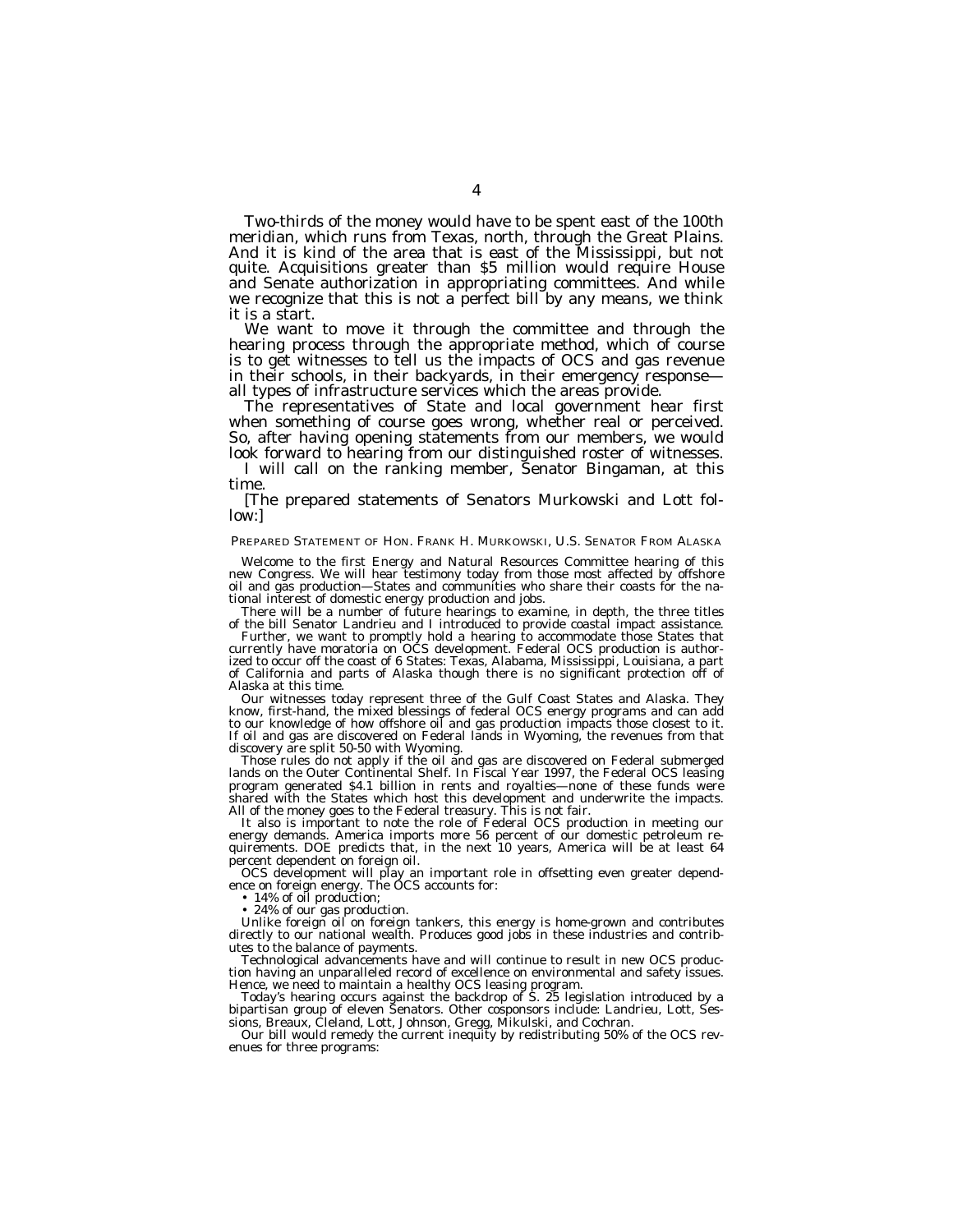• coastal impact assistance;<br>• State and local park and recreation programs; and<br>• State wildlife programs.<br>The other 50% remains in the Federal treasury. S. 25 allocates 27% of the OCS<br>revenues to coastal States and commu shore oil and gas, development off their coastlines. Funds will be used for a variety of coastal, environmental and infrastructure purposes.

Our bill acknowledges that all coastal States have unique needs and provides coastal impact assistance to 34 coastal States—even those States which prohibit oil and gas activity off their coasts. The bill also takes a portion of the revenues and invests them in conservation and wildlife programs in all 50 States. 16% of the revenues would go to fund the Land and Water Conservation Fund for State and local park and recreation facilities; and 7% of the revenues would be used for State fish and wildlife programs.

These programs recognize that a portion of the revenues earned from the depletion of a non-renewable resource should be reinvested in renewable resources—the park, recreation and conservation systems which all Americans enjoy. Importantly, the expenditure of this money throughout the bill rests with local communities not with the Federal government. Local communities will figure out what renewable resources need to be conserved and enhanced for the benefit of their residents—not the Federal government. One provision of concern is the protection of private property

The bill provides money for Federal land acquisition—approximately \$350 million based on OCS revenues of \$4.1 billion in 1997. Throughout the western States in Federal conservation units, there are private property holders being held in limbo wanting to sell their land because their land use and access is curtailed by Federal regulations but no Federal money has been provided to make these owners whole. At the same time, there are other inholders who do not want to sell.

The bill tries to reach a balance between these competing interests:

- only Federal purchases would be those within land management units authorized by the Act of Congress;
- none of the funds could be used to condemn property;
- 2/3 of the money would have to be spent east of the 100th meridian which runs from Texas north through the Great Plains; and
- acquisitions greater than \$5 million would require House and Senate authorizing and appropriating committees.

No bill of this magnitude is perfect—it can, and will be, improved as it works its way through the Committee. Our witnesses can tell us the impacts of OCS oil and gas activity in their backyards of their communities, on their schools, on their emergency response teams and all types of infrastructure services. Representatives of State and local governments hear first when something goes wrong, whether real or perceived.

So, after hearing opening statements from our members, we will look forward to hearing from our distinguished roster of witnesses.

#### PREPARED STATEMENT OF HON. TRENT LOTT, U.S. SENATOR FROM MISSISSIPPI

Mr. Chairman, since the inception of the oil and gas program on the Outer Continental Shelf (OCS), States and coastal communities have understandably sought a greater share of the benefits from development. These communities provide the infrastructure, public services, manpower and support industries necessary to sustain this development, and some percentage of the revenues should be reinvested in the affected region.

Currently, the majority of OCS revenues are funneled into the Federal Treasury where they are used to pay for various federal programs and to reduce the deficit. The Conservation Reinvestment Act diverts one-half of the OCS revenues from the Federal Treasury to coastal States and communities for a multitude of programs. These States will effectively use the funds for local needs. This bill provides a framework within which these localities can make the right decisions for their citizens and their environment.

Mr. Chairman, I know that there is no way to totally eliminate this impact on coastal communities. I also know that, while the benefits of a healthy OCS program are felt nationally, the infrastructure, environmental and social costs are felt locally.

In addition to supporting up the States and coastal communities, our bill also provides funding for the Land and Water Conservation Fund (LWCF). More than 30 years ago, Congress set up this fund to address the American public's desire for more parks and recreational facilities. This bill makes the program self-sufficient,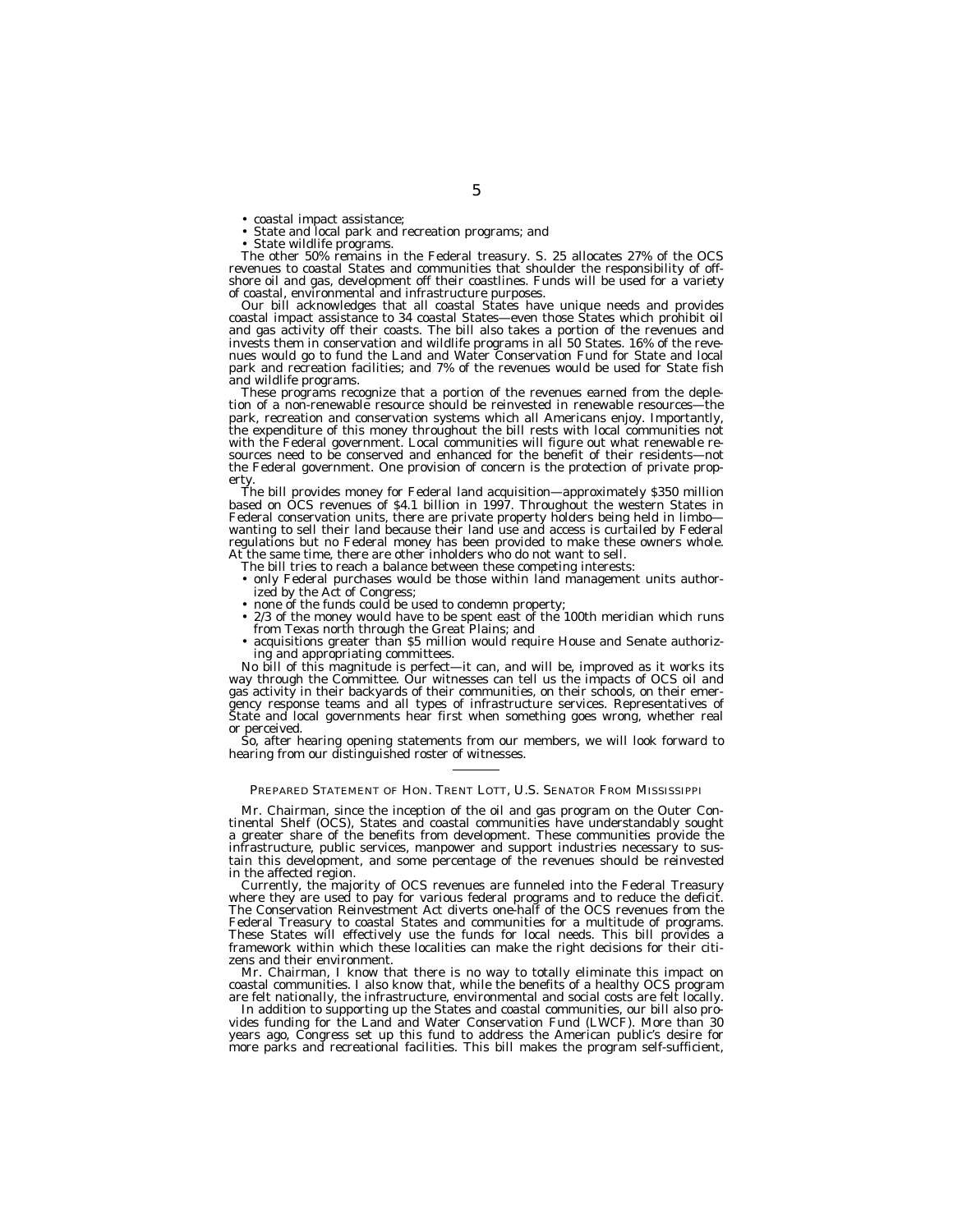providing a secure funding source from the OCS revenues. This is an investment in our future—our land, our natural resources and our recreational enjoyment.

The bill makes yet another investment with these OCS revenues—an investment in fish and wildlife programs. With the inclusion of OCS revenues, the amount of money available for State programs would nearly double. This is money that can be used to increase fish and wildlife populations and habitats. It could even be used for wildlife education programs.

This bill was carefully crafted to strike a balance between the needs and interests of the oil and gas industry, the States, and the environmental and conservation groups. It's a good package that will benefit all Americans, not just those who live and work in coastal areas.

I commend the Chairman for holding these hearings, and appreciate the hard work of my colleagues. I look forward to advancing this important legislation in the 106th Congress.

# **STATEMENT OF HON. JEFF BINGAMAN, U.S. SENATOR FROM NEW MEXICO**

Senator BINGAMAN. Thank you very much, Mr. Chairman.

I congratulate you for getting started on hearings, considering the other preoccupations we have around this place.

Let me also congratulate Senator Landrieu and you for this legislation that you have introduced. I think it will give us the needed opportunity to analyze the pros and cons of the issues involved. I know this hearing is not focused directly on the legislation. I understand you are having additional hearings that will do that. But I think it does give us a chance to begin to understand the problem, or at least some of the problems, that the legislation is intended to address.

So, I am glad to be here, and I look forward to hearing from the witnesses. We do have a caucus this morning on this impeachment issue, which I will have to duck out for. But I hope to hear some witnesses before then.

Thank you.

The CHAIRMAN. Thank you very much, Senator Bingaman.

I might add that we too have a caucus. Ours starts at 11 o'clock. Senator BINGAMAN. Ours starts at 10 o'clock.

The CHAIRMAN. All right. Well, it looks like you are going to be leaving before me.

It gives me a great deal of pleasure to welcome a new Senator to our committee, Senator Fitzgerald. It is a pleasure to have another banker around here. Bankers do not do very well in the election process, usually because they have a history of having to say "no" too often. Is that right?

Senator FITZGERALD. That is true.

The CHAIRMAN. Let me call on Senator Landrieu for an opening statement. Let me also recognize Senator Graham, who is with us this morning. He has been on the committee for many, many years, and he is from one of the States that is obviously affected, the State of Florida.

Senator Landrieu, please proceed.

# **STATEMENT OF HON. MARY L. LANDRIEU, U.S. SENATOR FROM LOUISIANA**

Senator LANDRIEU. Thank you.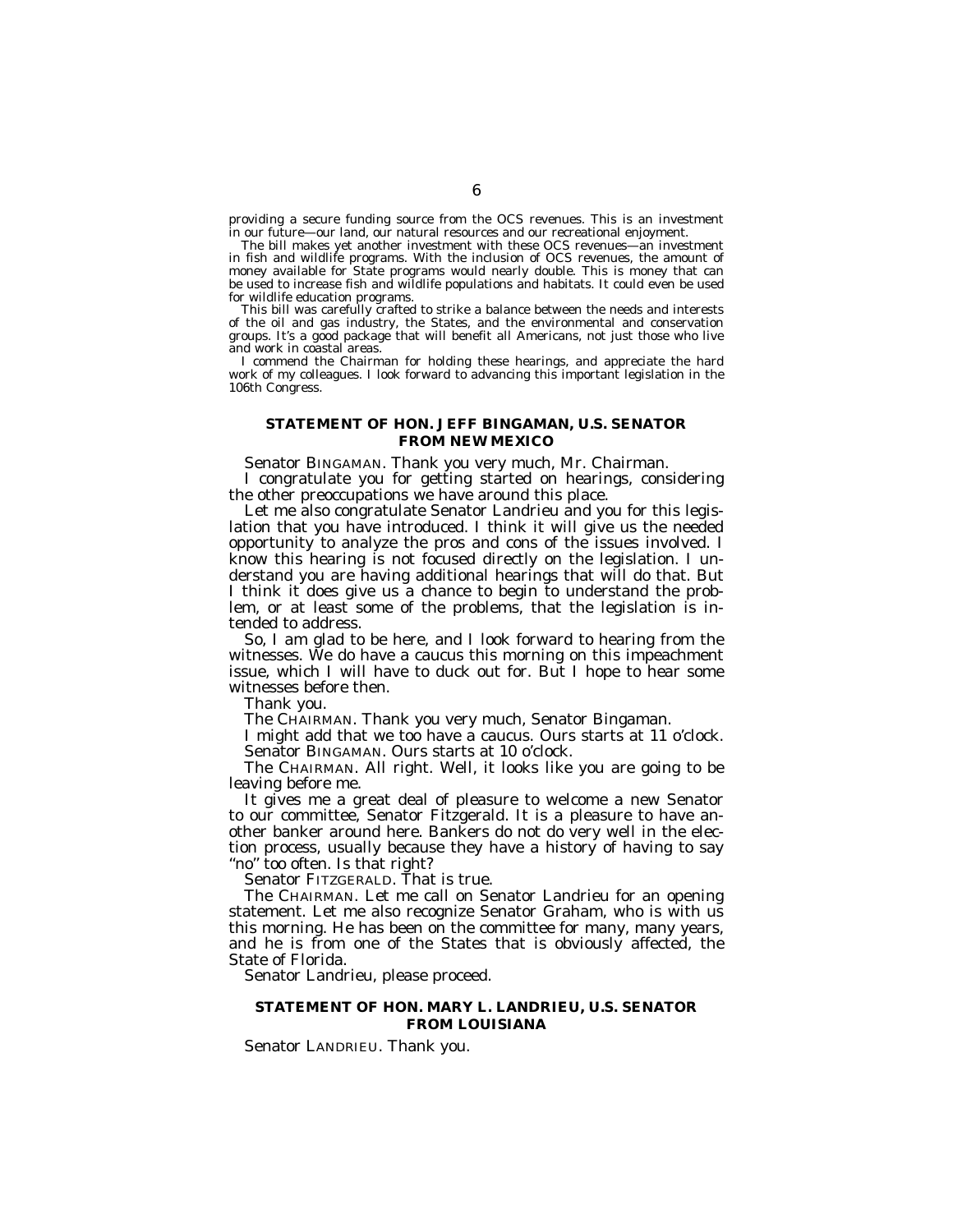Mr. Chairman, in light of the time, I have prepared a statement that I want to submit it for the record. Because I think it is important to lay down some important facts.

The CHAIRMAN. Without objection, so ordered.

Senator LANDRIEU. But I will speak just from my heart this morning about this bill. You and I have worked so closely in the last year about it. Or, I should say, this issue, not the bill. I want to thank you for your help and your leadership in getting this process started. And I want to thank the members on my side for their input, their advice and their counsel.

Because I think, frankly, there is no greater environmental issue in our country today than trying to focus our attention on the coastline of America. There are issues all over the country, but our coastlines really deserve some attention.

Now, Louisiana is an oil and gas producing State. We have been that way for more than 50 years. And our notable Secretary is here, who can talk more about the details. We have benefitted greatly from that industry. But there have also been some negative environmental impacts.

We are not the only oil and gas producing State. Each State in this Nation has chosen their own way to address that issue. But I am here this morning at this hearing to say that I firmly believe that the Federal Government needs to be a greater and more reliable partner in helping provide some revenues for States to manage better the great resources of our tremendous and valuable coastline in this Nation.

It is the West Coast, the East Coast, the Gulf Coast and the Great Lakes that represent a tremendous resource, in terms of tourism, fisheries, wildlife, our general environment, oil and gas. And that is what this hearing is about—to lay down a record for the great needs that are out there. And there are many. The panelists that are here this morning can talk from a variety of different experiences about it.

Our comments, of course, and mine, will be somewhat focused on the problems in Louisiana, but I would like to call to my colleagues' attention that the greatest and largest wetlands in the United States on the coast of course is in the Mississippi Delta, if you will, of one of the greatest rivers in the world and on our continent. And while the Everglades gets a tremendous amount of attention, and needs the attention, and I want to support my friend, Senator Bob Graham, I do believe that Louisiana does not quite get the attention that we deserve on this important topic.

We are losing, according to the latest figures that I have, or have lost, 630,000 acres—or the projection will be 630,000—coastal marshes, swamps and barrier islands by the year 2050 if nothing is done in terms of preserving that coastline.

Erosion is occurring along much of Texas's 3,667 miles of Gulf and Bay shoreline. But this represents, the coastline that we are speaking about, primarily in Louisiana, represents 80 percent of all the coastal wetland loss in the continental United States. So this is a serious environmental issue.

We are hoping that as this bill and this issue works its way through Congress that these monies that come from the outer continental shelf, which are significant—they have been \$120 billion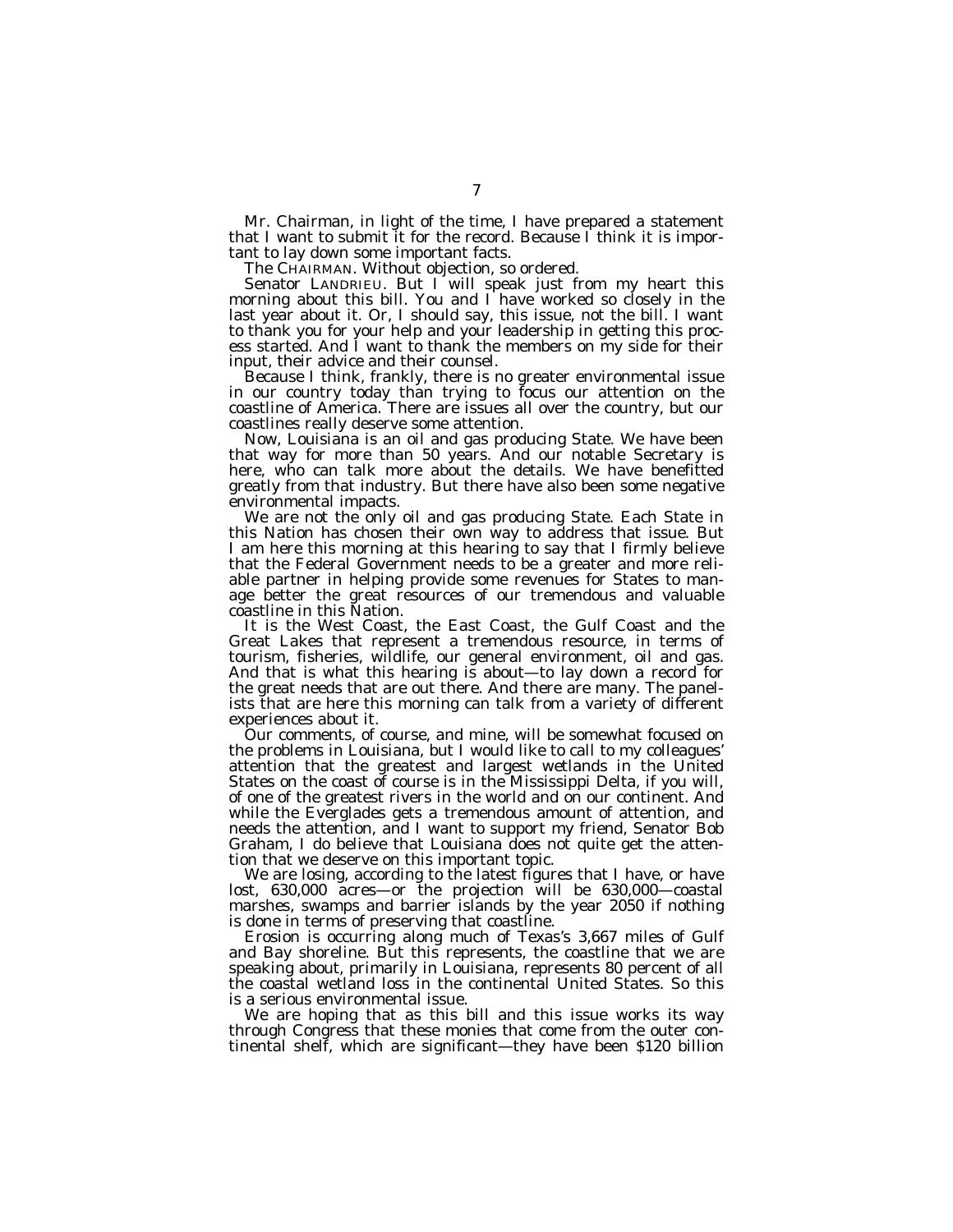since 1955, \$120 billion, of which Louisiana has produced the lion's share off of our coast—and there is a graph, which I would like to submit for the record, of last year's figure. I want to show this, Mr. Chairman, because it is important. But the lion's share of that money has been produced offshore in Louisiana.

We are happy to contribute to the Federal Government in this way. And I just want the members and the audience to see this pie chart. The red is basically what Louisiana contributes to the Federal Treasury. Last year, it was \$2.5 billion. The closest other State was Texas, which is \$472 million. The next State is California, with \$64 million.

Now, I am going to wrap up in just a minute, but I have to express that we are happy with the oil and gas industry. We want it to be environmentally sensitive. Louisiana has produced this money for the Nation, as a domestic oil and gas source. We have produced this money for the Federal Treasury. But I have to say that it is about time that we got a portion of it back to help save the coastline that we are losing, which benefits the whole Nation, not just with oil and gas but with fisheries and everything else. And we are happy to share that money with the rest of the Nation as we try to shore up our coastlines.

So, Mr. Chairman, I have this statement for the record, but I look forward to working with you on this issue. I welcome Secretary Jack Caldwell and the other members of this distinguished panel that can give more specifics. But I really do not believe there is a more important environmental issue than this.

I want to thank the administration for their thoughts about this. We are not exactly on point yet, but I know that this administration is sensitive to these needs. I am hoping that this hearing will go a long way in laying out the record of how important it is to get money to our States and our cities and our coastline communities for things like beach erosion, wetlands loss, et cetera, and how important it is to do that now, and not wait. Every year, every week, every day that we wait, we lose additional wetlands and additional valuable resources of this Nation.

So I thank the chairman, and I particularly thank my colleagues and my ranking member for his advice and thoughts as we proceed. Thank you.

[The prepared statement of Sen. Landrieu follows:]

PREPARED STATEMENT OF HON. MARY L. LANDRIEU, U.S. SENATOR FROM LOUISIANA

Mr. Chairman, thank you for convening this hearing today to discuss what I believe to be one of the most important environmental topics that this committee can examine—the impacts of offshore activity on the coastlines and communities of oil and gas producing States and the need for a permanent source of funds for the Land and Water Conservation Fund. As a Senator from Louisiana, a State with one of the more aggressive and intense production plans in place, I am particularly pleased to be able to assist in the development of a record on coastal impacts. In doing so, I would like to welcome the witnesses before us this morning. In particular, I would like to welcome Louisiana Department of Natural Resources Secretary Jack Caldwell. Secretary Caldwell is also a member of the Outer Continental Shelf Policy Committee, one of the four advisory committees of the Minerals Management Service. He, along with our other distinguished panelists, has worked long and hard to inform the public about environmental impacts being suffered in our coastal communities in the State, and has identified solutions to these problems.

Before I make a few remarks about the Gulf Coast area and impacts from offshore activity, I would like to point out that there is grave coastal degradation occurring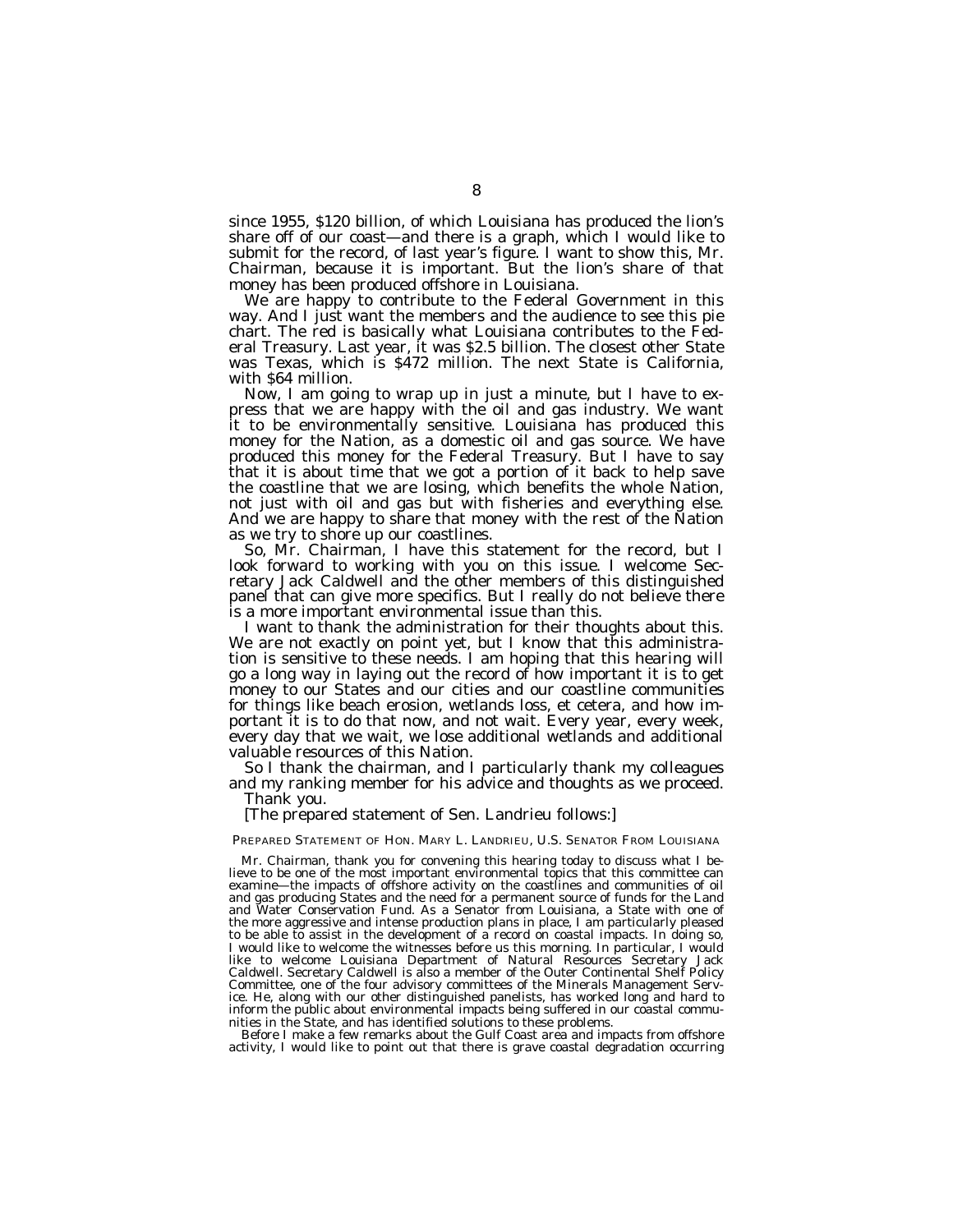all over the country. Shoreline environmental problems are not unique to producing States. Coastal erosion poses serious difficulties for non-producing States whose economies are closely tied to maritime, fisheries and tourism industries. One need only pick up the newspapers to learn about the needs for beach replenishment in many States and cities across the country, or for assistance with invasive species in frequently used waterways. The Minerals Management Service currently engages in State cooperative activities to pump sand in Alabama, Florida, Louisiana, Maryland, Delaware, New Jersey, North Carolina, South Carolina and Virginia. These

In my State of Louisiana, we value the importance of our natural resources, and the extent to which we rely on those resources. In 1947, Kerr McGee sank the first platform into shallow waters in the Gulf of Mexico. 1997 marked the 50th anniver-<br>sary of the discovery of oil in the Gulf. Over the years, the United States has bene-<br>fited from a source of domestic oil that has contribut State offshore production in 1998.

While we have welcomed this activity and the positive influence on the economy, there have also been some negative environmental consequences. For over 50 years, the Gulf Coast States have supported OCS activity with its influx of people and burdens on coastal infrastructure, including service bases, helicopter hubs, construction facilities, processing facilities including refineries and gas processing plants, terminals for barges and tanker ports, disposal and storage facilities for offshore operational wastes, landfills and coastal pipelines. Sup As this is an industry that serves the nation's energy needs, some responsibility must be borne by the Federal government.

There is another complicating factor in Louisiana. We are dealing with an under-Current rates of land loss range from 25 to 35 square miles annually. This rep-resents 80% of all the coastal wetlands loss in the continental United States. According to the Louisiana Department of Natural Resources, if there is no action, the State will lose 630,000 acres of coastal marshes, swamps and barrier islands by the year 2050. This is an area the size of Delaware. Erosion is occurring along much of Texas' 3,667 miles of Gulf and Bay shorelines as well. If we lose these wetlands altogether, the effects on people living in these areas will be devastating. Wetlands serve as storm surge buffers, anchoring points for pipelines, habitat for migratory waterfowl and nurseries for coastal fisheries. Water diversion is partly to blame for losses, but they are also due to weighted surface compression from infrastructure or from development policies of the past. Once developed, these coastal lands subside and a formerly land-covered area becomes open water. This constitutes a threat to the communities that support oil and gas activity, and the oil and gas activities themselves. One major coastal initiative underway in Louisiana, a program called Coast 2050, aims to arrest those losses. It will take a great deal of effort, and an adequate funding stream to succeed.

Offshore activity, coupled with boom and bust cycles, has had a number of physical impacts on the land, and diminished the ability of the State to rely on a steady economy. Our institutions of higher learning evaluate these impacts on coastal environments. Recently, they have begun to evaluate the impacts on the residents of coastal communities that support offshore activities. The results sound a clear signal. A study at the University of New Orleans concluded that in communities that rely on extraction activities, such as in the coastal parishes of Louisiana, in the first year of an upturn in activity, average per capita income and high school completion rates rise, while college enrollment decreases. Incomes rise, sales tax collections increase, and people move into the areas to benefit from higher wages and a better living. In the second year after an upturn, the economic impacts reverse. Too many newcomers arrive and do not have enough jobs. Since college enrollment has decreased, people are less qualified to engage in other gainful employment and social problems result. This in turn burdens the local law enforcement authorities. A low oil price scenario, such as the one we are experiencing now, only aggravates the problem with layoffs and decreased profits. Onshore impacts from offshore activities are multi-dimensional.

To conclude, studies indicate that OCS activities affect the coastal States as well as the offshore marine environment, and in fact appear to affect the coastal zone to a greater degree than offshore. These impacts take the forms of physical change, cultural diversification and economic alteration. Without OCS activity there would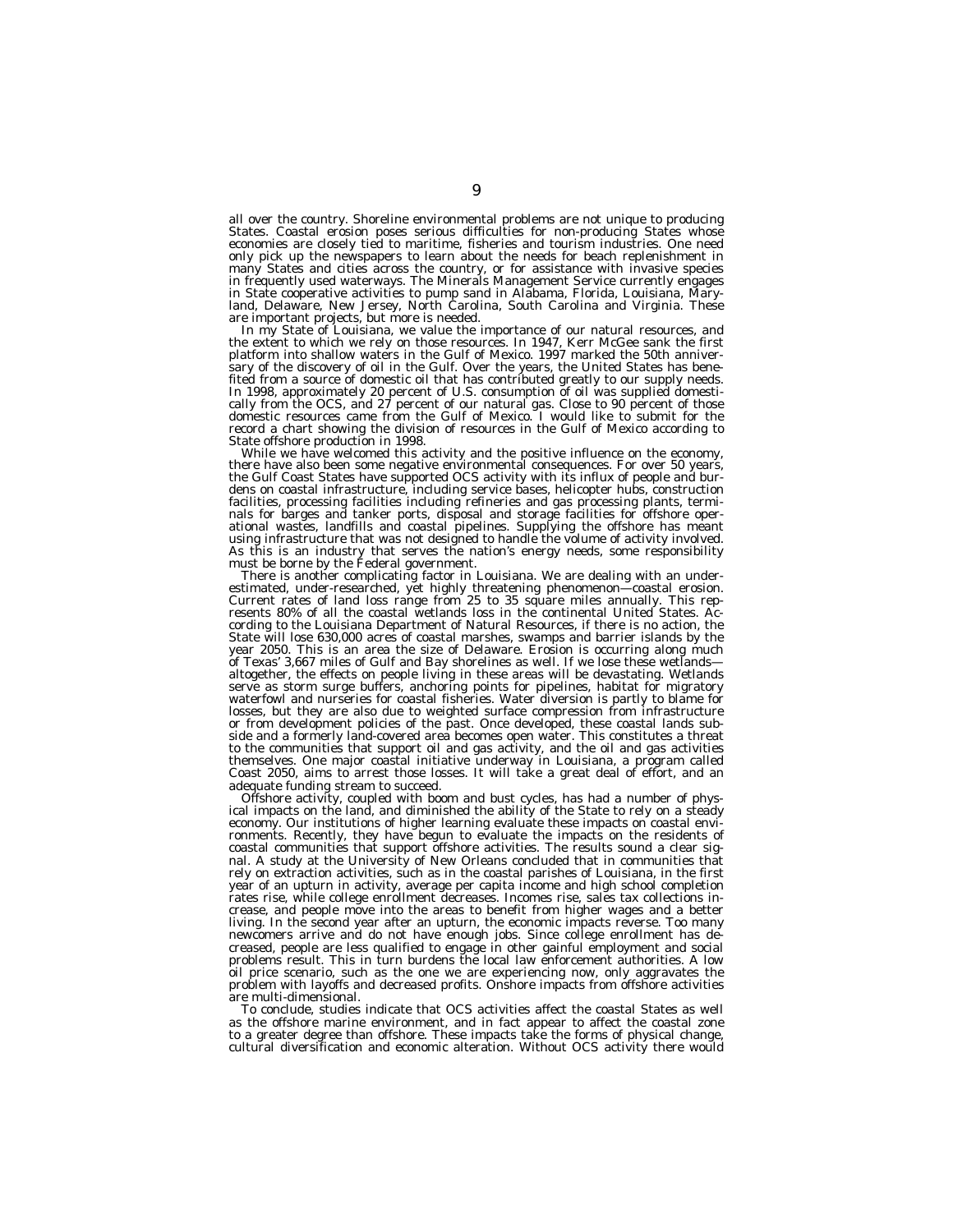be fewer changes onshore and without onshore activities there would be reduced offshore activities. The relationship between the two areas is direct and irrefutable. We will hear testimony that will go far beyond my comments into specific examples of needs and suggested remedies. I look forward to hearing the remarks this morning. Thank you, Mr. Chairman.

The CHAIRMAN. Thank you very much, Senator Landrieu. And again I want to thank you for all your diligence, hard work and effort on this. I know how much it means to your State. I think it is your maiden legislation, if I can use that term that I might get in trouble for.

Senator LANDRIEU. That is okay.

The CHAIRMAN. But I do want to acknowledge your efforts and that of your staff.

We have a policy in the committee to take them as they come, as opposed to back and forth. And unless I am overruled, Senator Graham is the next one who came in.

# **STATEMENT OF HON. BOB GRAHAM, U.S. SENATOR FROM FLORIDA**

Senator GRAHAM. Thank you very much, Mr. Chairman.

In recognizing the desire to move on to the witnesses who have travelled here today, I will submit my statement for the record.

I would like to congratulate you and Senator Landrieu for your leadership in presenting this important issue to us. I would like to ask consent to submit for the record comments that will be provided by our newly-inaugurated Governor Bush, who has taken a special interest in this issue.

[The information referred to follows:]

DEPARTMENT OF ENVIRONMENTAL PROTECTION, *Tallahassee, FL, January 26, 1999.*

# Hon. BOB GRAHAM,

*U.S. Senate, Hart Senate Office Building, Washington, DC.*

DEAR SENATOR GRAHAM: On behalf of Governor Jeb Bush, please accept the enclosed testimony into the record for the Senate Committee on Energy and Natural Resources' January 27 hearing regarding the effects of coastal oil and gas drilling.

The Governor remains concerned about the potential for environmental damages to our coastal and marine resources from outer continental shelf oil and gas activities. Because of these concerns, this testimony reiterates Governor Bush's strong opposition to oil and gas leasing, exploration and development offshore Florida. While we recognize the potential significance of S. 25 to effected States, this testimony pertains only to the Committee's interest toward understanding the impacts of oil and gas activities on coastal States.

I appreciate the opportunity to submit this testimony. We look forward to working with you and the committee on issues important to Florida.

# Sincerely,

#### DAVID B. STRUHS, *Secretary.*

On behalf of Governor Jeb Bush and the citizens of Florida, I appreciate the opportunity to submit this testimony regarding the Committee's interest in environmental damage caused by offshore oil and gas activity. We have not completed an analysis of S. 25 and therefore will not take a position on nor directly address the bill, even though we recognize its potential and significance to our State. The purpose of this testimony is to express Governor Bush's strong opposition to oil and gas leasing, exploration and development offshore Florida. Our Governor recognizes the potential for environmental damages to our coastal and marine resources—as has been felt by our neighboring Gulf States.

Our concerns about negative impacts of offshore oil and gas development cannot be overstated. These concerns are expressed by a wide range of people—from our elected officials to scientists to citizens and tourists enjoying the white sands and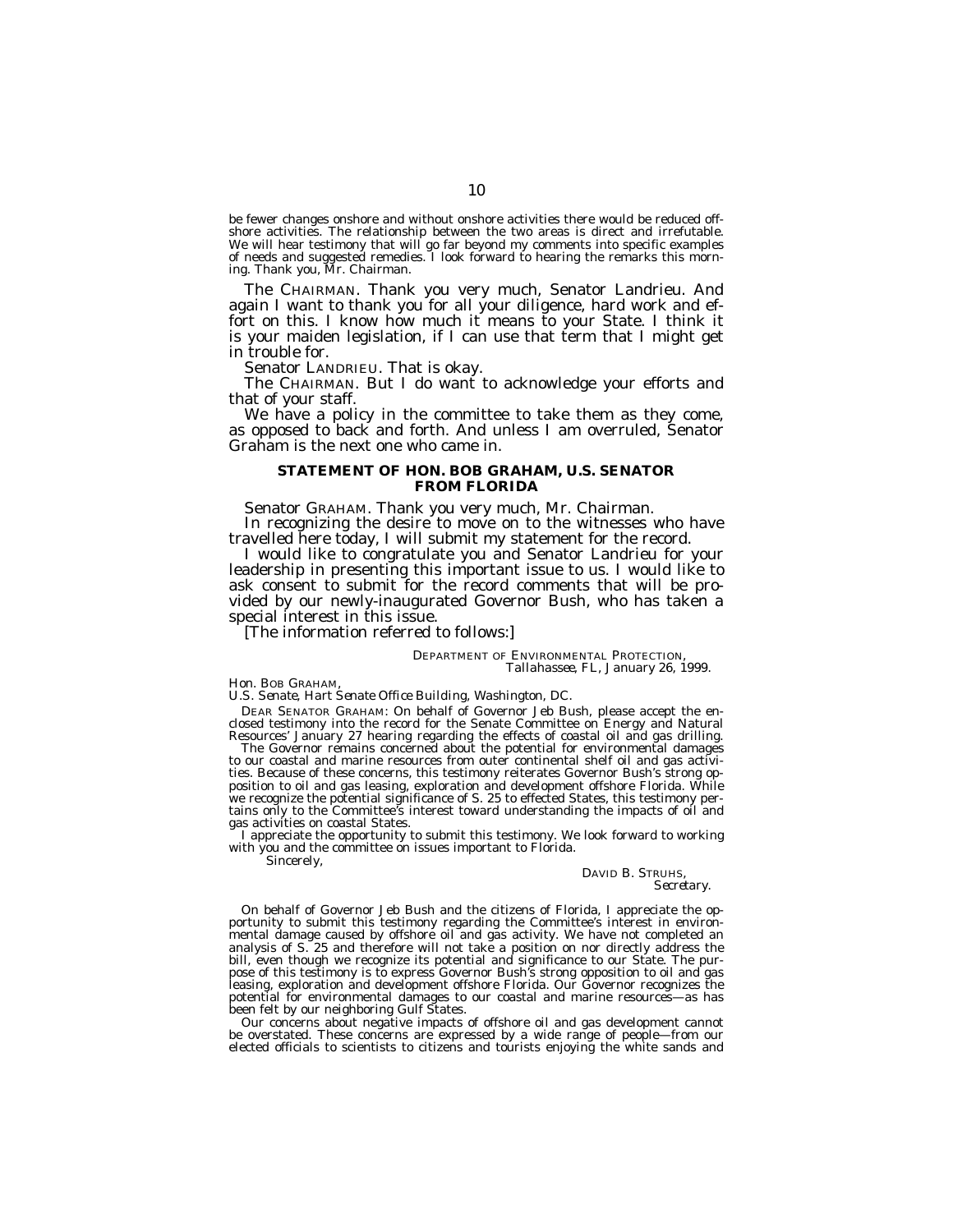clean waters of Florida's beaches and coastal regions. The potential for damage to our coastal and marine resources from these activities in the Eastern Gulf of Mexico

off the northwest Florida Panhandle is high. Over the last several years, with the support of former Governors and the Florida Cabinet, our Congressional Delegation has been successful in securing limited protection of our coastal and marine resources by implementing moratoria on new leasing off the west Florida coast. However, approximately 125 active leases remain in the eastern Gulf of Mexico. More alarming is the fact that production is being proposed by Chevron just 25 miles off Pensacola—some of the nation's most beautiful

and popular beaches and coastal areas.<br>The Eastern Gulf of Mexico off Florida is ecologically and geologically quite dif-The Eastern Gulf of Mexico off Florida is ecologically and geologically quite different from the other Gulf States where natural oil seeps, high turbidity loads and the effects of continuous oil and gas activities occur. A most visible concern, however, physical disturbances caused by anchoring, pipeline placement and rig construction; the resuspension of bottom sediments; and the chronic pollution from discharges can be very destructive. Scientists believe that the marine and coastal communities off west Florida are not well adapted to withstand adverse impacts associated with oil and gas activities. The development of oil and gas resources off Florida's coast will cause long-term negative impacts to air, water

and biota where none currently exist. Florida's panhandle provides an array of marine and coastal habitats, including productive offshore fishing grounds, bountiful estuaries, sandy white beaches and barrier islands. The area's environmental and economic importance is reflected in the number of State and federal preservation, conservation, and recreation areas in-cluding the Gulf Islands National Seashore and more than 50 other sites along the panhandle coast. The seagrasses, marshes and other coastal areas provide habitats<br>for a variety of wildlife, including many threatened and endangered species. Off-<br>shore marine habitats are critical to most life stages of

be directly impacted by these activities.<br>The economy of Florida's northwest coast, like the remainder of the State, is di-<br>rectly tied to our warm climate, clean waters and unspoiled natural resources. Environmentally clean industries, including recreation, tourism, retirement, commercial and recreational fishing are major economic activities of the panhandle that bring in billions of dollars annually to State and local economies. Florida ranks second only to California in tourism expenditures, generating over 90 million dollars a day. Visitors rank our parks, preserves and natural areas as the second major attraction bringing them to Florida. Recently, the five western counties of the Florida panhandle brought in more than eight million dollars from tourist development tax. Three cities in this area recorded more than 1.5 billion dollars in tourism and recreation taxable sales during the same period. The unique quality and character of the panhandle's beaches are reflected in their inclusion in the ''Annual Ranking of America's Best Beaches'' by the nation's foremost beach expert, Dr. Stephen Leatherman.

Our marine and coastal waters also support commercial fishing industries, worth nearly 6 billion dollars to Florida. Commercial fishery landings for Florida's west coast are valued at over 130 million dollars, with revenues from processed fishery products exceeding 350 million dollars.<br>Furthermore, the National Marine Fisheries Service reports that Florida led all

coastal states in saltwater recreational fishing activity in 1997. During that year, there were over two million out-of-state anglers participating in more than 24 million trips to the state. Recent studies also show that the panhandle hosted over 200,000 saltwater fishermen who spent over 92 million dollars.

Florida's coastal and marine resources are the foundation of our economy and<br>quality of life. In a healthy condition, these self-sustaining resources will continue<br>to provide benefits to people who live in and visit Florid

and economy of the state will fail. For these reasons, any proposal that deals with outer continental shelf oil and gas activities has our undivided attention. We look forward to working with the Committee on this and other legislation important to Florida. Thank you.

Senator GRAHAM. I thank you, Mr. Chairman, for your interest in holding, as part of this series of hearings, a hearing for States like Florida, which currently have a moratorium on oil and gas leasing, and would look forward to an opportunity to discuss our experience under those moratoriums.

Thank you, Mr. Chairman.

[The prepared statement of Senator Graham follows:]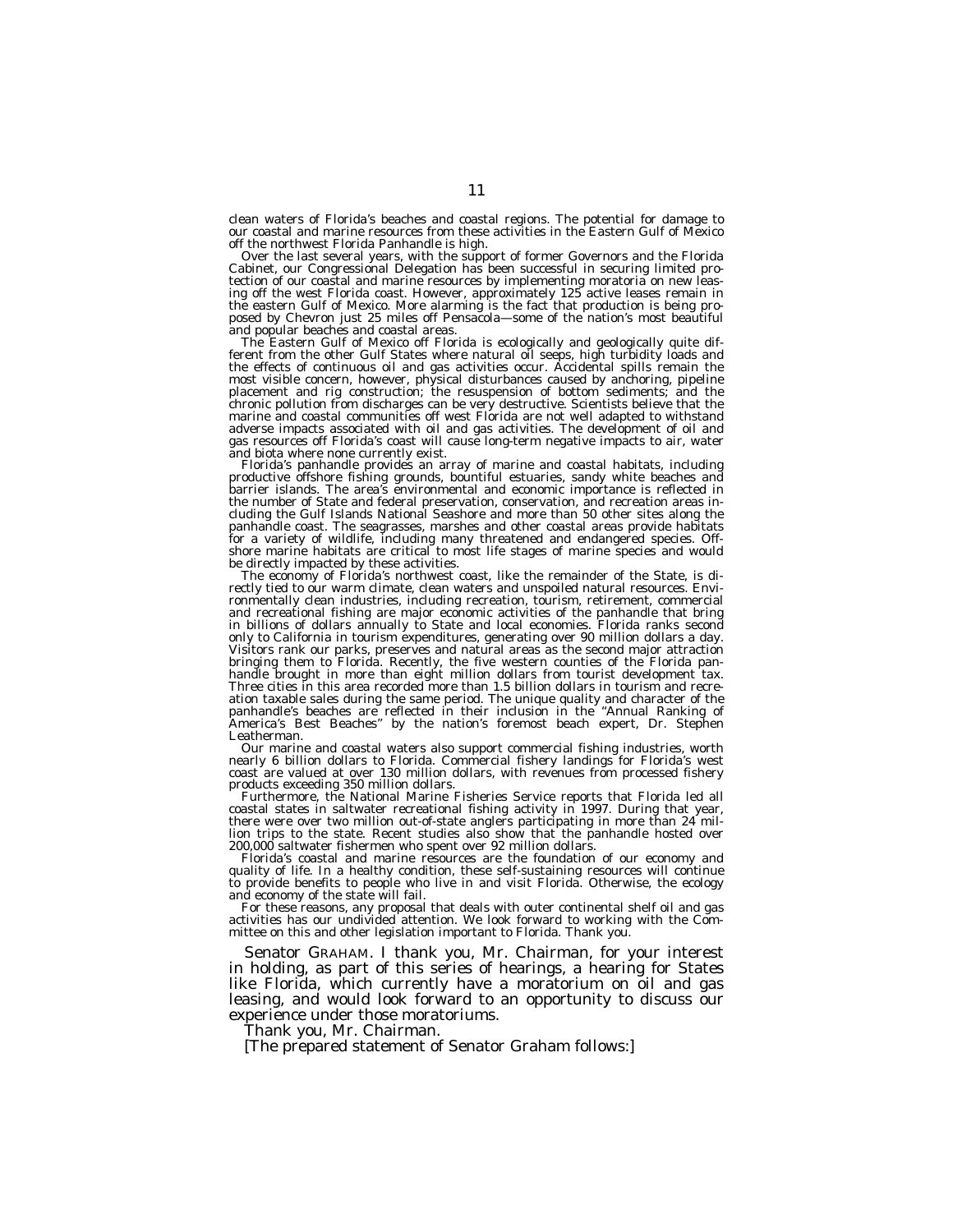#### PREPARED STATEMENT OF HON. BOB GRAHAM, U.S. SENATOR FROM FLORIDA

Mr. Chairman, members of the Committee, I thank you for this opportunity to speak on an issue that is so important to the State of Florida.

As you are aware, Congress has been diligent in protecting Florida's fragile coastline from the impacts of offshore drilling. You have for many years supported Senator Mack and me in our efforts to adopt moratoria on leasing and preleasing activity off the coast of Florida. We appreciate and thank you for your continued support.

Today, we will hear from several distinguished representatives from the States of Alabama, Mississippi, Louisiana, and Alaska on the impacts that offshore drilling has had on their coastlines. In the next several days, I will be submitting written comments on behalf of Governor Bush, and I am looking forward to the hearing on S. 25 which will address issues pertaining to coastal states with moratoria on leasing and drilling. Today, I would like to take a few minutes to tell you how your protective actions have benefited Florida's coastlines and communities.

This coastline is home to some of the richest estuarine areas in the world. These habitats provide an irreplaceable link in the life cycle of both marine and terrestrial species. Florida's commercial fishing industry relies heavily on these estuaries as they support the nurseries for most commercially harvested fish. In addition, nearly 90% of the reef fish resources in the Gulf of Mexico are caught on the West Florida Shelf.

Our local communities also benefit from healthy coastlines. In 1997, over 47 million tourists visited Florida, spending \$41 billion. The five western counties of the Florida Panhandle brought in over \$8 million from tourist development tax in 1996. Three cities in this area—Panama City, Pensacola, and Fort Walton Beach—recorded over \$1.5 billion in tourism and recreation taxable sales during the same period.

Florida's coastline and beaches are not only our greatest economic asset, but they are a part of our identity. Newcomers to the State are drawn to our shores. Many Floridians remember childhood weekends along the endless white beaches of the Panhandle. All of us are struck by the tranquility of Tampa Bay or the beauty of Sanibel Island. Florida's coastlines are as integral to the state's identity as the Grand Canyon is to Arizona or the redwoods are to California. Their health directly affects our State's future.

I suspect that our witnesses today will tell us that their States share this relationship between land, water, and man. I look forward to hearing from them. Thank you.

The CHAIRMAN. Thank you very much, Senator Graham.

I want to assure you, in the fourth paragraph of my opening statement was a reference—and I will read it for you:

Further, we want to promptly hold hearings to accommodate those States that currently have moratoriums on OCS development.

And thank you very much.

Senator Fitzgerald, good morning. We look forward to your statement and your presence on the committee.

# **STATEMENT OF HON. PETER G. FITZGERALD, U.S. SENATOR FROM ILLINOIS**

Senator FITZGERALD. Well, thank you, Chairman Murkowski. I am delighted to be on this committee. And I think, in addition to bringing the perspective of a banker, it will be good for balance on this committee to have somebody from Illinois, east of the Mississippi and a little bit north of Senator Landrieu and Senator Graham.

Illinois is very interested in the issues that this committee will work on, such as storage of nuclear waste, electric deregulation and even the outer continental shelf activity work here, because we are a Great Lake State. And we are worried about the degradation to our Great Lakes, as well.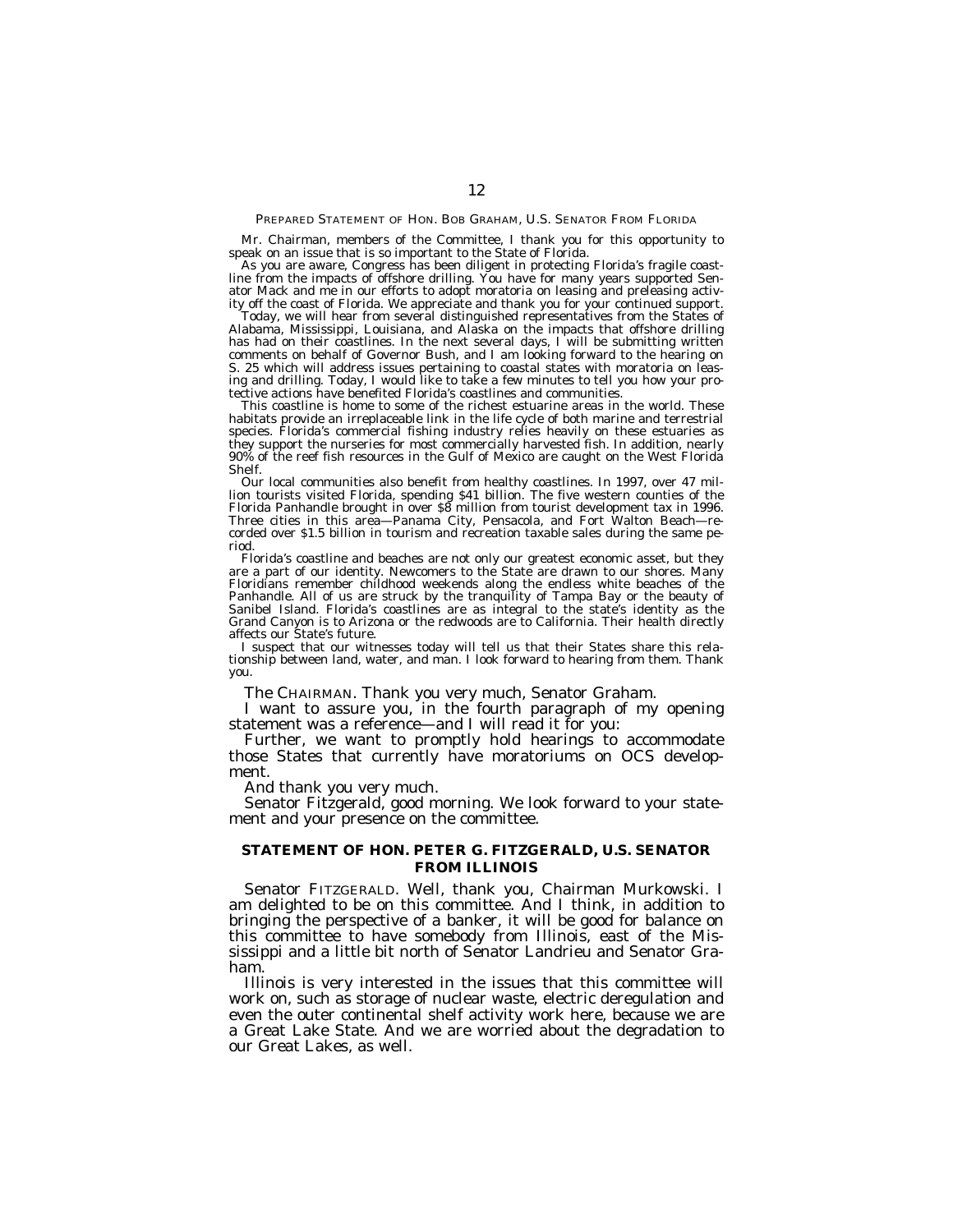So I look forward to the work on this committee. And I would ask for unanimous consent to submit my opening statement for the record.

The CHAIRMAN. Without objection.

Senator FITZGERALD. Thank you.

# [The prepared statement of Senator Fitzgerald follows:]

# PREPARED STATEMENT OF HON. PETER G. FITZGERALD, U.S. SENATOR FROM ILLINOIS

I would like to thank Chairman Murkowski for holding this hearing on the Impact of Outer Continental Shelf Activity on Coastal States and Communities. As a freshman Senator, I am very pleased to serve as a member of this important Committee. I look forward to working with the other members of the Energy and Natural Resources Committee on this and many other issues of national importance. The Committee faces many challenges on a full range of issues including the deregulation of the electric industry, the storage of nuclear waste, raining law reform, proposals on global emissions, and a host of other issues.

Today, our focus is on assessing the impact of outer continental shelf (''OCS'') activity on States and communities, This issue is of enormous importance to coastal States, including Great Lakes States like my home State of Illinois, and their residents which are directly and indirectly affected by offshore activities.

As a Senator from Illinois, I am familiar with the environmental problems faced by coastal States. The Lake Michigan shoreline is also subject to environmental degradation and erosion. This is of real concern to me and the residents of my State who do not want to see their shoreline degraded regardless of the cause. It is my hope that legislation produced as a result of these hearings will serve to address problems which confront all coastal States.

There is some concern from private property groups that legislation addressing these issues may lead to an increase in the purchase of land by the federal and State governments. The Committee should address this concern in today's or future hearings on this topic.

It is my belief that the hearings we hold will assist us in sorting through these issues, help us to ascertain the nature and extent of OCS impact, and ultimately permit us to achieve the goal of assisting the States and local communities impacted by OCS activity. I look forward to these hearings and welcome the opportunity to consider these issues. Again, my thanks to the members of the Committee and to Chairman Murkowski.

The CHAIRMAN. We have been joined by Senator Sessions. Good morning.

# **STATEMENT OF HON. JEFF SESSIONS, U.S. SENATOR FROM ALABAMA**

Senator SESSIONS. Mr. Chairman, thank you very much for two reasons and that you have allowed me to be with you. One is I am so much impressed with this legislation. I believe it could be one of the biggest steps we have made toward environmental improvement and good management of resources. Alabama does have a lot of involvement in offshore activities. It is a matter that is important to us in a lot of different ways.

I am also pleased to be invited to be here, because Mr. Don Oltz, from Alabama, is our State Geologist and will be testifying. He is Vice Chairman of the Mineral Management Services Outer Continental Shelf Policy Committee. He is a Supervisor of the State Oil and Gas Board, and a part-time magician, as I understand it.

[Laughter.]

The CHAIRMAN. Well, we need him to help us in our discussions and deliberations on impeachment, then, if he is available.

[Laughter.]

Senator SESSIONS. And oil and gas exploration, too. I understand that is a factor.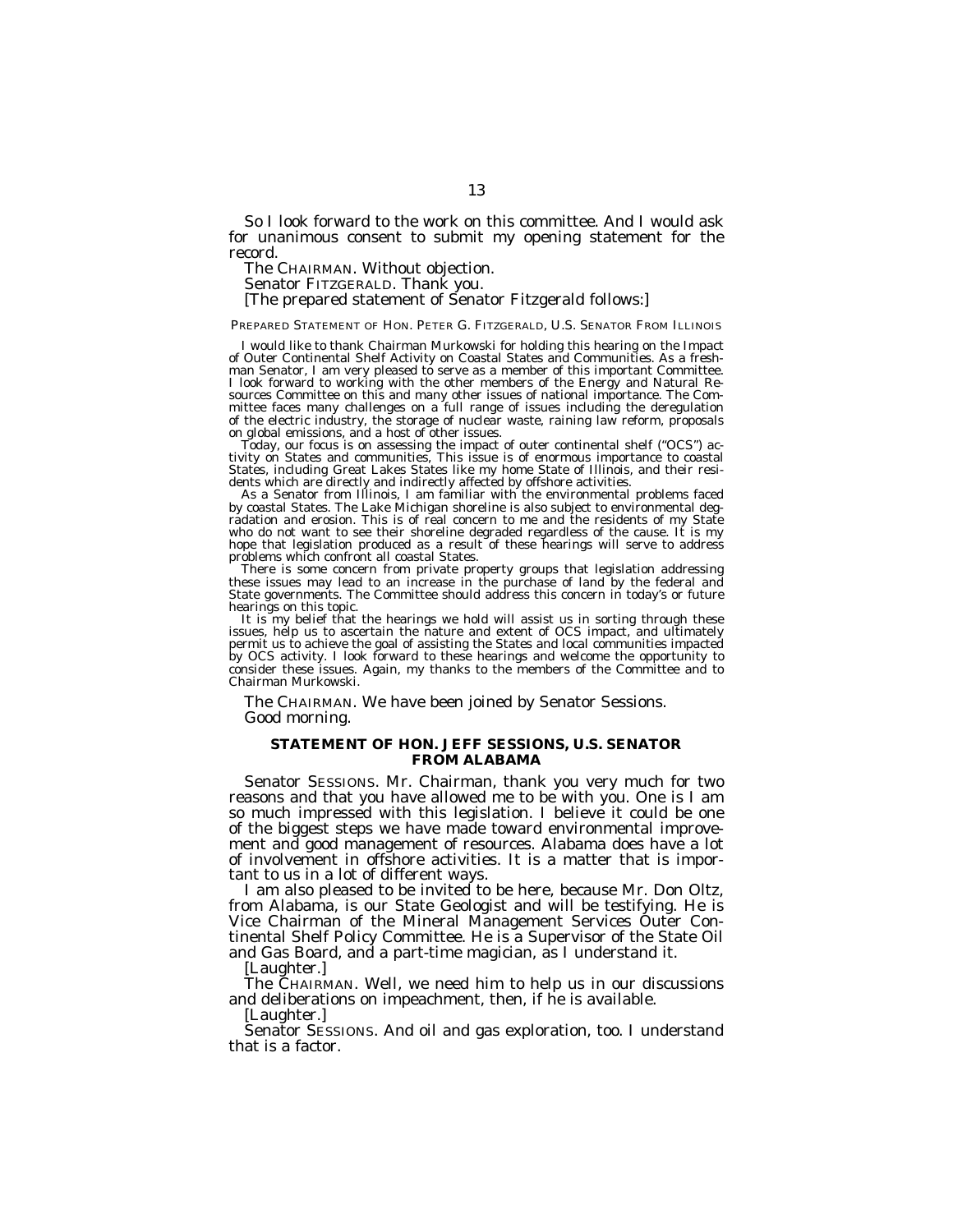As Director of the Geological Survey, he is responsible for provid- ing information on geology, biology and environmental impacts on oil and gas production. He is a tremendous resource to me, as we have researched this legislation in the State of Alabama. I am honored to have him and honored to be here. I also feel like this legislation has an opportunity to be a historic step toward environmental improvement and wise use of our resources.<br>And further, I would like to express my admiration for your lead-

ership in being continually concerned about domestic production of oil and gas. Instead of having our wealth be transported around the world, we have tremendous resources offshore and onshore that we need to be producing wherever possible. Thank you.

## [The prepared statement of Senator Sessions follows:]

#### PREPARED STATEMENT OF HON. JEFF SESSIONS, U.S. SENATOR FROM ALABAMA

I would like to thank Senators Murkowski and Landrieu for allowing me the op- portunity to attend the hearing today on the Conservation and Reinvestment Act. I commend you both for your tremendous leadership on this bipartisan bill and look

The Conservation and Reinvestment Act offers a unique opportunity for the entire nation to enjoy the tangible benefits of Outer Continental Shelf oil and gas production. It redirects a portion of royalties from Outer Continental Shelf production directly back to States and local communities for environmental and conservation pro-<br>grams.

The effect of this bill will be to provide States and local communities funding to expand and maintain parks and to enhance hunting, fishing and other outdoor rec-

reational activities.<br>In addition, this bill would redirect a portion of Outer Continental Shelf Royalties In addition, this bill would redirect a portion of Outer Continental Shelf Royalties<br>back to the States which have endured the risks of production through the bill's<br>Coastal Impact Assistance program. This program will pro coastal States for air quality, water quality and to mitigate the environmental effects of Outer Continental Shelf infrastructure developments.

Alabama might use these funds to help ensure water quality in Mobile Bay, part of the National Estuary Program, and for the preservation and restoration of oyster beds and other sensitive environments areas along our coast. States may choose to establish a protected ''trust fund,'' as Alabama has with existing State royalties, in order to use the revenues in perpetuity for environmental and conservation purposes.

Alabama is one of only six States with active Outer Continental Shelf natural gas production off its shore and onshore infrastructure to refine and transport those resources. Alabama ranks ninth in the country for natural gas production and produced over 430 billion cubic feet of natural gas in 1994. There are four onshore refineries and numerous natural gas pipelines to process Outer Continental Shelf natural gas. The State has made a significant investment in providing the land and infrastructure to handle this production, yet has not been able to enjoy any direct royalty benefits from Outer Continental Shelf production.

This bill takes a step towards ensuring Alabama and the entire nation receive at least a part of the direct benefits of OCS production.

Mr. Chairman, thank you for permitting me this opportunity to appear before your Committee today. I look forward to working with you and Senator Landrieu to help craft a conservation bill which can continue to enjoy bi-partisan support.

The CHAIRMAN. Thank you very much, Senator Sessions.

I am going to call the witnesses up now: Mr. James I. Palmer, Jr., Executive Director of the Mississippi Department of Environmental Quality, from Jackson, Mississippi, please come to the witness table.

The Hon. Jim Whitaker, House of Representatives, State of Alaska, Juneau, Alaska. Jim, it is nice to welcome you. You do not have to shovel any snow down here today, do you. Well, you have a little snow around here. You just do not see it. It is a different kind.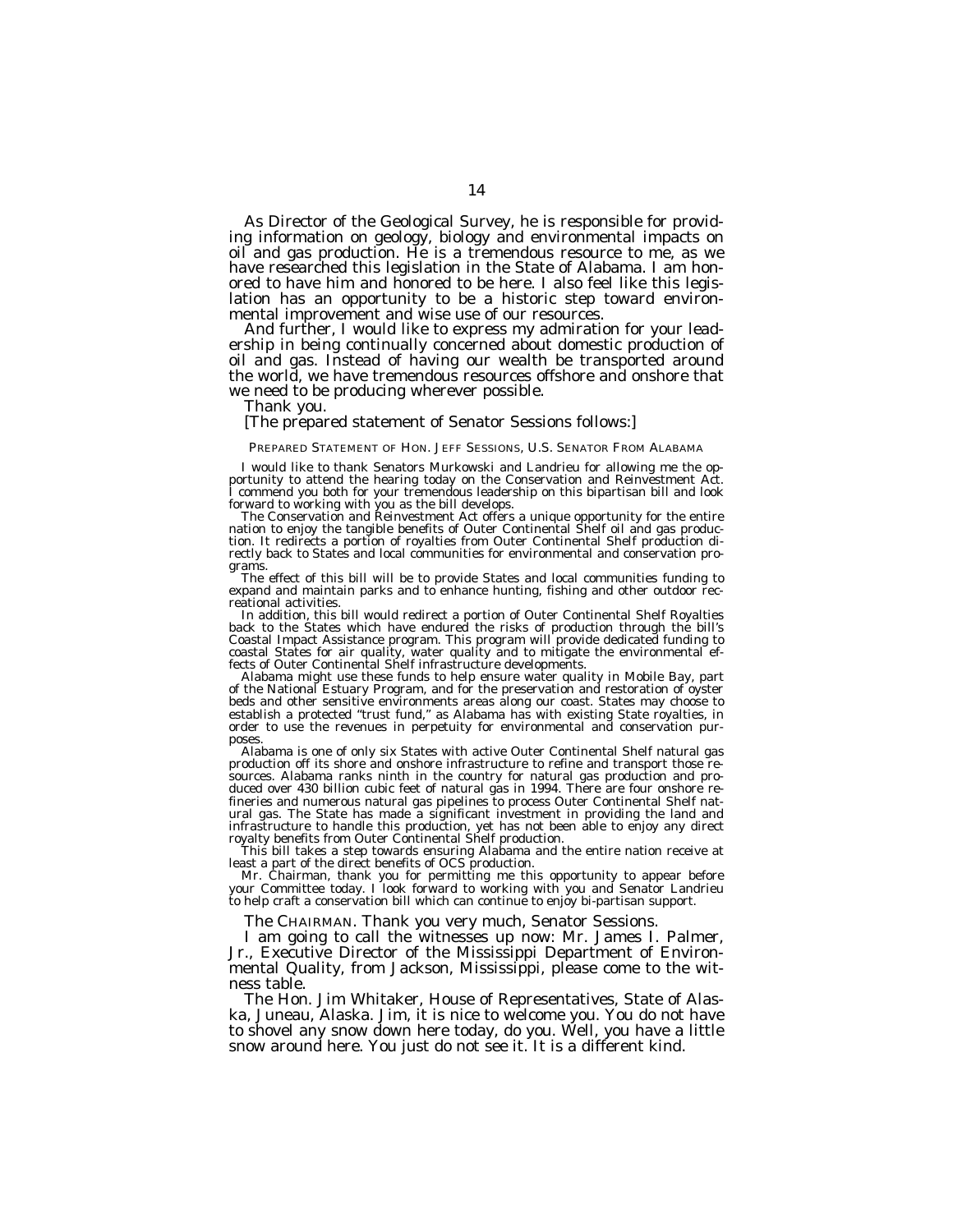Donald Oltz. Donald is the State Geologist and Supervisor, Geology Survey of Alabama, Tuscaloosa, Alabama. And you have already received, I think, an introduction.

Mr. Mark Van Putten, President of the National Wildlife Federation. Good morning.

And the Hon. Jack C. Caldwell, Secretary, Louisiana Department Natural Resources, of Baton Rouge, Louisiana.

Good morning, gentlemen.

I want to recognize Senator Burns. Senator Burns, you are recognized.

Senator BURNS. Yes, sir. Thank you very much. I was afraid of that.

The CHAIRMAN. That is fine.

[Laughter.]

The CHAIRMAN. We are talking about Montana's coastline here very briefly.

Senator BURNS. Keep fooling around. We have every Californian in the world up there. We might as well have a coast.

[Laughter.]

Senator BURNS. That name, by the way—I was called all kinds of names last night. And the one on that plaque ain't one of them. [Laughter.]

Senator BURNS. Thank you and good morning.

The CHAIRMAN. Good morning.

With that, I would remind you that the Democratic members are going to have a caucus starting very soon. And I am going to end this probably before 11 o'clock. So we want to get your statements. I would encourage you to take 5 to 7 minutes. I get a little edgy beyond that. You can submit the balance for the record. Of course, we want to ask some questions as well. So, please proceed in the order I called you. I will accommodate anyone if they have to leave early. Does anyone?

[No response.]

The CHAIRMAN. All right, Mr. Palmer, it looks like you are on. James Palmer, Executive Director, Mississippi Department of Environmental Quality.

# **STATEMENT OF JAMES I. PALMER, JR., EXECUTIVE DIRECTOR, MISSISSIPPI DEPARTMENT OF ENVIRONMENTAL QUALITY**

Mr. PALMER. Thank you, Mr. Chairman, and members of the committee, for the opportunity to participate in your first of what I know will be a series of hearings on the concepts that are framed in S. 25. We strongly support the legislation and how it is built.

What I will touch on in a few moments, Mr. Chairman, without reading my statement—I have submitted it for the record and would appreciate it being included there—I will touch on the significance of this legislation to Mississippi. My assignment is more so for a few moments to be the somewhat resident historian. Because we all know that those who do not learn from history are destined to repeat it.

There is a history here. And I have lived it and litigated it now for 19 years. And I would simply remind you, in our first moments of this discussion, about some key things.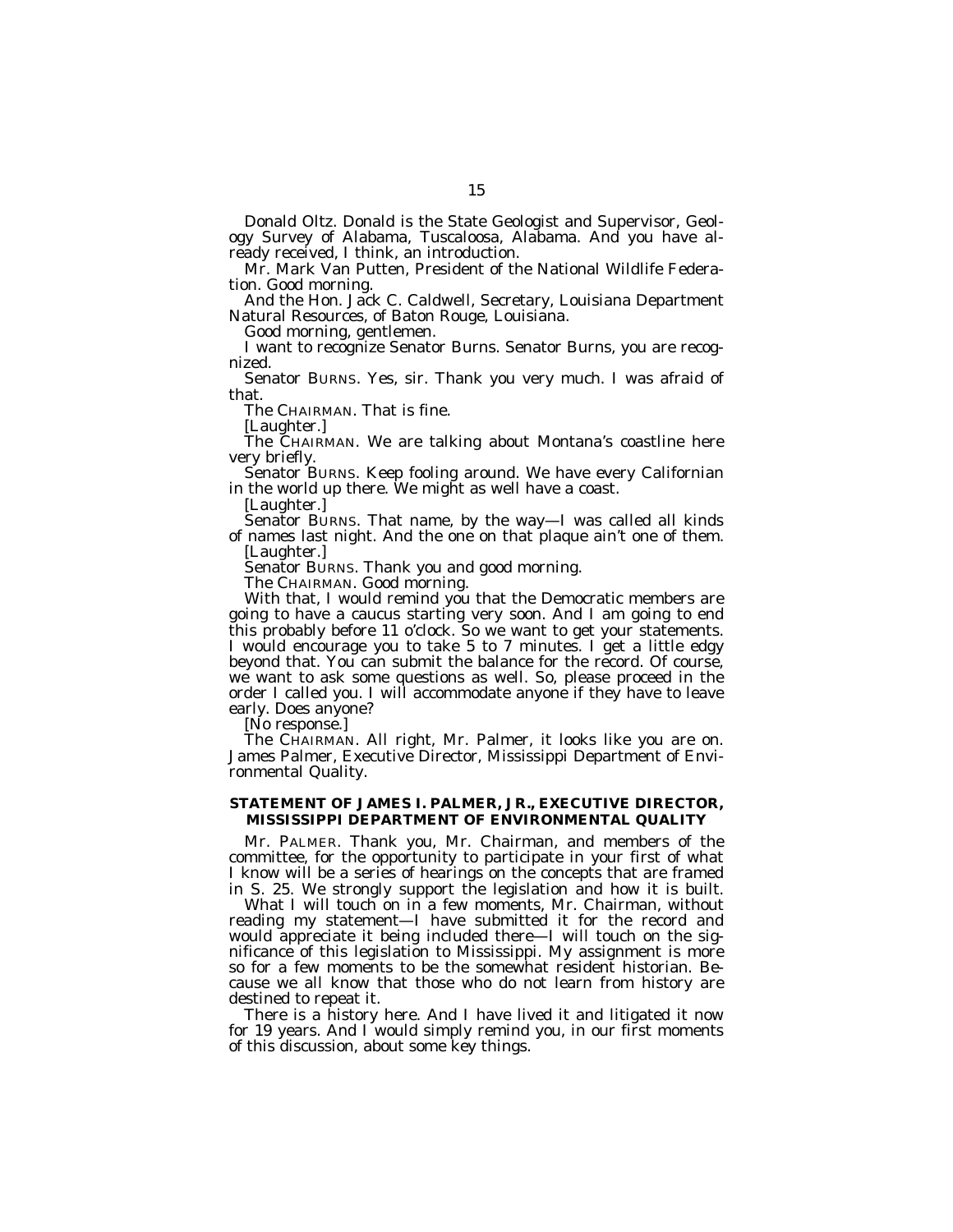First, let us start with what I would submit, Mr. Chairman, you are not here to do and you will not be doing throughout your series of hearings. You are not here to debate the fairness, the equity, the prudence of helping coastal States deal with, cope with impacts caused by offshore operations. You have been there and you have done that.

You made that national decision in 1976 when you amended the Coastal Zone Management Act to create a coastal energy impact program. The thesis of that program is exactly what we are again here today to talk about. Your idea was sound. Unfortunately, it was doomed from the beginning. It was doomed for two reasons.

One, it was framed around an annual appropriations concept. Bad move. Second, it was built around a process that was so cumbersome and complicated it collapsed, ultimately, of its own weight.

I litigated that situation, Senator Landrieu, between Mississippi and Louisiana, and wound up having to craft the agreement that the Governors signed to resolve those differences. Do not repeat that history. When you pass this legislation, do not sentence the recipient States to have to go then, make it work through court battles. Bad move.

Ultimately, the Congress realized that the program was not going to work. And so you killed it in 1990. But after, you then passed another stage of recognizing the correctness of the concept. In 1986, 10 years later, I came to this Congress with representatives of the other coastal States, and we went nose to nose with the Department of the Interior over what you now know as the Section 8(g) settlement. The States made a big gain in that settlement, because of the recognition that the program was right; and, second, it was keyed not to appropriations but to direct diversion of those revenues to the States. Good idea.

Limited, though. Because you will remember that the key issue that you grappled with was possible drainage of resources from adjacent State waters. So you limited the revenue stream to a 3-mile zone. Again, good idea. We made headway. But it was limited.

Now, after that happened, we have come back to this Congress time and time again, saying, you got a good start. You have stumbled several times. Let us regain our footing and put in place now—and you have a mechanism to do it—a concept that will distribute those revenues fairly, through a system that works, and life will go on.

In 1993, after a failed attempt—one of many—to persuade you to move to something like S. 25, the Outer Continental Shelf Policy Committee—and I have been a member since 1987—sent to you our key report, called ''Moving Beyond Conflict to Consensus.'' And we said to you again: Get it done.

Well, frankly, the Congress piddled around with it a year or so later, and nothing happened.

In 1994 and 1995, as I had the opportunity to be vice chair, and then chair, the policy committee, we have come back to you again to say: We are not going away. The issue is not going away. The impacts are getting worse. As you will hear from my colleagues in more graphic detail, it is time for us to get the job done.

We support this concept. Remember the history. You have the chance now to fix it.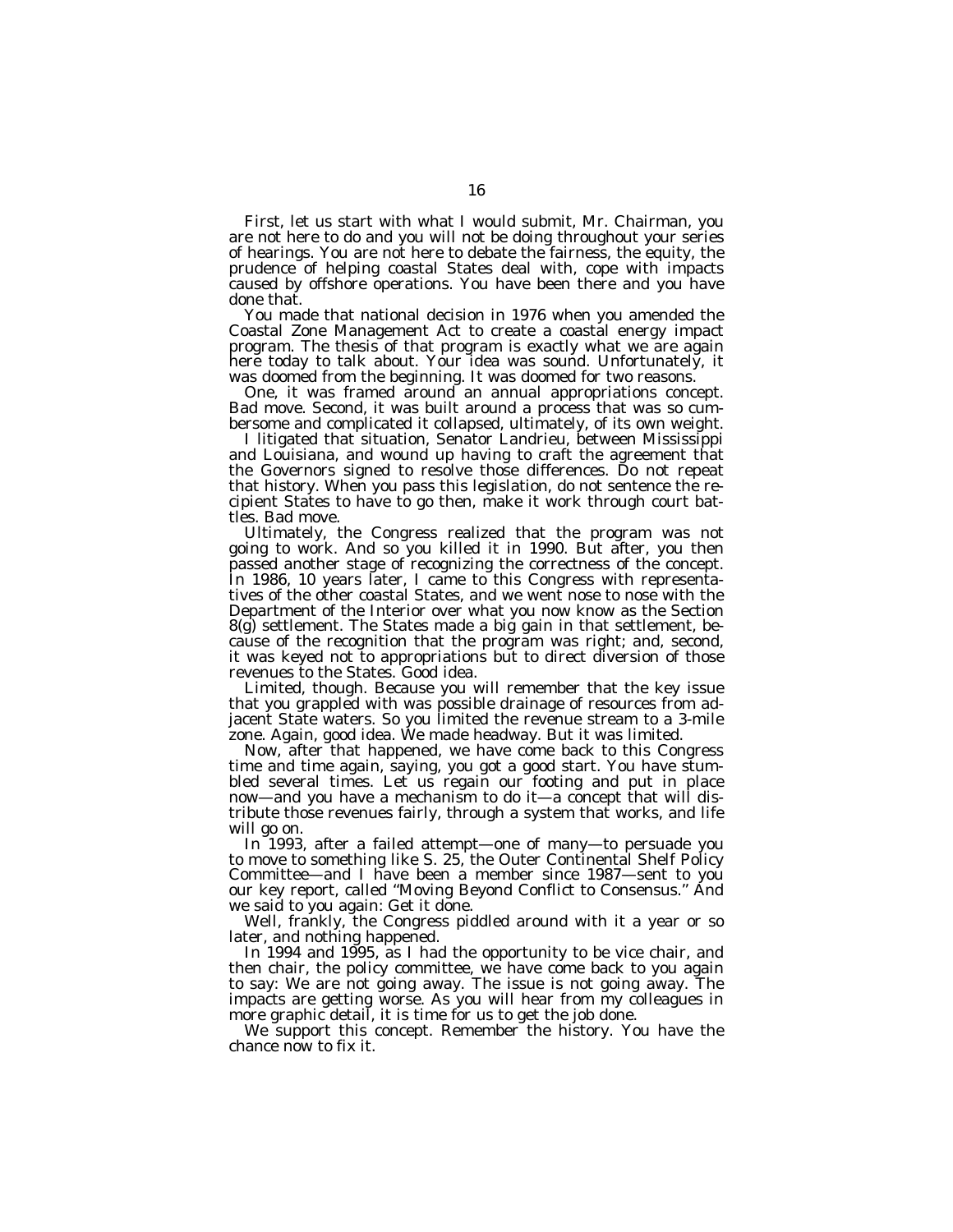In Mississippi, just a little bit of perspective. In the Majority Leader's hometown of Pascagoula, we have industries that build and work over rigs. We have Chevron's largest refinery east of the Mississippi River processing crude from the Shelf. We have a new Amoco gas processing plant to process the gas from Federal production. People, we are contributing our part to help the economy of the country and to meet the national energy needs of this country.

We want you to help us back. Remember, though, as you flesh out S. 25, it is not limited to the coastline. There are industries in all coastal States that you will find inland that make their contributions.

In Vicksburg, Mississippi, LeTourneau is building today the world's largest offshore jack-up rigs. Yes, the first one was sent to the North Sea. But the orders that have come to LeTourneau we know will lead to rigs being in U.S. waters.

Again, the concept of S. 25 would reach the impacts in the Vicksburg area, caused by these new industrial operations. And you will now hear the other folks talk about what those impacts are—from traffic, water, waste water, air emissions, and all those things that we are coping with.

Mr. Chairman, we thank you for the opportunity to be here. Pass the legislation. And do not wait forever in doing it.

Thank you.

# [The prepared statement of Mr. Palmer follows:]

# PREPARED STATEMENT OF JAMES I. PALMER, JR., EXECUTIVE DIRECTOR, MISSISSIPPI DEPARTMENT OF ENVIRONMENTAL QUALITY

Mr. Chairman, my name is James I. Palmer, Jr. I submit this statement to you and the members of the Committee in support of S. 25, the Conservation and Reinvestment Act of 1999, and I appreciate the opportunity to address you personally about this much needed, and long awaited, legislation.

Since 1980, I have been very much involved in the efforts of Mississippi and all other similarly situated States to obtain our fair share of revenues from offshore oil and gas operations in federal waters to help mitigate the onshore impacts of these activities. As a Special Assistant Attorney General, Staff Counsel to the Governor, Executive Director of the Mississippi Department of Environmental Quality (which has jurisdiction over leasing State-owned lands, both onshore and offshore, for oil and gas exploration and development), Mississippi's representative on the Outer Continental Shelf (OCS) Policy Committee since 1987, and both Vice-Chairman and then Chairman of this Committee over the last four years, I have long been a strong critic of the federal government for its failure to be fair with Mississippi and other coastal States that have to cope with onshore impacts from offshore operations, and a strong supporter of all legislative efforts to right this wrong.

The first, and one of the most important, points I want to make to you is that you are not plowing new ground here. Congressional recognition of the reality of and the need to fully compensate effected coastal States for—onshore impacts attributable to offshore operations occurred some twenty-three years ago, when Congress amended the Coastal Zone Management Act (CZMA) by creating the Coastal Energy Impact Program (CEIP) which was grounded in, and had the same goals of, S. 25. The idea was sound, but the program, administered by the Department of Commerce, was doomed from the outset because of two fatal flaws. First, and foremost, the CEIP was not a true revenue-sharing program, because funds flowed to State and local governments only when Congress was in the mood to approve annual appropriations under the program. In short, the CEIP provided only periodic handouts, ignoring the fact that onshore impacts in coastal States can't be turned on and off according to the whim and caprice of the Congress regarding funding. These impacts are experienced in the real, everyday world of life in our coastal States, not the surreal world of politics in Washington.

The second fatal flaw in the CEIP was a labyrinthine formula for distributing the appropriated funds which was so convoluted in concept and complex in administration that it collapsed of its own weight. Administration of the program sparked liti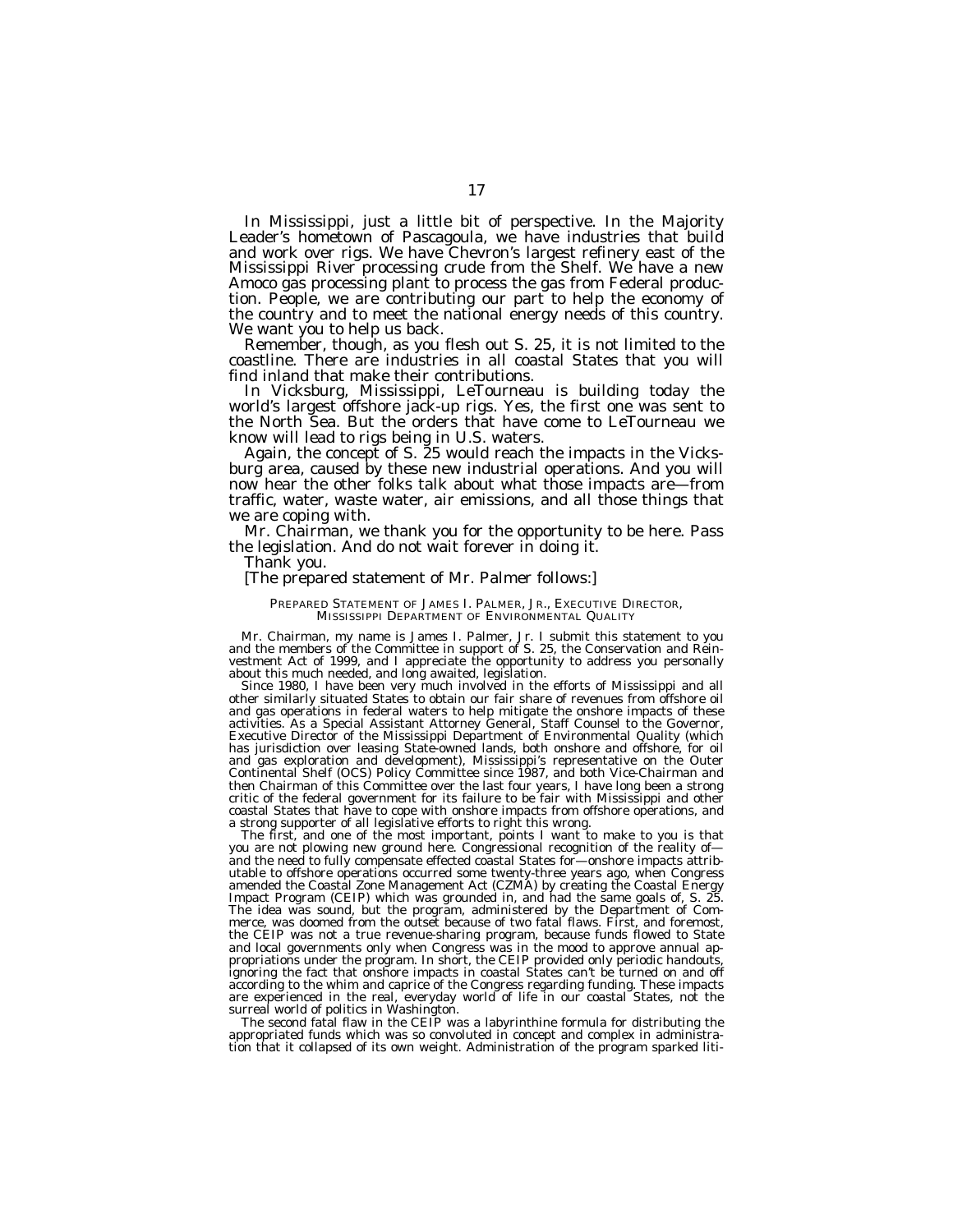gation among coastal States in which I was personally involved, having authored the document which was used by the governors of Mississippi and Louisiana in settlement of the terribly expensive and time consuming CEIP controversy between our two States.

As to the first flaw in the CEIP, S. 25 provides for direct distribution of funds to coastal States and local governments by the Secretary of the Interior, not an annual appropriation by the Congress. The States deserve a guaranteed, permanent distribution of these revenues based on facts—not political temperament. As to the second flaw in the CEIP, the S. 25 revenue distribution formula is both fair and workable. As this legislation moves forward to passage, the Congress should make every effort to avoid creating another situation like the CEIP in which recipient States have to go to court just to make the program work timely and fairly.

Ultimately, after haphazard treatment of the CEIP by both the Congress and the Executive Branch, the program failed and was repealed in the 1990 CZMA amendments.

Reinforcing its policy decision recognizing the reality of, and the need to compensate coastal States for, onshore impacts associated with offshore oil and gas exploration and development operations, Congress amended Section 8(g) of the Outer Continental Shelf Lands Act (OCSLA) in 1986 to distribute offshore revenues to coastal states to help offset impacts from federal OCS activities. While the main purpose of these amendments was to compensate States for possible drainage of oil and gas reserves from State lands, the funds may be used to mitigate other costs, as well. The concept is sound, but the relief to the States is limited because the Section 8(g) ''zone'' extends seaward only three miles from State waters. As Mississippi's representative in the multi-State effort to resolve the Section 8(g) dilemma through Congressional action, I can personally attest to the success of that initiative. As with S. 25 today, the Section 8(g) battle was fought over a single issue equity. Congress did the right thing, but it was only a step in the right direction. S. 25 will complete the task of putting in place a revenue sharing concept that has been denied the States for as long as there has been oil and gas activity in federal waters on the OCS, and that is simply intolerable.

After the CEIP died, President Bush directed the Department of the Interior to develop a legislative proposal to, once again, establish a coastal impact assistance program. It was inserted into, and then removed from, the National Energy Policy Act of 1992. Utterly frustrated by yet another refusal by the Congress to be fair with coastal States, the OCS Policy Committee then stepped into the breach by formally endorsing a revenue sharing concept somewhat like S. 25 proposes today. Mr. Chairman, each member of this Committee should carefully review the OCS Policy Committee's 1993 recommendations, which were set forth in their report entitled, *''Moving Beyond Conflict to Consensus.''*

The Energy and Natural Resources Committee took notice of the OCS Policy Committee's work, and considered a bill (S. 575) during the 104th Congress to create a coastal impact assistance program. Unfortunately, the Committee did nothing but ''consider''—it did not act—because of wrangling over how to make an impact assistance program work in light of the constraints in the Congressional Budget Enforcement Act.

The OCS Policy Committee's most recent actions regarding coastal impact assistance began about four years ago. As Vice Chairman, I recommended to Chairman Paul Kelly that we make another effort to keep this issue before the Congress. Paul readily agreed, and he and I again worked this issue through the Committee, culminating in our report in October 1997, which became the launching pad for what is now S. 25. As Chairman of the OCS Policy Committee when our report was finalized and transmitted to both the Secretary of the Interior and Congressional leaders, I can state unequivocally that the overall concept of S. 25, taking into account the goals of each of the three titles, is unprecedented. A very large and diverse coalition of interests, including State and local governments and various private sector organizations, has come together to push this bill to passage. And yes, while there is no way to avoid the inevitable nit-picking and paranoia with which any major piece of legislation like this will meet, the foundation of S. 25 is rock solid.

All coastal States and our territories will share revenues from offshore operations in federal waters. For producing areas, these funds are sorely needed to mitigate very real impacts today. In areas now under moratoria, these funds may be utilized to conduct comprehensive environmental and economic studies, which will provide decision makers an informed basis for future decisions regarding possible offshore activities, consistent with the nation's energy needs. Most importantly, as I have already stated, the key feature of S. 25, beyond its geographic coverage and the reve-nue distribution formula, is that the funding mechanism will be conformed, gen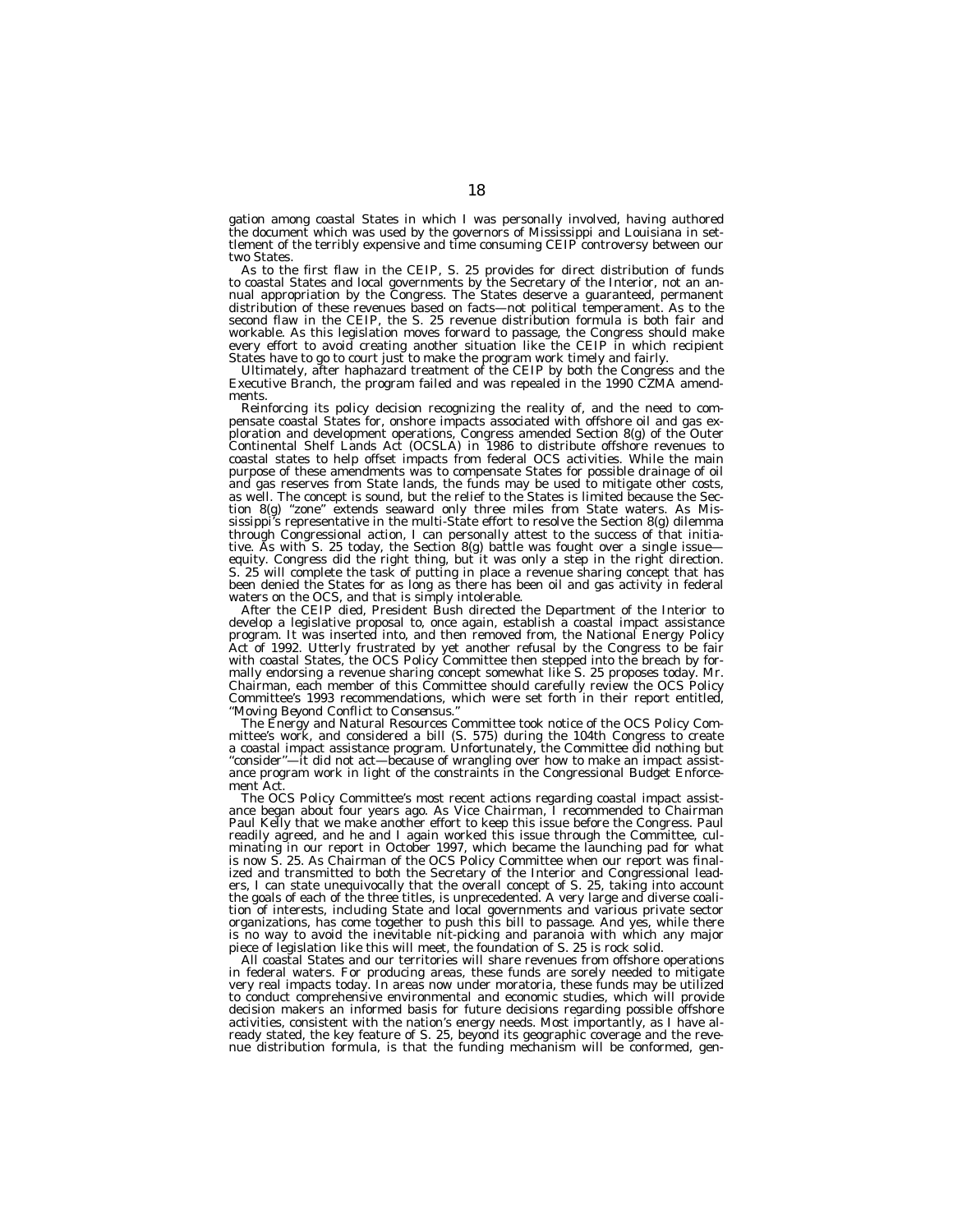erally, to that of the Section 8(g) program. Simply put, Congress will authorize the

guaranteed, permanent revenue stream and then get out of the way.<br>Mr. Chairman, while my principal assignment here is to remind this Committee<br>of the Congress' spotty history of dealing with coastal impact assistance, I mu miss this opportunity to comment on our situation in Mississippi in this regard. In recent years, major discoveries, principally deep gas, have resulted in on-line pro-duction from federal OCS waters adjacent Mississippi. Moreover, shipyards in Pascagoula, Mississippi, Senator Lott's hometown, are making a major contribution to these activities by providing rig construction and workovers, as well as crew boat construction. On the downstream side, Chevron's largest refinery east of the Mississippi River is also located in Pascagoula, and this facility processes large volumes of crude landed in Venice, Louisiana and transmitted to the refinery via a pipeline that crosses the OCS and State waters. Finally, Amoco has just completed a new gas processing plant in Pascagoula, further expanding Mississippi's contribution to our offshore industry. As you can imagine, while these activities have brought a much appreciated boost to our coastal economy, they have also brought growing concerns about water and wastewater infrastructure and air emissions, along with a

growing need for oil spill contingency planning and preparedness.<br>As is the case with most producing States along our nation's coastline, the impact of offshore operations reaches inland more than meets the eye. Mississipp ample of this is the LeTourneau facility on the Mississippi River at Vicksburg. Now a division of Rowan, LeTourneau is constructing the world's largest jack-up drilling rigs. The first of these mammoth, state-of-the-art units was launched last year, and work on additional rigs is in progress today. While the first rig was deployed to the North Sea, Rowan/LeTourneau will no doubt continue to be a major force in providing offshore drilling capabilities in the United States, as well. Again, this new in-dustrial activity is a major economic asset of the Vicksburg area, but the growth issues, such as water supply and wastewater disposal, air emissions, transportation arteries, and the like have been serious, and the revenues Mississippi will receive<br>when the program contemplated by S. 25 is in place will be a tremendous help to<br>State and local officials, as well as planners and regulat dustries like LeTourneau continue to grow in our State.<br>Because my invitation to appear before this Committee today gave me only a very short time to obtain from appear before this Committee today gave me only a very

short time to prepare, I was not able to obtain from appropriate Mississippi officials estimates on the economic impacts associated with the onshore activities in our State that I just described. We will continue to work with your staff to develop this information as consideration of S. 25 continues in this Committee and elsewhere in

the Congress.<br>Mr. Chairman and members of the Committee, it has been my pleasure to appear<br>before you today and to submit this statement in support of S. 25. This bill is good<br>law. It rests on a history of clear—but as yet pensating coastal States for impacts attributable to oil and gas operations in federal waters, and it creates a rational, workable program to distribute OCS revenues to State and local governments for use in a variety of ways, all under a system of ac-countability to the Secretary of the Interior and the Congress. Finally, S. 25 couples with this long-needed coastal impact assistance program welcomed amendments to<br>make the administration of the Land and Water Conservation Fund also more flexi-<br>ble and permanent. Mississippi strongly supports all three tit

The CHAIRMAN. Thank you very much.

Senator LANDRIEU. Mr. Chairman, could I say a word? Because I may have to leave. If you do not mind.<br>The CHAIRMAN. I am going to accommodate your witness next.

Senator LANDRIEU. Okay. I do want to thank Jimmy, if I could, for his great advice and counsel he has been to us in the development of this concept, and how invaluable your long-time work has been. And I just wanted to thank you.

Mr. PALMER. Thank you, Senator.

Senator LANDRIEU. I think we are going to move, Mr. Chairman, to Jack. Can I introduce him?

The CHAIRMAN. Before you do, I want to make a couple of comments.

First of all, I want to recognize a new member of the committee that has just joined us. And in keeping with the long association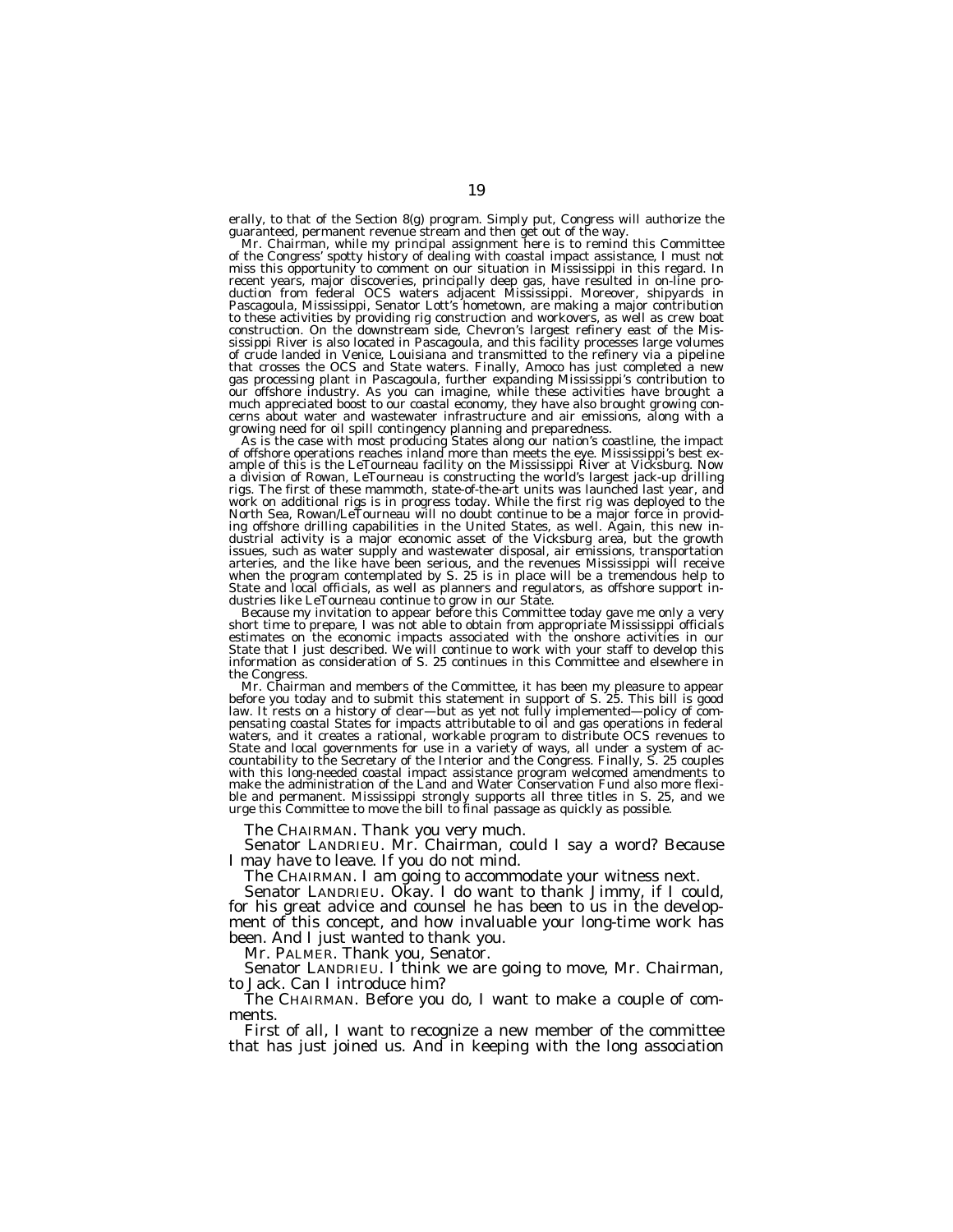of the State of Arkansas on this committee, it is a pleasure to welcome Blanche Lincoln, from Arkansas.

# **STATEMENT OF HON. BLANCHE L. LINCOLN, U.S. SENATOR FROM ARKANSAS**

Senator LINCOLN. Thank you.<br>The CHAIRMAN. Senator Lincoln joins us for the first time, and<br>at our first meeting, I might add. And we look forward to your contribution.

Do you have any brief statement?

Senator LINCOLN. Thank you, Mr. Chairman. I will submit my statement for the record for the sake of time.<br>I do want to thank you very much for your leadership. I am very

excited to be on this committee. We do, as you have said, have a long record of Arkansas presence on this committee. But I also, in my own right, come from the Energy and Commerce Committee on the House side. So I have some good background and a good record there, as well.<br>I am looking forward to working with you. And I would also like

to thank my colleague, Senator Landrieu, for her leadership on this issue, which I think is very important. I am looking forward to

The CHAIRMAN. Thank you very much.

Senator LINCOLN. Thank you for having me on the committee. [The prepared statement of Senator Lincoln follows:]

# PREPARED STATEMENT OF HON. BLANCHE L. LINCOLN, U.S. SENATOR FROM ARKANSAS

Thank you, Mr. Chairman. And thank you to our distinguished ranking member, Senator Bingaman. As a freshman member of the Senate and the junior Senator from the State of Arkansas, it is a pleasure to have been appointed to the Energy and Natural Resources Committee. I am looking forward to serving with you and my other colleagues here on the committee.<br>As an Arkansan, and seventh generation farmer, I am pleased to represent the pass in my State, for whom energy is so important.

private and public entities in my State, for whom energy is so important. While serving in the House of Representatives and on the Commerce Committee, I was active in supporting the needs of rural Americans to have access to affordable electricity, protecting our natural resources, promoting U.S. oil exploration, finding a resolution to the problems of nuclear waste, and solving many other issues important to my State.

My predecessor, Senator Bumpers, has been an active voice on this committee for many years. His long and effective service on this committee is reflected in statute and public policy. He has been an advocate for protection of the natural resources of Arkansas and the United States, for caution when implementing legislative mandates, and for civility in guiding the interests of Arkansas and the country. Clearly, his is a tough act to follow, but I am committed to aggressively pursuing the interests of the State of Arkansas and fighting for the needs of rural America . . . to make sure that an acceptable resolution is found to the problems of nuclear waste disposal, that the needs of rural Arkansans are represented during the electricity restructuring debate, that our Nation's resources and national parks are protected for future generations, that we continue to pursue renewable energy options, and that the needs of industry are balanced with the requirements of the environment.

This hearing, to provide Senate oversight on the impact of outer continental shelf oil production on coastal States, has an indirect effect on the State of Arkansas. My State benefits from the oil produced in the outer continental shelf and does not have to bear any of the environmental impact it causes. As a committee, we cannot ignore this important issue or its effect on the communities along our coastline. We should give proper deference to the impact that they bear for the oil resources that we all enjoy. The panel before us today will help us take the first step along the path of exploring this issue. I look forward to the testimony to be presented here today and to the insight offered by the witnesses.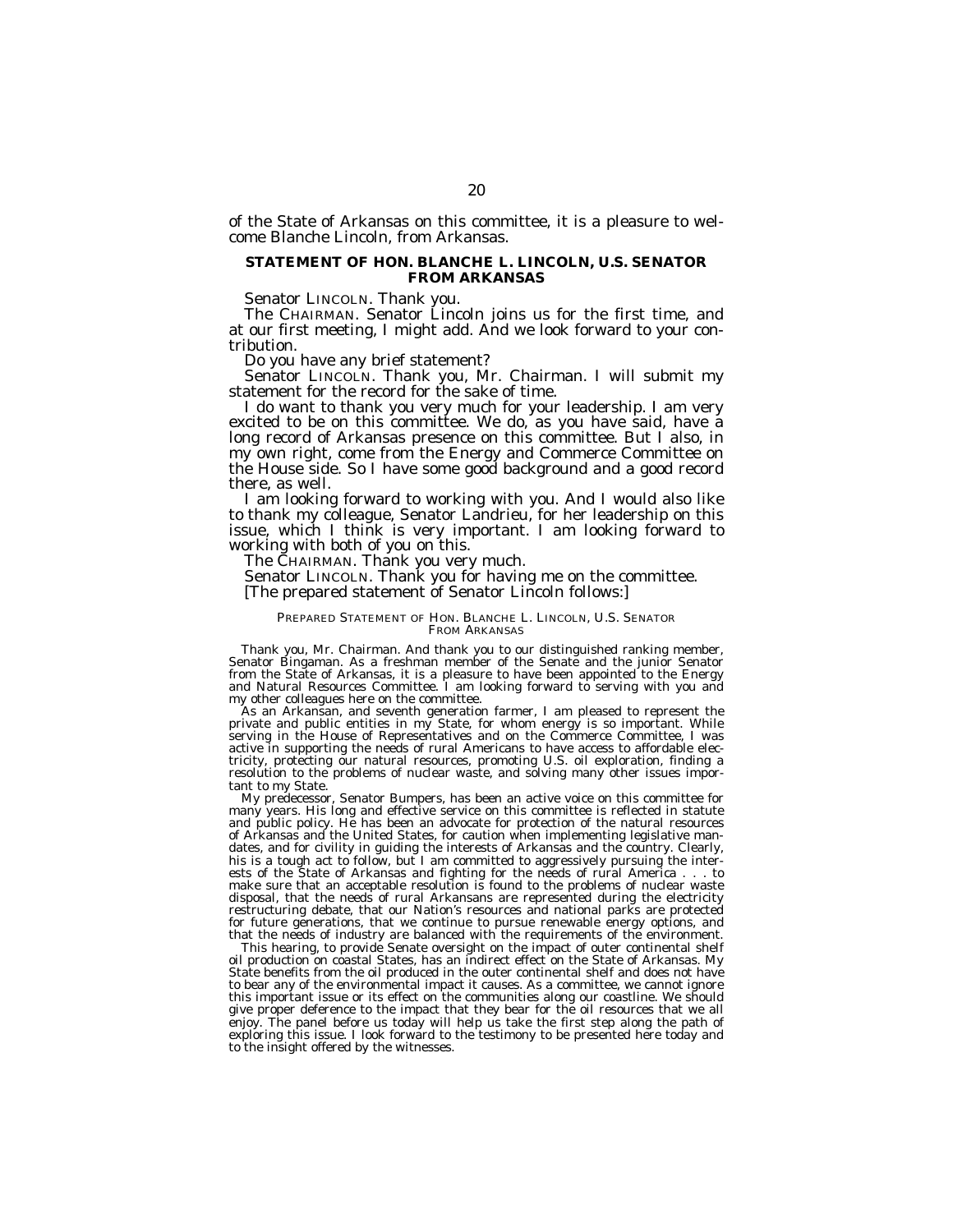The CHAIRMAN. I am very happy that you are here.

Senator GRAHAM. Mr. Chairman.

The CHAIRMAN. Yes, Senator Graham.

Senator GRAHAM. Can I ask this? I am afraid I am going to have to leave for that caucus. I wonder if we would be permitted to submit questions in writing to the witnesses for subsequent-to-thehearing response.

The CHAIRMAN. Sure, we will provide that opportunity.

Senator GRAHAM. Thank you very much.

Before I recognize Senator Landrieu, let me indicate how broad the interest in the issue and in the players are because LeTourneau is a very interesting subsidiary of the Rowan Company. And the Rowan Company has got activities in our State in the area of aviation and others. So we have a stretch across a broad breadth of America in the interests of those that are in the oil and gas exploration, development and so forth.

Senator Landrieu, I believe you wanted to introduce your witness, Mr. Caldwell. Please proceed.

Senator LANDRIEU. Jack Caldwell is our Secretary of Natural Resources, and has done just an outstanding job as he has spent days, weeks, months, years on this issue, travelling to almost every State in the Union, talking with any people who will gather to hear him. And I want to thank him for his leadership. He is on one of the advisory committees of the Mineral Management Service, and has just done an outstanding job, Mr. Chairman, helping us get to this point.

Jack, before you start, I also want to thank Mark for his leadership. Mark Van Putten and the National Wildlife Federation have been one of the great environmental groups that can speak specifically to this issue. So, thank you very much.

I am going to have to leave in a few minutes. I am going to try to stay as long as I can. But, Jack, thanks for coming.

The CHAIRMAN. Please proceed, Jack.

# **STATEMENT OF JACK C. CALDWELL, SECRETARY, LOUISIANA DEPARTMENT OF NATURAL RESOURCES**

Mr. CALDWELL. Thank you, Senator Landrieu.

Mr. Chairman and honorable members of the committee, as Senator Landrieu has just emphasized to you, Louisiana's coastal ecosystem is a unique national treasure and it is in a virtual state of collapse. In the last 50 years, we have lost 1,000 square miles of coastline. And in the next 50 years, we are going to lose another 1,000 square miles of coastline if we do not do anything about it. This is an area the size of the State of Delaware that is disappearing into the Gulf of Mexico.

I have here my digitized satellite map, which shows the losses, in red in the past, and the yellow is in the future, in just one part of the Louisiana coast. And you can see the catastrophic devastation that this coast is undergoing.

The economic, social and environmental costs are staggering. The current estimate is that in infrastructure alone, we are going to lose \$150 billion in value over the next 50 years. Whole towns and communities, oil fields, coastal industries, public facilities are going into the Gulf of Mexico if we do not do something about it.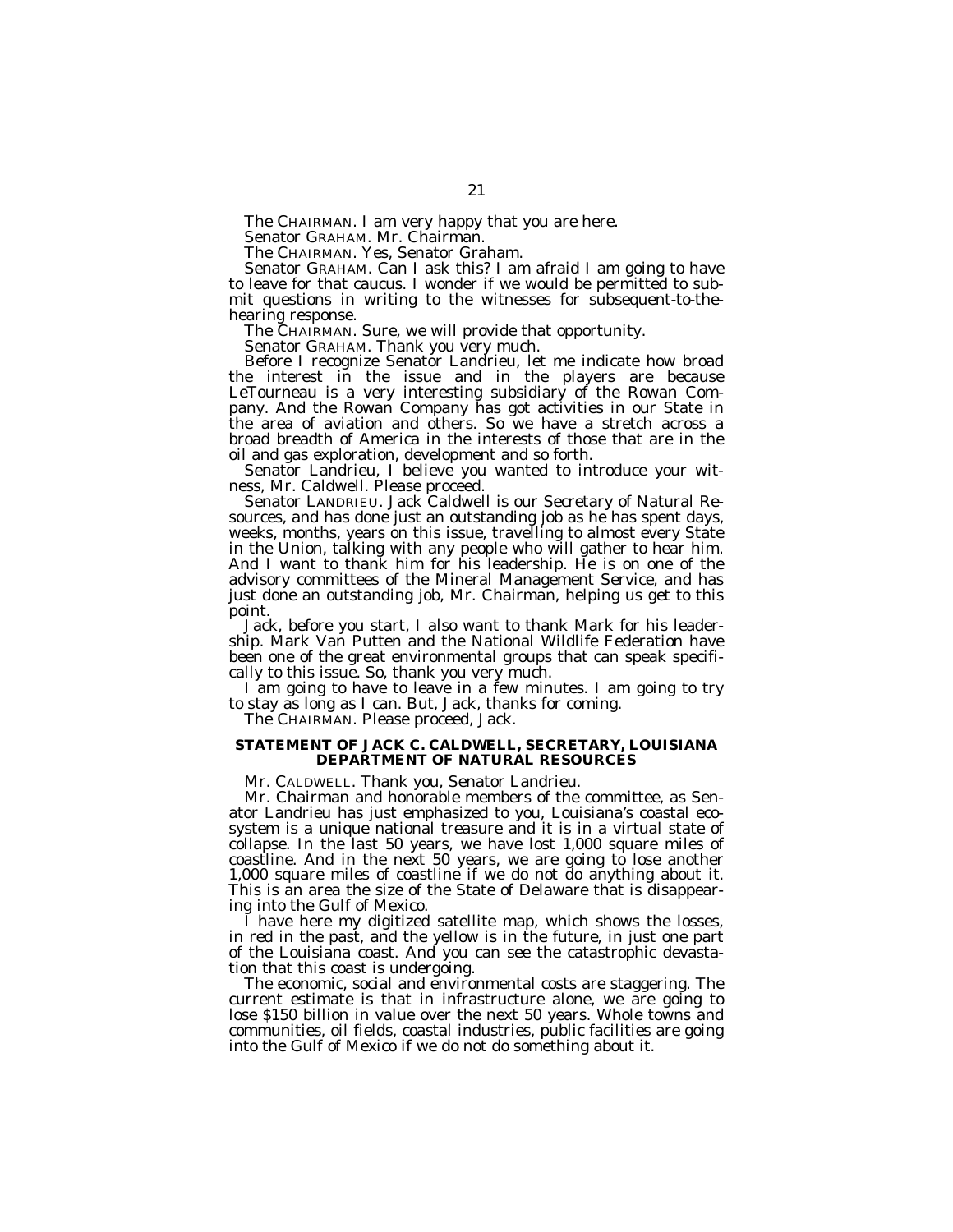Now, the causes of this loss are very complex and numerous. But, without a doubt, as always, the hand of man is a significant influence. And in this, offshore oil and gas operations have had a significant impact.

Let us take one example, the Houma Navigation Canal. This canal was dug in 1964, and it runs from the town of Houma, Louisiana, population about 100,000, 25 miles down to the Gulf. And it is one of Louisiana's major offshore oil and gas operations bases. In the 35 years that this canal has been there, as you can see from my satellite map, we have lost 10 square miles along that one canal in a 25-mile area.

This is due to boat wash in these fragile marshes, saltwater intrusion that comes up the canal and destroys the freshwater marsh, and the tidal energy that washes the soil in and out. Ten square miles in 35 years.

In addition, the Louisiana coast is criss-crossed by 14,000 miles of oil and gas pipelines, many of them from offshore coming onshore. The Mineral Management Service is presently doing a study to determine the impacts just of those pipelines. And we will have that and we will file that in the record when the MMS completes it.

In addition, we have Port Fourchon, which is presently being studied by the MMS. It is the major offshore oil base, located down on the coast. Port Fourchon is serviced by one two-lane road, running up Bayou LaFourche, that carries 1,000 trucks a day. And that poor road is crumbling into the Gulf as we speak. If we do not get some help, Port Fourchon will have to shut down.

Now, Louisiana supports strongly offshore oil and gas operations. We have always believed in it, as Senator Landrieu has told you. But Louisiana should not bear a disproportionate burden of the adverse environmental impacts of these operations. We have furnished 90 percent of the revenues that come from offshore Louisiana. And we have been returned about 1 percent of the royalties under the 8(g) funds.

But there is hope on the Louisiana coast. Under the Breaux Act, sponsored by Senator Breaux in 1990, Louisiana has been receiving about \$40 million in Federal funds. And this, together with State match, has gone into coastal restoration projects that my department is charged with implementing. And I want you to know that I am very pleased and very proud to report that we are currently meeting with modest success in coastal restoration.

But this is not enough. At the present rate, it is estimated we will only save about  $2\tilde{2}$  percent of the losses that will otherwise occur. We believe that S. 25 can provide the resources to restore the coast.

A joint coalition of Federal and State agencies have just finished a comprehensive strategic plan for the Louisiana coast, known as Coast 2050. And we have furnished the committee with copies of this plan.

The Coast 2050 estimates that if we take the appropriate action, we can save 90 percent of the loss that will otherwise occur, and at a modest cost of \$14 billion over the 50-year period. And S. 25 we believe can provide those funds.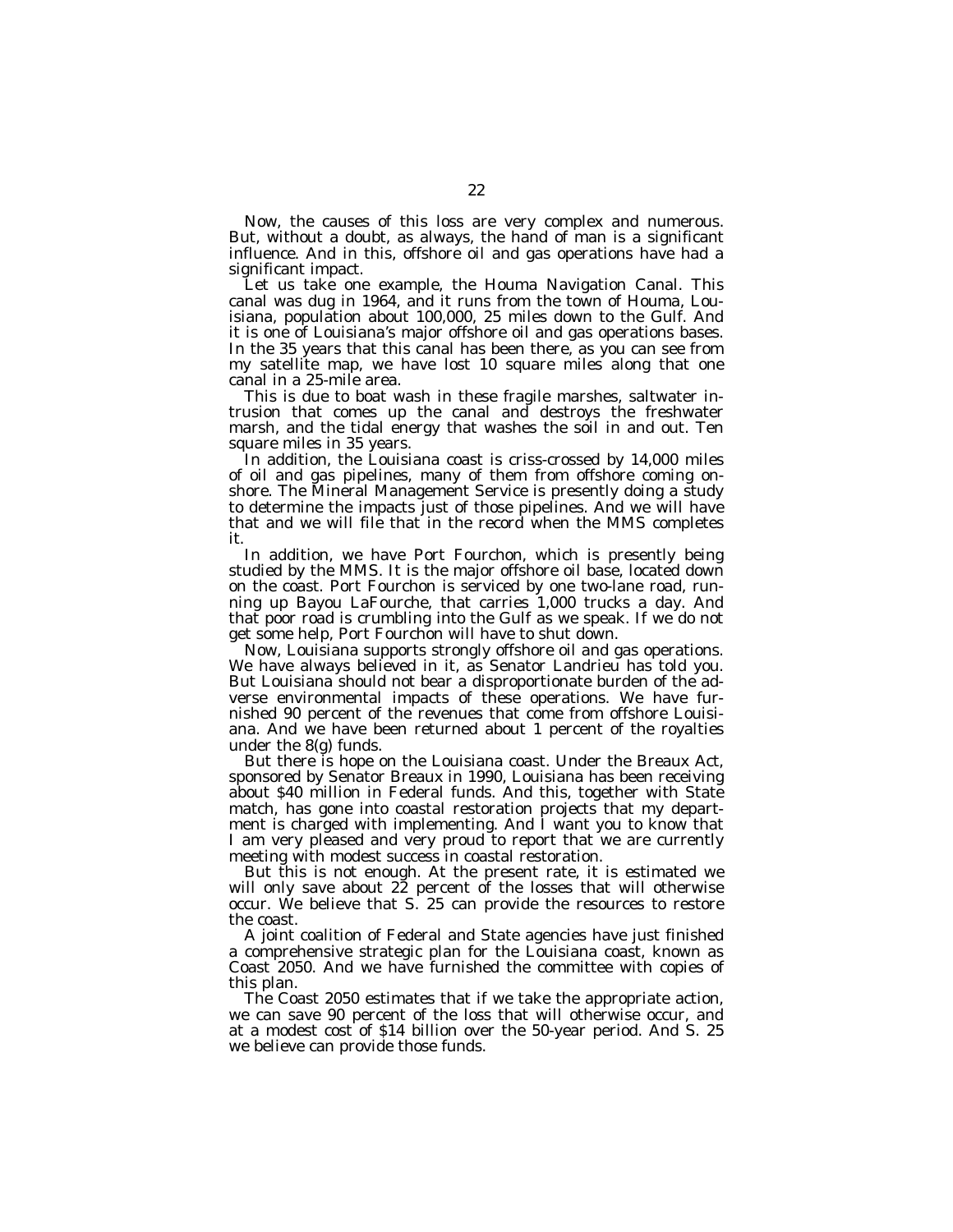So, we submit that the Louisiana coast is a perfect model for reaching the lofty and worthy goals of S. 25, which is to reinvest a portion of these nonrenewable oil and gas revenues into renewable and sustaining resources. We believe that title I, as well as title II and title III embody the great American tradition of conserving and preserving our dwindling natural resources.

Thank you, Mr. Chairman.

# [The prepared statement of Mr. Caldwell follows:]

# PREPARED STATEMENT OF JACK C. CALDWELL, SECRETARY, LOUISIANA DEPARTMENT OF NATURAL RESOURCES

Louisiana's story is compelling. It's about an irreplaceable part of America's coast that is disappearing at a catastrophic rate. If the loss is not stopped and reversed, the very industry we discuss today will be at risk, along with the economy, infrastructure, wildlife habitat, fisheries, communities and unique culture of south Louisiana.

Louisiana's coastal wetlands represent 40% of all the salt marshes in the contiguous United States. During the past 50 years more than one thousand square miles have disappeared. During this decade, our coastal wetlands are being lost at the rate of 25 to 35 square miles a year, or the equivalent of a football field every 15 minutes. Even with current restoration efforts, we expect to lose almost one thousand more square miles by the year 2050. This dramatic loss represents 80% of all coastal wetland loss in the entire continental U.S.

The effects of natural processes like subsidence and storms combined with human actions, including impacts from offshore oil and gas exploration and development, have led to an ecosystem on the verge of collapse.

America is losing much more than acreage. Louisiana's coastal wetlands contribute 28% to the total volume of U.S. fisheries, provide winter habitat for one-half to two-thirds of the Mississippi Flyway waterfowl population and for many threatened and endangered species, the nursery ground for fish and shellfish for much of the nation's seafood consumption, and 40% of the nation's fur harvest. They provide for 400 million tons each year of waterborne commerce, and support and protect the multi-billion dollar a year oil and gas industry. Our coastal wetlands are home to more than two million people and serve as their buffer from hurricanes and storms.

## LOUISIANA OFFSHORE OIL AND GAS ACTIVITY

Eighteen percent of U.S. oil production originates in, is transported through, or is processed in Louisiana coastal wetlands with a value of \$6.3 billion a year. Almost 24% of U.S. natural gas production originates in or is processed in Louisiana's coastal wetlands with a value of \$10.3 billion a year.

Louisiana's OCS (outer continental shelf) territory is the most extensively developed and matured OCS territory in the United States. It has produced 88.8% of the crude oil and condensate and 83.2% of the natural gas extracted from all federal OCS territories from the beginning of oil and gas exploration and development in the U.S. through the end of 1996.

As of December 1998, Louisiana offshore leases totaled 5,363, with more than 27 million acres under lease, 130 active drilling rigs, 4,489 producing oil wells and 3,813 producing gas wells.

Our latest annual production data for 1997 shows that 353,846,995 barrels of oil and 3,881,352,353 MCF (thousand cubic feet) of natural gas was produced. Between January and July 1998, oil production was at 227,282,332 barrels, with gas at 2,281,832,468 MCF.

As of October 1998, there were 3,439 platforms in the Gulf off Louisiana's coast. In 1997, oil and gas production was valued at a combined total of \$18.6 billion, with federal royalties totaling \$2.9 billion.

Louisiana projection estimates for offshore oil and gas production and federal royalties: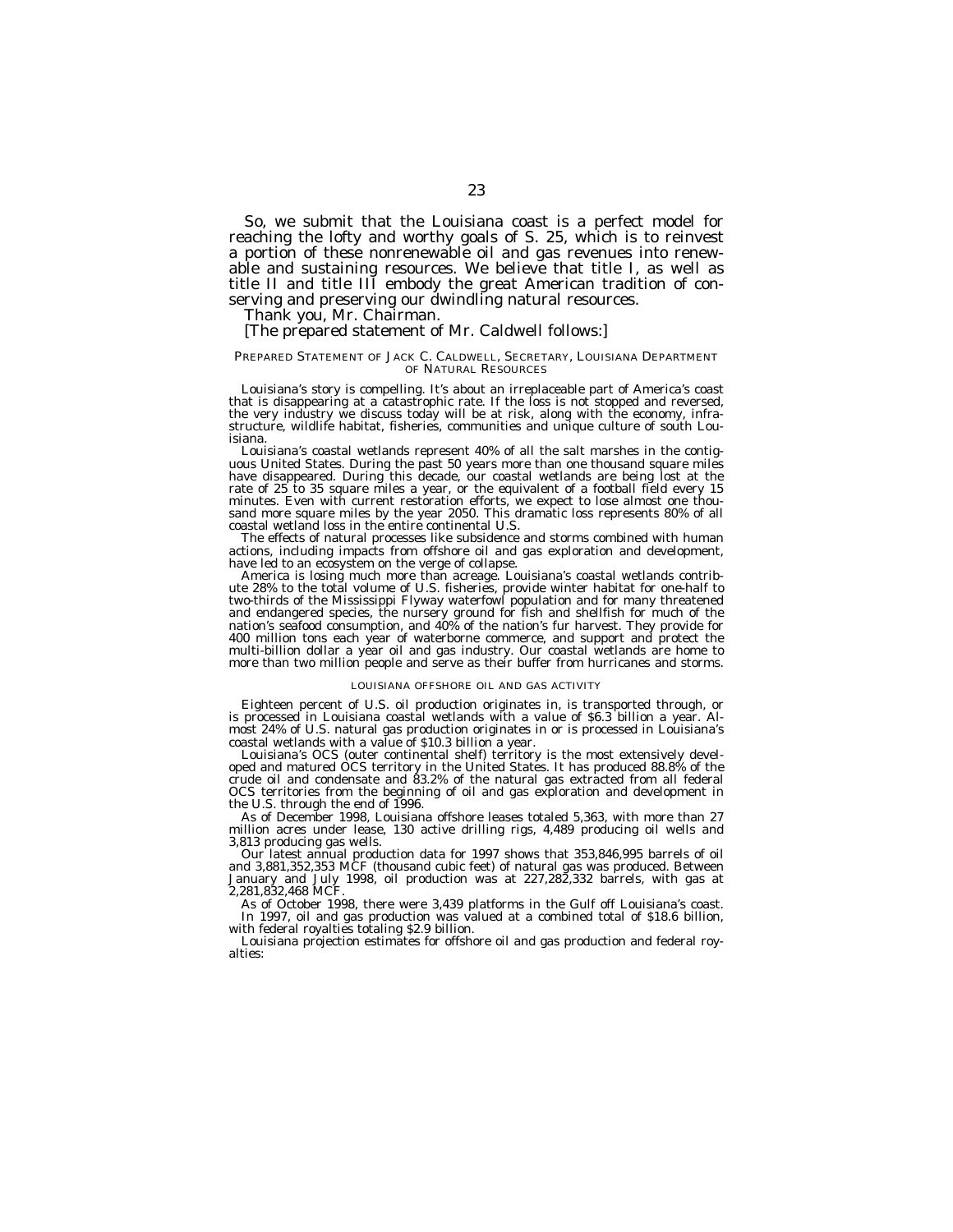|                                                             | 1999    | 2000    | 2001    | 2002    | 2003    | 2004    |
|-------------------------------------------------------------|---------|---------|---------|---------|---------|---------|
| OIL:<br>Production                                          |         |         |         |         |         |         |
| (in millions of barrels)                                    | 413.0   | 493.9   | 524.8   | 541.2   | 556.7   | 572.2   |
| <b>Oil Royalties</b><br>$(in$ millions of $\$\$$ )          | 1,177.5 | 1.392.0 | 1,471.4 | 1,523.9 | 1,537.2 | 1.450.4 |
| GAS:                                                        |         |         |         |         |         |         |
| Production<br>$(in$ million $MCF$ )<br><b>Gas Royalties</b> | 3,700.8 | 3,527.3 | 3,308.5 | 3,318.3 | 3.373.4 | 3.428.4 |
| $(in$ millions of $\$\$$ )                                  | 1,360.9 | 1,292.2 | 1,175.5 | 1,082.2 | 993.5   | 911.6   |

Recently, the oil and gas industry has rebounded from a downturn in the 1980s. The main reasons are the discovery of oil and gas in deepwater fields of the central Gulf of Mexico, deepwater royalty tax relief, and new and improved technology used to extract oil from the deepwater Gulf.

Industry leaders are expressing a new optimism and the frantic pace of drilling is breaking old records. The deepwater Gulf of Mexico has emerged as the country's most significant oil and gas province and some estimates say within the next four to five years, as much as 30% of the country's total domestic output will originate from the Gulf of Mexico.

Market analysts predict this intense level of exploration could last 10 years. The success of Louisiana's oil and gas industry contributes billions to the State and national economies every year. Offshore companies paid about \$2.4 billion to vendors and contractors in 165 Louisiana communities in 1992 alone. Nearly 4,000 vendors serve offshore operations and employ 55,000 people and more than 30,000 are employed offshore.

Port Fourchon is the geographic and economic center of offshore drilling efforts along the Louisiana Gulf Coast. More than \$700 million in public and private investments have been made in the complex and the port will provide support to 75% of the deep water drilling prospects in the Gulf. It's tonnage has increased 275% in the last five years and it is anticipated to double again within two years. It handled more than 30 million tons of cargo in 1996.

More than 6,000 people currently depend on the port as an avenue to and from offshore facilities and more than 13,000 people depend on it for jobs, supplies, facilities and as a hurricane evacuation hub to safer locations north of the coast. Most of the major and independent oil and gas companies operating in the Gulf have a presence at Port Fourchon. On any given day, more than 1,000 trucks are unloaded and loaded there and pipe yards, shipyards, platform construction facilities, service bases and barge terminals within the immediate service area of the port are working at or near capacity.

Less than 20 miles southeast of Port Fourchon is the Louisiana Offshore Oil Port (LOOP), built by a group of major oil and pipeline companies. It serves as the central unloading and distribution port for all incoming supertankers to the Gulf region. The supertankers offload crude oil into LOOP's offshore pipeline continuously. The oil is then piped north to Lafourche Parish where it is stored and piped to markets all over the country.

## THE OIL AND GAS INDUSTRY—IMPACTS COME FULL CIRCLE

The United States depends on the oil and gas shipped through and produced in Louisiana's coastal zone. Wetlands and barrier islands protect the billions of dollars worth of infrastructure that supports the industry from wave and storm damage and are an integral part of the nation's energy system. The industrial uses associated with offshore exploration and production, pipelines, and canal developments have directly and indirectly contributed to marsh destruction, putting the industry, itself, at risk.

Navigation channels and canals dredged for oil and gas extraction have dramatically altered the hydrology of the coastal area. North-south channels and canals have brought salt water into fresh marshes, killing vegetation and habitat. Eastwest canals have impeded sheetflow, ponding the water on the marsh and leading to stress and eventual loss. Canals have also increased tidal processes that impact the marsh by increasing erosion. Channel deepening has caused saltwater intrusion, endangering the potable water supply of much of the coastal region.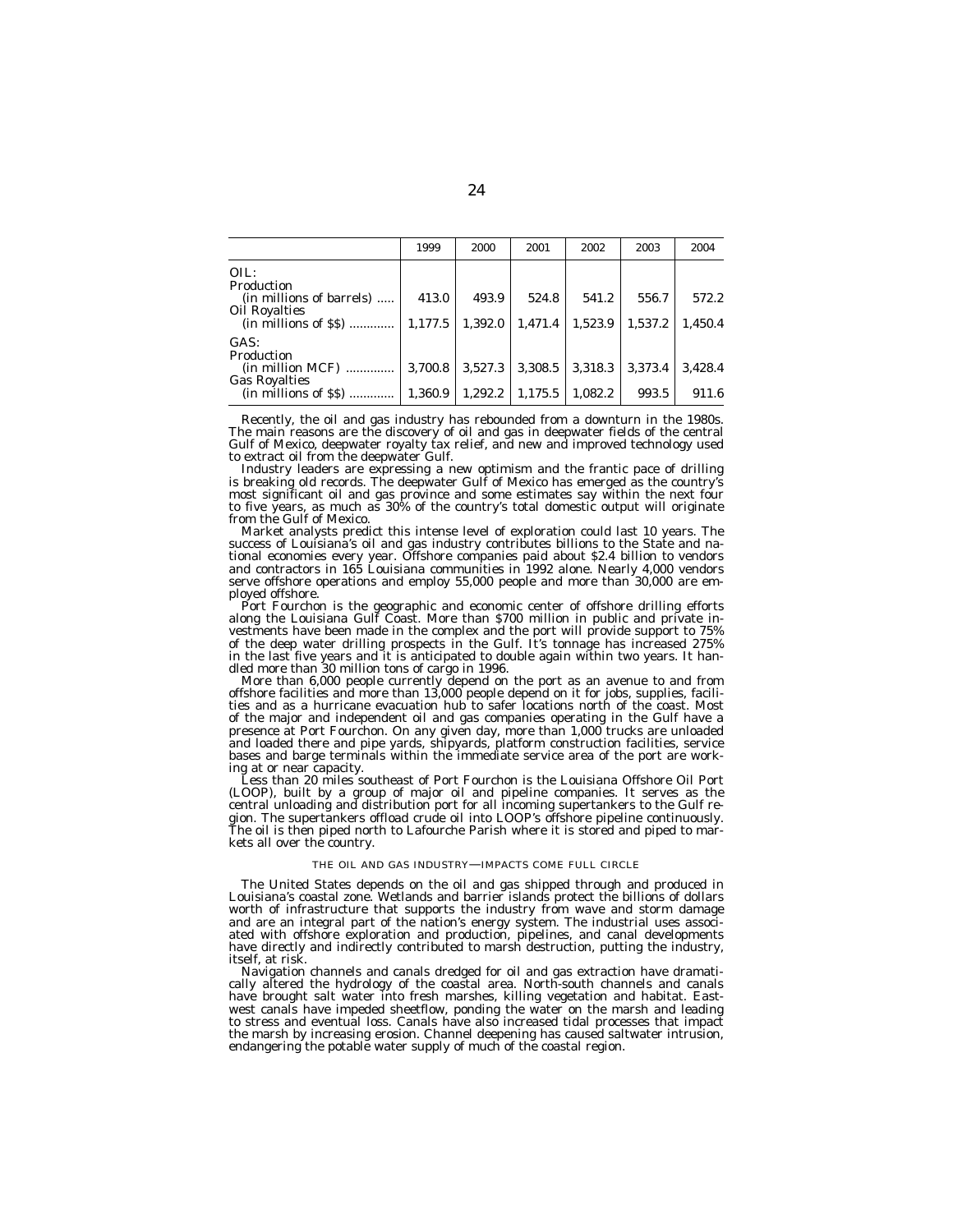As of 1997, there were more than 20,000 miles of pipelines in federal offshore lands and thousands more inland. They all make landfall on Louisiana's barrier islands and wetland shorelines. The barriers are the first line of defense against combined wind and water forces of a hurricane and they serve as anchor points for pipelines originating offshore. These islands protect the wetland habitants from an offshore oil spill and are critical in protecting the state's wetland-oriented oil and gas facilities and thousands of jobs directly and indirectly tied to the industry.

If the barrier islands erode entirely, as expected in the next 50 years, platforms, pipelines and wells will be damaged in increasing numbers. More than 58% of the region's wells are located in coastal parishes. Most of them are more than 50 years old and were not designed to withstand the conditions of open water they could face in the next 50 years. More than 30,000 wells are at risk within the 20-parish coastal area. Wells that were on land only a few years ago are now surrounded by water, a situation hazardous to boat traffic and an environmental liability to habitat and fisheries.

Workers, equipment, supplies, and transportation facilities that accompany the rapid growth of the offshore oil and gas industry depend on land based facilities. Roads, housing, water, acreage for new business locations and expansions of existing businesses, waste disposal facilities and other infrastructure facilities will be needed in localized areas along the Louisiana coast. Existing land based infrastructure is already heavily overburdened and needs expansion and improvement, requiring extensive financial infusions from State and local governments. For example, Louisiana's only highway leading to Port Fourchon is on the verge of crumbling under the strain of the thousands of trucks that travel it each week. It will cost about \$266 million to make the highway safe and fully usable.

LOOP also depends on onshore infrastructure protected by wetlands. Without this protection, America will lose an essential trade and navigation center that would affect commerce throughout the world.

#### OTHER IMPACTS FROM COASTAL WETLAND LOSS

Louisiana ranks first in the nation in total shipping tonnage, handling more than 450 million tons of cargo a year through its deep-draft ports of New Orleans, Baton Rouge, Lake Charles, South Louisiana, Plaquemines Parish and St. Bernard. The ports between Baton Rouge and New Orleans are the largest by tonnage carried in the world and serve the entire eastern part of the country.

The state's wetlands and barrier islands protect this internationally important port system, as well as navigation channels, waterways and anchorages from winds and waves. At present land loss rates, more than 155 miles of waterways will be exposed to open water in 50 years, leaving this key port system at risk and businesses throughout the nation losing preferred links to European and Pacific Rim markets.

Because of our coastal marshes and barrier islands, Louisiana's commercial and recreational fisheries are among the most abundant in America, providing 25% to 35% of the nation's total catch. Louisiana is first in the annual harvest of oysters and crabs and menhaden, and is a top producer of shrimp. Some of the best recreational salt water fishing in North America exists off Louisiana's coast. The reason for this abundance is that our coastal marshes provide the nursery for young fish and shellfish.

The long-term impacts of wetland loss relates to many species of fish and shellfish that depend on these habitats, translating into economic losses that affect the entire region and the nation. Nearly all Louisiana commercial species use the marsh at some stage of their life cycle, and fisheries loss will be proportional to marsh loss. By the year 2050, the annual loss of commercial fisheries will be nearly \$550 million. For recreational fisheries, the total loss will be close to \$200 million a year.

Louisiana's coastal wetlands provide a diverse habitat for many wildlife communities. The wetlands provide life cycle needs for resident species and wintering habitat for migratory waterfowl and other birds. Land loss and habitat change by the year 2050 will affect the nation's wildlife population. Sea birds, wading birds and shore birds are expected to decrease, along with raptors and woodland birds. Alligators and furbearers will decrease in certain areas of the coast, as will the abundance of ducks and geese.

Louisiana's cities and coastal communities are at great risk as the wetlands and barrier islands disappear, leaving people with no buffer from storm surges and the force of high winds. Miles of hurricane protection levees will be exposed to open water conditions, forcing widespread relocation and abandonment of coastal communities.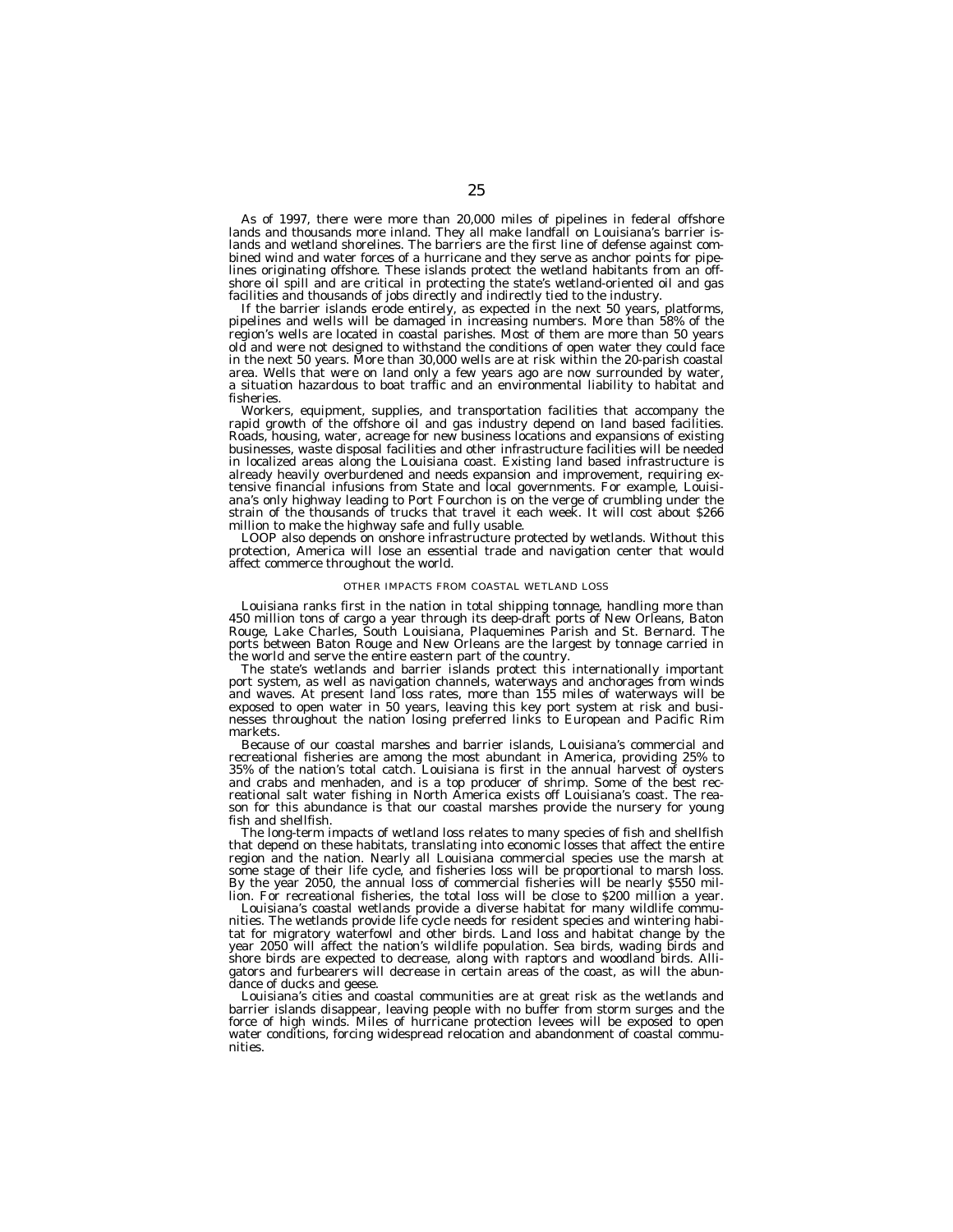Wetlands create friction and reduce high winds when hurricanes hit. They also absorb hurricane storm surges. Scientists estimate that every 2.7 miles of wetlands absorbs one foot of storm surge. The 3.5 million acres of wetlands that line Louisiana's coast today have storm protection values of \$728 million to \$3.1 billion.

The recent strike of Hurricane Georges, just a few miles east, brought home just how devastating a direct hit to New Orleans would be. The potential loss of life and property is incomprehensible and the threat of disaster was not lost on the city's residents. Bumper-to-bumper traffic snaked out of the city north and west for hours as more than one million people evacuated the crescent city. Hotel space was scarce as far north as Memphis.

With the loss of barrier islands and wetlands over the next 50 years, New Orleans win be a Gulf coast city and will lose its wetland buffer that now protects it from many effects of flooding. Hurricanes will pose the greatest threat, since New Orleans sits on a sloping continental shelf, which makes it extremely vulnerable to storm surges.

More than two million people in inland south Louisiana will be subject to more severe and frequent flooding than ever before. Coastal communities will become shorefront towns and the economic and cultural costs of relocation is estimated in the billions of dollars.

We expect an increase in homeowner and commercial insurance rates by 20% in some cases. Insurance coverage for wind damage may be discontinued, deductibles will increase by 20% by next year, and large insurance companies will stop issuing new policies in the coastal zone.

South Louisiana's unique culture is a national treasure and the very fabric of its distinct way of fife is being eroded with the coast at great intangible cost to the nation and the world.

#### COAST 2050: A VISION OF THE FUTURE

Louisiana began work in earnest to restore its coast in 1989 with the passage of Act 6 and in 1990 with passage of the Breaux Act or CWPPRA (The Coastal Wetlands Planning Protection and Restoration Act). Since then, more than 80 restoration projects are presently underway or already completed. We have gained the technical know-how and, by working with our federal partners, we are cementing long-term partnerships as we build projects together.

During the past 18 months, the Coast 2050 Plan was developed in partnership with the public. It is a technically sound strategic plan to sustain Louisiana's coastal resources and to provide an integrated multiple-use approach to ecosystem management.

Coast 2050 has received unanimous approval from all 20 Louisiana coastal parishes, the federal Breaux Act Task Force, the State Wetlands Authority, and various environmental organizations, including the Coalition to Save Coastal Louisiana. This approval is unprecedented.

The main strategies of the plan are watershed structural repair, such as restoration of ridges and barrier islands, and watershed management, such as river diversions and improved drainage. In making recommendations, the process did not view the number of coastal wetlands acres saved as the only priority, but considered other resources as well, such as roads, levees, fish and wildlife resources, and public safety and navigation, in making recommendations.

The Breaux Act (CWPPRA) Task Force, the State Wetlands Authority and the Department of Natural Resources Coastal Zone Management Authority will establish it as a unifying strategic plan of action. It will become the CWPPRA restoration plan and Louisiana's overall strategic coastal plan. Proposed projects will be measured against the strategies in the Coast 2050 Plan before being approved.

In one way or another, everyone in the nation will feel the enormous loss of land along Louisiana's coast and current restoration efforts will only prevent 22% of the land loss projected to occur within the next 50 years. However, we know that a comprehensive restoration program using the Coast 2050 Plan as a guide, could restore and maintain more than 90% of the coastal land existing today.

The price tag is \$14 billion to construct more than 500 projects that would be needed, but the price of infrastructure alone that would be lost is more than \$150 billion.

For more than 50 years, Louisiana has shouldered the environmental and infrastructure impacts of supporting the OCS oil and gas industry. In 1997, royalties paid to the federal government from OCS revenues off the coast of Louisiana totaled \$2.9 billion. Louisiana realized only a fraction in direct financial benefit, while losing another 35 square miles of its coast. If Louisiana receives its fair share of OCS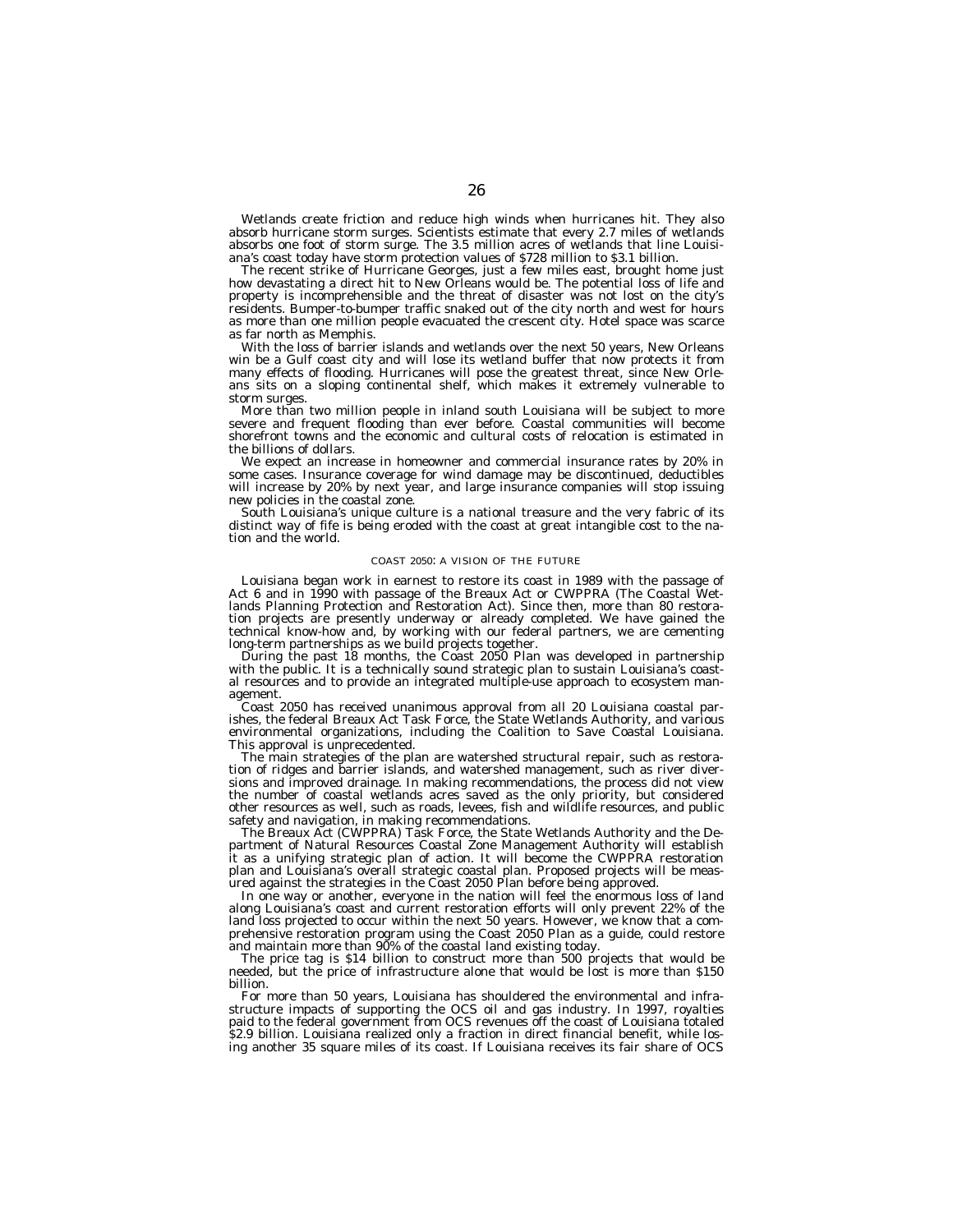revenues, we will be well on the way to restoring our coastline, justifying the \$14 billion investment.

Senate Bill 25 makes good sense. Investing income from a non-renewable capital asset into renewable resources that will provide economic stability and health to an entire region and the nation for decades to come, is good business.

Louisiana and America cannot afford to wait.

NOTE: Some of the information in this testimony was taken from: the preliminary final draft of *Coast 2050: Toward A Sustainable Coastal Louisiana*, the final draft of *No Time to Lose*, a report by the Coalition to Restore Coastal Louisiana, and reports written by Dr. Donald W. Davis, administrator, Louisiana Applied Oil Spill Research and Development Program.

The CHAIRMAN. Thank you very much, Mr. Caldwell. I appreciate your statement. And your entire statement will be entered into the record.

Senator Craig has joined us. Good morning.

Senator CRAIG. Good morning, Mr. Chairman.

Go right ahead.

The CHAIRMAN. The next witness will be the Hon. Jim Whitaker of the House of Representatives, State of Alaska.

# **STATEMENT OF JIM WHITAKER, STATE REPRESENTATIVE FROM ALASKA**

Mr. WHITAKER. Thank you, Mr. Chairman.

If I may jump right to it. I respectfully submit my statement for the record.

The CHAIRMAN. Without objection.

Mr. WHITAKER. Thank you.

And I will paraphrase parts of it. But before I do that, let me state simply—and if you remember nothing of what I say for the remainder of that which I speak, please remember this—this bill is a good idea, and we need good ideas. The people of Alaska support it. And, again, it is a good idea.

I am testifying here today on behalf of State Senate President Drue Pearce and the Alaska State Senate and on behalf of State House Speaker Brian Porter and the Alaska State House, and, most importantly, on behalf of the people of Alaska.

I serve as Chairman of the Oil and Gas Committee in the Alaska State House. I am here today to talk about the impacts of offshore oil and gas development activities on Alaska and its coastal communities. I want to begin, however, by expressing my appreciation to you, Chairman Murkowski, Senator Landrieu, and other cosponsors of S. 25, the Conservation and Reinvestment Act of 1999.

This legislation is a much-needed and appropriate step towards addressing the impacts, needs and inequities which have been discussed today and will continue to be discussed, I am sure.

For the last three decades, Alaska has been one of the primary sources of this country's domestic energy supply. And it is no secret that the oil and gas industry has brought many benefits to those of us in Alaska. At the same time, however, it has also created responsibilities and burdens which have economic costs throughout the State.

I can tell you that my own hometown of Fairbanks experiences many real economic, environmental and community impacts as a result of the oil and gas activities which takes place further north and also from the Trans-Alaska Pipeline. Fortunately, we have also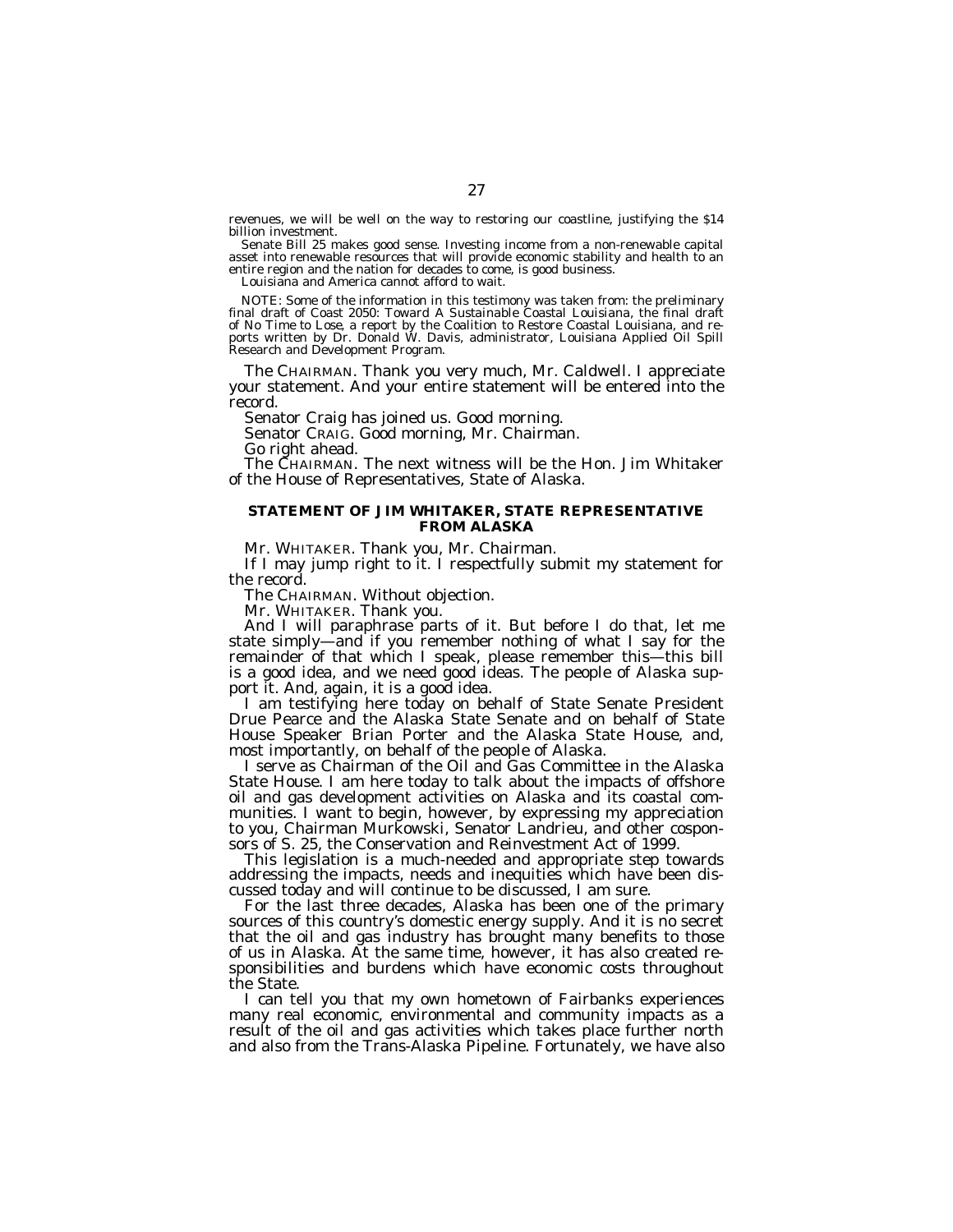been able to benefit from them, as well, and rely upon those benefits, to some extent, to deal with such impacts and responsibilities.

Alaska is one of several States which has active Federal outer continental shelf oil and gas development taking place off its shores. More importantly, the level of production from Federal OCS oil and gas leases in Alaska is likely to increase significantly as new development is brought online. Hundreds of millions of dollars in revenues will be produced from Federal OCS development in Alaska. And I hope that billions becomes the byword, rather than

Yet, unlike Federal onshore activities, Alaska and the individual communities which are most proximate to Federal OCS development will receive no direct benefits from it, even while we shoulder the burdens and responsibilities that arise from development.<br>Senator, in light of time constraints, I will stop my testimony at

this point. Thank you very much, again, for giving me the oppor-<br>tunity.

# [The prepared statement of Mr. Whitaker follows:]

# PREPARED STATEMENT OF JIM WHITAKER, STATE REPRESENTATIVE FROM ALASKA

Good Morning, Mr. Chairman and members of the Committee. My name is Jim Whitaker and am here testifying today on behalf of State Senate President Drue Pearce and the Alaska State Senate and Alaska State House Speaker Brian Porter and the Alaska State House. I am a member of the Alaska State House from Fairbanks, Alaska and serve as Chairman of the Oil and Gas Committee.

tivities on Alaska and its coastal communities. I want to begin, however, by expressing my appreciation to Chairman Murkowski, Senator Landrieu and the other cosponsors of S. 25, the Conservation and Reinvestment Act of 1999. This legislation is a much-needed and appropriate step towards addressing the impacts, needs and

inequities we are discussing today.<br>For the last three decades, Alaska has been one of the primary sources of this<br>country's domestic energy supply. It is no secret that the oil and gas industry has<br>brought many benefits t responsibilities and burdens which have economic costs throughout the State. I can<br>tell you that my own hometown of Fairbanks experiences many very real economic. you that my own hometown of Fairbanks experiences many very real economic, environmental and community impacts as a result of the oil and gas activities which take place further north and from the Trans Alaska Pipeline System. Fortunately, we have also been able to benefit from them as well and to rely upon those benefits, to some extent, to deal with such impacts and responsibilities.

Alaska is also one of the several states which has active federal outer continental shelf (OCS) oil and gas development taking place off its shores. More importantly, the level of production from federal OCS oil and gas leases in Alaska is likely to increase significantly as new development is brought on line. Hundreds of millions of dollars in revenues will be produced from federal OCS development in Alaska. Yet, unlike federal onshore activities, Alaska and the individual communities which are most proximate to federal OCS development will receive no direct benefits from it even while we shoulder the burdens and responsibilities that arises from development.<br>As in the case of onshore development, federal OCS activities are major industrial

undertakings which inevitably impact the State and particularly the communities nearest to them. Federal OCS oil and gas activities place increased demands on infrastructure, such as roads, ports, airports and not just those in the immediate area. Anchorage, our largest city, which is itself a coastal community, feels such affects from activities all over the State. In Alaska, much OCS-related equipment and facilities must come through the Port of Anchorage whether it is destined for the nearby waters of Cook Inlet or those much further north. The Anchorage and Fairbanks airports both experience significantly higher traffic, both cargo and passenger, as a direct result of onshore development and offshore activities will bring further increases. Federal OCS activities also place increased demands on local public services, such as fire protection, search and rescue, and law enforcement, as well as the utility systems of nearby communities, such as Barrow, Kaktovik, Kodiak and around Cook Inlet. Equally important are the increased environmental monitoring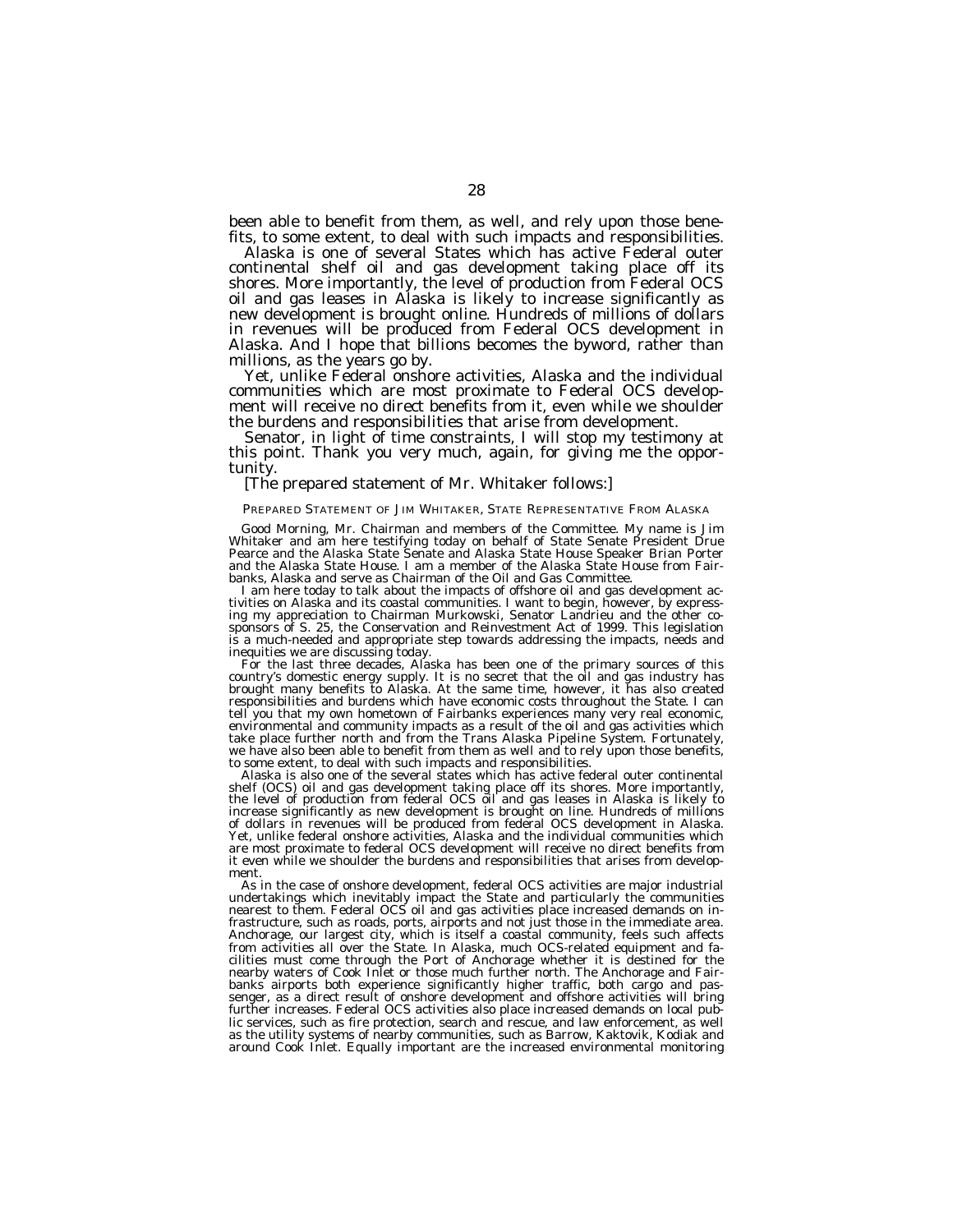and regulatory functions that must be performed by the State and local governments. All of these impacts have economic costs for the State and for our local communities. Under the current federal system, however, we derive no direct economic benefits from federal OCS oil and gas development to assist us in dealing with the impacts which these same activities create.

Not only is this unfair, it is also at odds with the historical practice and policy in the United States of allowing affected states and communities to share in the benefits of the development of federally-owned resources. The Alaska Statehood Act and, in other states, the Mineral Leasing Act, provide that we are entitled to receive a significant portion of the revenues derived from federal oil and gas leases on lands within our boundaries. This policy exists both as a matter of fairness and in recognition of the very real impacts which such activities create. Similarly, the federal payments in lieu of taxes or PILT program seeks to account for the economic impacts of federal lands on the local tax base. But the rules suddenly and inexplicably change when those very same federal activities occur right off our shores. That, I believe you'll agree, is simply not right and makes no sense.

Nevertheless, this is not simply a matter of sharing the wealth, but also about addressing very real needs. Many of the smaller coastal communities in Alaska are struggling under what can best be described as third world conditions. Most are still trying to address basic community needs like education and water and sewer service. Many of the residents in these villages exist below the poverty line and are forced to rely on subsistence activities for survival. I have included as an exhibit to my written testimony a chart with income and poverty information for some of our coastal communities. The social and cultural problems that accompany poverty are often rampant. Money will not solve all of these problems. But providing some form of OCS community impact assistance will help improve the quality of life for such communities and their residents.

Allowing Alaska and other coastal States to share in the economic benefits of federal OCS development will also assist us in addressing other important needs and functions. As a coastal State, Alaska has an extensive Coastal Zone Management Plan and Program Which is concerned not just with OCS oil and gas activities but all activities which impact the coastal environment. Federal OCS revenues would better enable Alaska and its communities to implement adequate monitoring and planning programs. The monitoring and collection of data regarding marine species and habitat could be significantly expanded. Local communities would be able to participate more fully and address their concerns in the extensive federal and State environmental planning process which precedes OCS development.

In closing, let me emphasize that the Legislature and the citizens of Alaska overwhelmingly support responsible OCS development. Alaska has been blessed with a wealth of natural resources and their development is a crucial element of our economy. At the same time, however, it is important that the United States recognize the necessity and equity of allowing Alaska and other coastal States to share directly in the benefits of the development OCS resources so as to better enable them to deal with the very real impacts and responsibilities which they create.

Thank you again, Mr. Chairman, for the opportunity to appear here and express the Legislature's concerns on this very important matter.

| Community | Population | Median<br>household<br>income | Percent<br>below<br>poverty |
|-----------|------------|-------------------------------|-----------------------------|
|           | 567        | \$4.999                       | 76.6%                       |
|           | 168        | 14.286                        | 53.4%                       |
|           | 151        | 11.591                        | 37.1%                       |
|           | 162        | 15.000                        | 35.2%                       |
|           | 622        | 11.339                        | 50.9%                       |
|           | 567        | 17.500                        | 37.2%                       |
|           | 721        | 17.222                        | 27.0%                       |
|           | 70         | 12.250                        | 63.7%                       |
|           | 653        | 15.938                        | 46.4%                       |
|           | 1.012      | 18.125                        | 43.5%                       |
|           | 107        | 25,000                        | 25.4%                       |
|           |            |                               |                             |

SOURCE: 1990 U.S. Census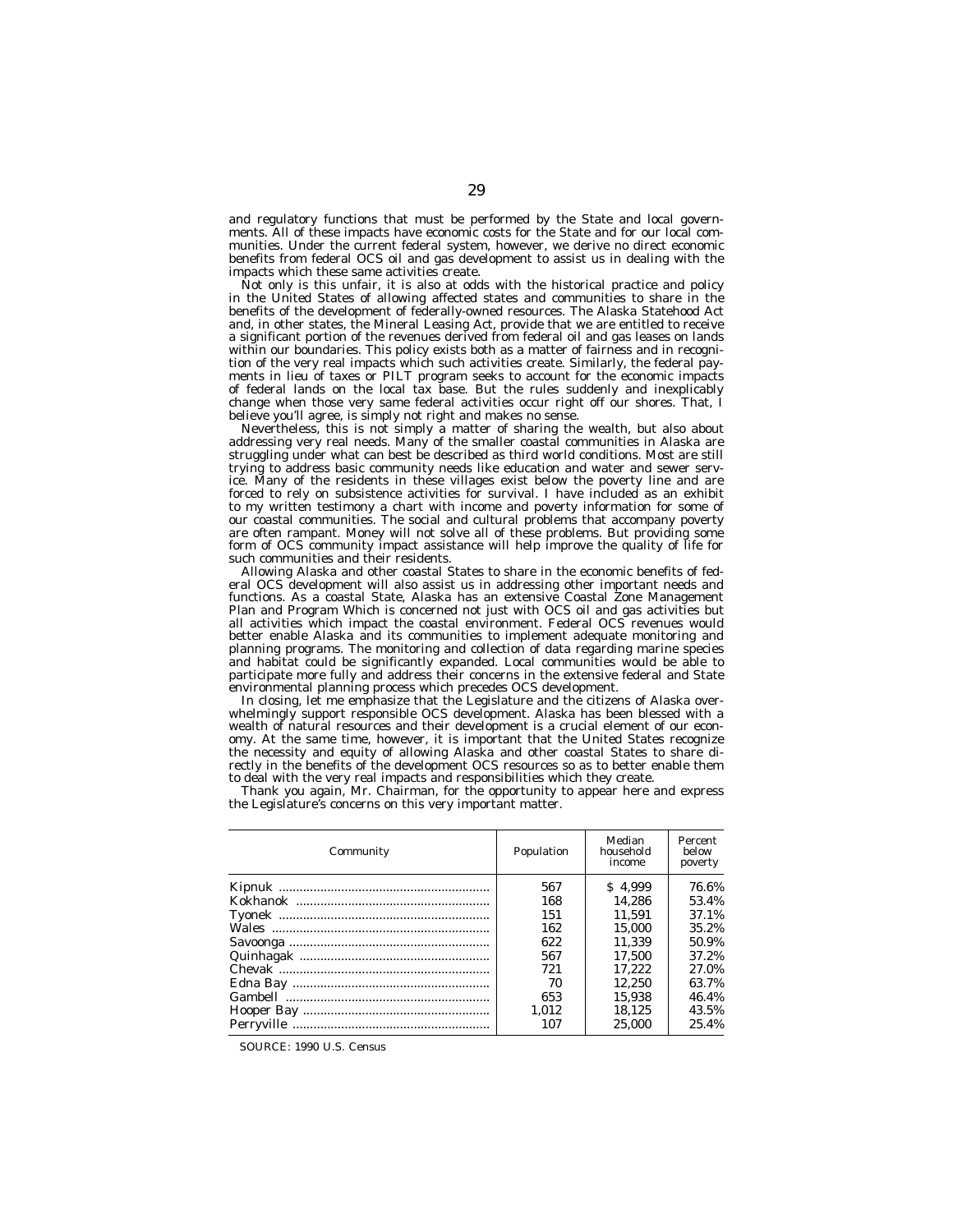The CHAIRMAN. Thank you very much, Mr. Whitaker. I appreciate your statement. And the balance will be entered into the record.

Our next witness is Mr. Donald Oltz, State Geologist and Supervisor for the Geological Survey, State of Alabama.

Please proceed.

# **STATEMENT OF DR. DONALD F. OLTZ, PH.D., STATE GEOLOGIST, ALABAMA**

Dr. OLTZ. Thank you, Mr. Chairman. I appreciate the invitation to be here.

I am the State Geologist of Alabama, and apparently I am lobbying for State magician also.

[Laughter.]

Dr. OLTZ. I want to thank Senator Sessions for his introduction. The CHAIRMAN. In case some of our members missed it, this gentleman is also a magician. And I thought maybe we could use him in either the Democratic or the Republican caucus.

Senator CRAIG. More than he ever would realize.

[Laughter.]

The CHAIRMAN. So, if you are looking for something to do after you finish, we have got a place for you.

Dr. OLTZ. Okay.

Senator BURNS. I want to take the opposite position to that. I think we have got more than we need now.

[Laughter.]

The CHAIRMAN. Well, there is never an unspoken thought around here.

Please proceed.

[Laughter.]

Dr. OLTZ. Today, I would like to briefly touch on how Alabama currently handles OCS income and activities, and then discuss how offshore exploration and production activities for natural gas and oil impact the coastal part of Alabama.

I thought it would be informative just to briefly mention the Alabama model for revenues the State currently receives from oil and gas production. A 2 percent production tax and a 6 percent privilege tax are assessed on oil production. The counties from which the production is severed receive 25 to 30 percent of the privilege tax. The majority of severance tax goes into the general fund, which supports all non-educational programs in Alabama.

Two trust funds have been established that receive offshore revenues, the Alabama and the Heritage Trust Funds will be merged together in 2001. They currently have a combined corpus of \$1.61 billion. These funds include royalties and other revenues derived from State waters and all 8(g) revenues. Investment income last year approached \$122 million, which was deposited in the State's general fund.

Now, I would like to focus on Alabama, and discuss how offshore exploration and production activities for natural gas impact the coastal area. Natural gas was discovered in Alabama in 1979. Additional discoveries of natural gas in Alabama State waters led to natural gas discoveries in the OCS off Alabama, Mississippi and Florida. Offshore production platforms, pipelines, and onshore proc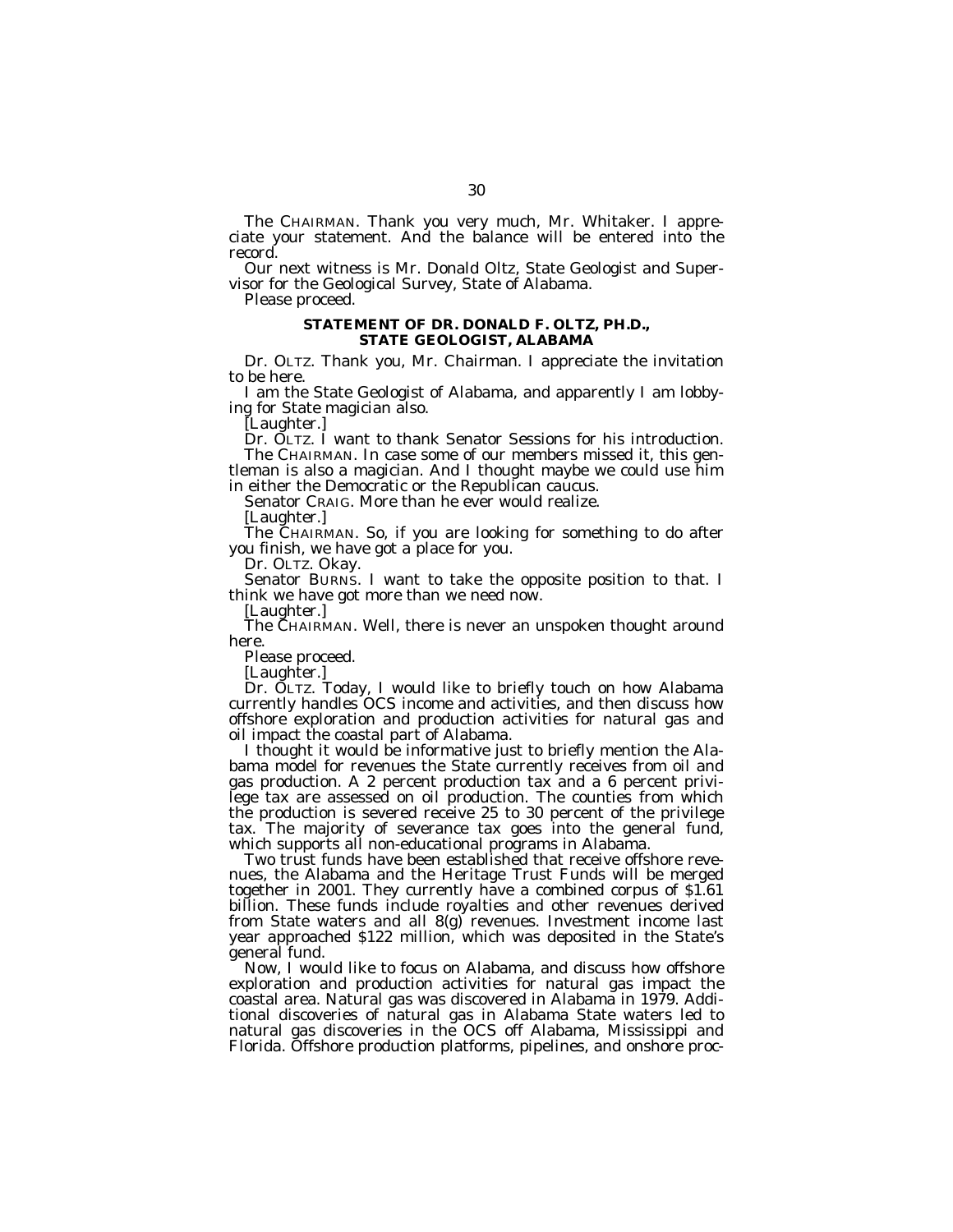essing facilities were established to allow for production of these very large natural gas reserves.<br>Currently, gas production offshore of Alabama occurs within the

3-mile State coastal waters, in the State shared with Federal 8 $(g)$ area, and beyond the 6-mile 8(g) boundary. Over a billion and a half—and let me repeat that, because I am going to come back to some of these numbers—a billion and a half cubic feet a day are brought onshore in southern Mobile County, Alabama. This gas originates from Alabama, Mississippi and soon, possibly, Florida.

Alabama has over 100 industries that participate in the construction and operation of drilling rigs. New production drilling and production technology will expand exploration and production operations into very deep water.

Some specific Alabama infrastructure needs are roads. For instance, we have four gas processing plants in three locations in Mobile County, Alabama. These plants, as an example, send out 25 to 30 molten sulfur-laden semis, tanker trucks, every day, each day accumulating 400 to 500 long tons of molten sulfur. Sulfur is removed from the gas because a lot of the gas produced in offshore Alabama is sour.

Docks and port facilities are obvious. New pipelines—we are projecting increased exploration in the Gulf of Mexico. It is one of the hottest spots for exploration for the oil industry in the world right now. So we can look for expanded for pipelines in Alabama. Sometimes these have to cross coastal wetlands and other environmentally sensitive areas.

Accommodations to Federal production—in the interest of efficiency offshore, a lot of material will be combined with State production at an offshore platform and then piped into onshore facilities. We are going to be accommodating Federal production, and commingling it with the State production, which means a whole administrative nightmare, metering problems, and also accommodation for the increased volume.

We have viewshed issues. Residents of the coastal communities have complained about the viewshed issues offshore Alabama. We have boat and air traffic problems, competition for offshore space. You are probably aware that Alabama has a tremendous shrimping industry and a fishing industry, and the shrimp boats compete with crew boats and other traffic going back and forth in support of the offshore platforms.

Air quality is a problem in the south coastal air basin. Oil spills could potentially be a problem in offshore Alabama. Right now, we only have to handle gas. And there is no threat to the shoreline. As production increases and as new discoveries are made further offshore, we expect that oil will have to be something that infrastructure will be needed to handle, in terms of potential beach problems.

Of course labor is a problem.

My written comments address also title I provisions, but we go on record here in support of the title II and title III.

Alabama has produced over 1 trillion cubic feet of gas. And I go back to this idea about numbers, because the industry talks about a million cubic feet a day, or 5,000 barrels of oil per day. A trillion cubic feet of gas is about 20 percent of the total reserves that are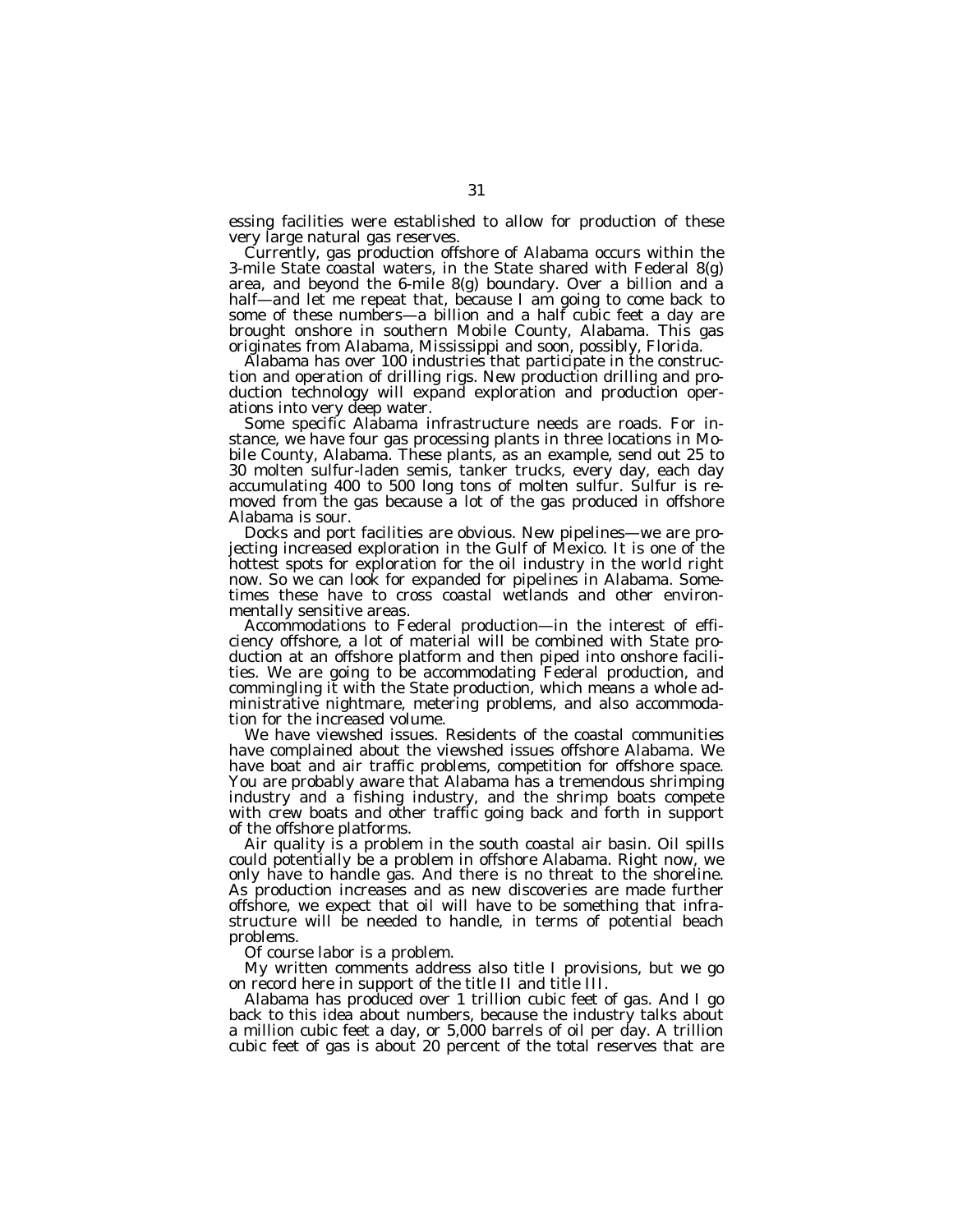available offshore Alabama. One trillion cubic feet will take the area of a football field 2,800 miles high. That is how much gas and how much infrastructure impact there is in Alabama.

shore development in a variety of ways. And we are carrying more than our share of the burden. It would be appropriate for the State of Alabama and local governments to receive additional revenues that could be used to mitigate adverse environmental and public service impacts incurred due to OCS development.

I appreciate the opportunity to make these comments. Thank you.

# [The prepared statement of Dr. Oltz follows:]

PREPARED STATEMENT OF DR. DONALD F. OLTZ, PH.D., STATE GEOLOGIST, ALABAMA

Mr. Chairman, thank you for the invitation to appear here today. I am Don Oltz, State Geologist of Alabama. In my position as Supervisor of the State Oil and Gas Board of Alabama, I have regulatory authority for oil and gas operations in Alabama. As Director of the Geological Survey of Alabama, I head an agency which provides current, competent, and complete information and research on Alabama energy, minerals, water, and biology. Also, I am the current vice chairman of Minerals Management Service (MMS) Outer Continental Shelf (OCS) Policy Committee and was one of the votes to move the assistance concept to the Department of the Interior. I also have many years' experience in the oil and gas industry. Today, I would like to provide a short summary of the OCS Policy Committee's report on coastal impact assistance, briefly touch on how Alabama handles current income from OCS activities, and then discuss how offshore exploration and production activities for natural gas and oil impact the coastal area of Alabama.

The OCS Policy Committee was established to provide advice to the Secretary of the Interior through the MMS on policy issues related to oil and natural gas activities on the OCS. Members represent the coastal States and constituencies impacted by federal OCS programs. At the Spring 1997 meeting, the OCS Policy Committee reiterated its support for impact assistance and revenue sharing to coastal States and communities directly affected by oil and gas development. The MMS asked the OCS Policy Committee to develop a proposal to implement an impact assistance program. The resulting report entitled, ''Coastal Impact Assistance'' was approved by the OCS Policy Committee and transmitted to the Secretary of the Interior.

The OCS Policy Committee report identified two fundamental justifications for a revenue sharing or impact assistance program: (1) mitigate the various impacts of OCS activities and (2) support sustainable development of nonrenewable resources. The committee report states that '' 'OCS development can . . . affect community infrastructure, social services and the environment in ways that cause concerns among residents of coastal States and communities.' These effects cannot be entirely eliminated and they underscore the fact that, while the benefits of the OCS program are national, a disproportionate share of the infrastructure, environmental and social costs are local.

Impacts listed in the OCS Policy Committee report are:

- the need for infrastructure, such as ports, roads, water and sewer facilities, to support expanded economic activity accompanying OCS development;
- the need for public services, such as schools, recreation facilities, and other social services, to support the population growth accompanying OCS development;
- the need to mitigate the effects of occasional accidents (e.g., oil spills) or cumulative air, water, and solid waste discharges on coastal and marine resources and on the economic activities (e.g., tourism and fisheries) that depend on those resources;
- the need to mitigate the physical impact of OCS activities (e.g., pipelines, wake wash, road traffic, canal digging, and dredging) on sensitive coastal environments;
- the visual impact on residents and tourists from production platforms and facilities, waste disposal sites, pipeline rights of way, canals, etc.; and
- the costs to State and local governments of effective participation in OCS plan-ning and decision-making processes and permitting, licensing, and monitoring onshore activities that support offshore development.

Mr. Chairman, I thought it might be informative to briefly mention revenues the State currently receives from oil and gas production including the offshore. In Ala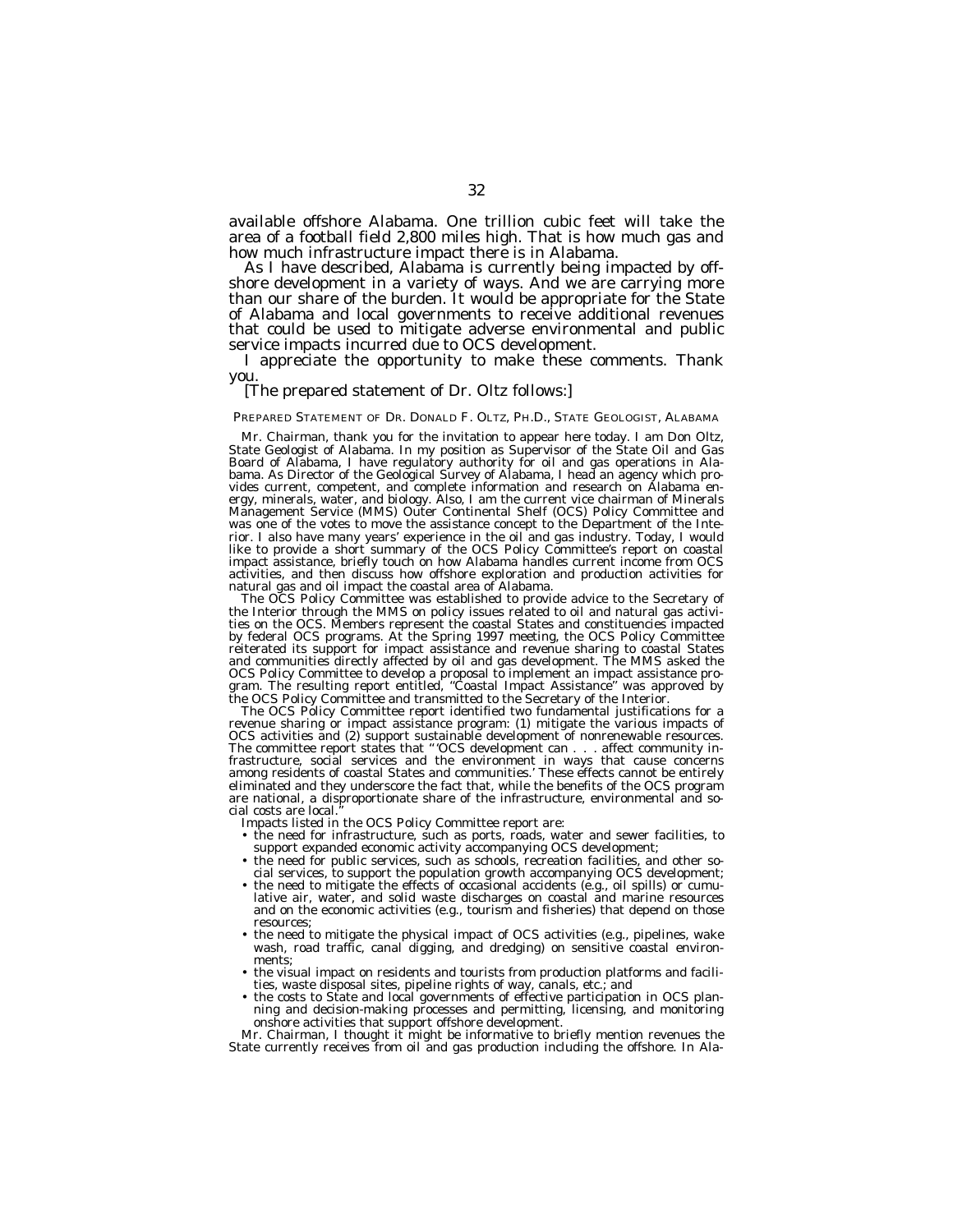bama, severance taxes are charged on natural gas production. A two percent production tax and a six percent privilege tax are assessed on all production. The counties from which the production is severed receive 25 to 30 percent of the privilege tax. The majority of severance tax revenues are deposited in the State General Fund which supports all non- educational State programs. Two trust funds have been established that receive offshore revenues. The Alabama and Heritage Trust Funds will be merged in 2001 and currently have a combined corpus of 1.61 billion dollars. These funds include royalties and other revenues derived from State waters and all 8(g) revenues. Investment income last year approached 122 million dollars which was transferred to the State's General Fund.

Now I would like to focus on Alabama and discuss how offshore exploration and production activities for natural gas and oil impact our coastal area. Our coastal area comprises two counties: Mobile and Baldwin. Mobile County is more populated and has a strong industrial base which includes: paper products, ship building, aviation, chemicals, lumber products, textiles, seafood processing, and oil and gas production. Baldwin County is less populated but has the fastest growing population in the State. Retail trade and real estate are the industries which support a strong and growing tourist industry.

Natural gas was discovered in Alabama State waters in 1979. Additional discoveries of natural gas in Alabama State waters led to natural gas discoveries in the OCS off Alabama, Mississippi, and Florida. Offshore production platforms, pipelines and onshore processing facilities were established to allow for production of these very large natural gas reserves. Production from Alabama State waters and the OCS off Mississippi and Alabama constitutes a significant contribution to U.S. energy production. We fully expect the infrastructure necessary to produce these energy resources will continue to expand offshore and onshore Alabama.

Currently, gas production offshore Alabama occurs within the 3-mile State coastal waters, in the Federal-State shared ''8(g)'' area and beyond the 6-mile ''8(g)'' boundary. Over a billion and a half (1.5 bcf) cubic feet of gas are brought onshore every day in south Mobile County, Alabama. This gas originates from offshore Alabama, Mississippi, and soon, possibly Florida. Alabama has over 100 industries that participate in the construction and operation of offshore drilling rigs. New drilling and production technology will expand exploration and production operations into very deep water. Geologic creativity continues to expand the number of ''plays'' so that more and more prospects are being drilled. New plays currently being developed in OCS waters include the oil-prone deep water flex play and the Cretaceous carbonate trend offshore Mississippi and Alabama.

Alabama infrastructure needs for maintaining current and future Gulf of Mexico drilling and production include:

1. Roads. Alabama has to widen a two-lane road south of I-10 toward the gulf to add lanes to handle increased industrial traffic. One source of some of that traffic is tankers carrying molten sulfur. We have four gas-processing plants in three locations in Alabama; these plants send out 25 to 30 trucks laden with 400 to 500 long tons of molten sulfur each day. (Sulfur is removed from the ''sour'' gas prior to entering sales lines.) Many of the 100+ industries supporting offshore oil and gas activities also deliver their products to facilities on the coast over Alabama roads.

2. Docks and Port Facilities. The Mobile area port facilities service much of the OCS exploration and production operations offshore Alabama, Mississippi, and Florida.

3. New Pipelines. As projected production increases occur, new pipelines will need to be brought onshore Alabama. In some areas they may cross coastal wetlands or other environmentally sensitive areas. The current plans to add natural gas liquids plants will also increase current daily throughput and the need for new pipelines.

4. Accumulations to Federal Production. In the interest of efficiency, some federal production may be commingled with State production prior to pipelining. Metering and allowables will become an additional administrative issue for the Alabama State Oil and Gas Board.

5. Viewshed Issues. Residents of coastal communities have complained about the visual impacts of offshore exploration and production facilities.

6. Boat and Air Traffic. Helicopters, crews and supply boats operate out of onshore of nearshore bases. Alabama has a tremendous offshore fishing and shrimping industry that compete in the flow of traffic.

7. Air Quality. The south-coastal air basin has air quality problems. Some contributions that impact air quality may be related to onshore processing, truck traffic, etc.

8. Oil Spills. All of Alabama's State and ''8(g)'' production is gas. Deep water pro-duction will introduce oil production into the infrastructure of coastal Alabama. Ala-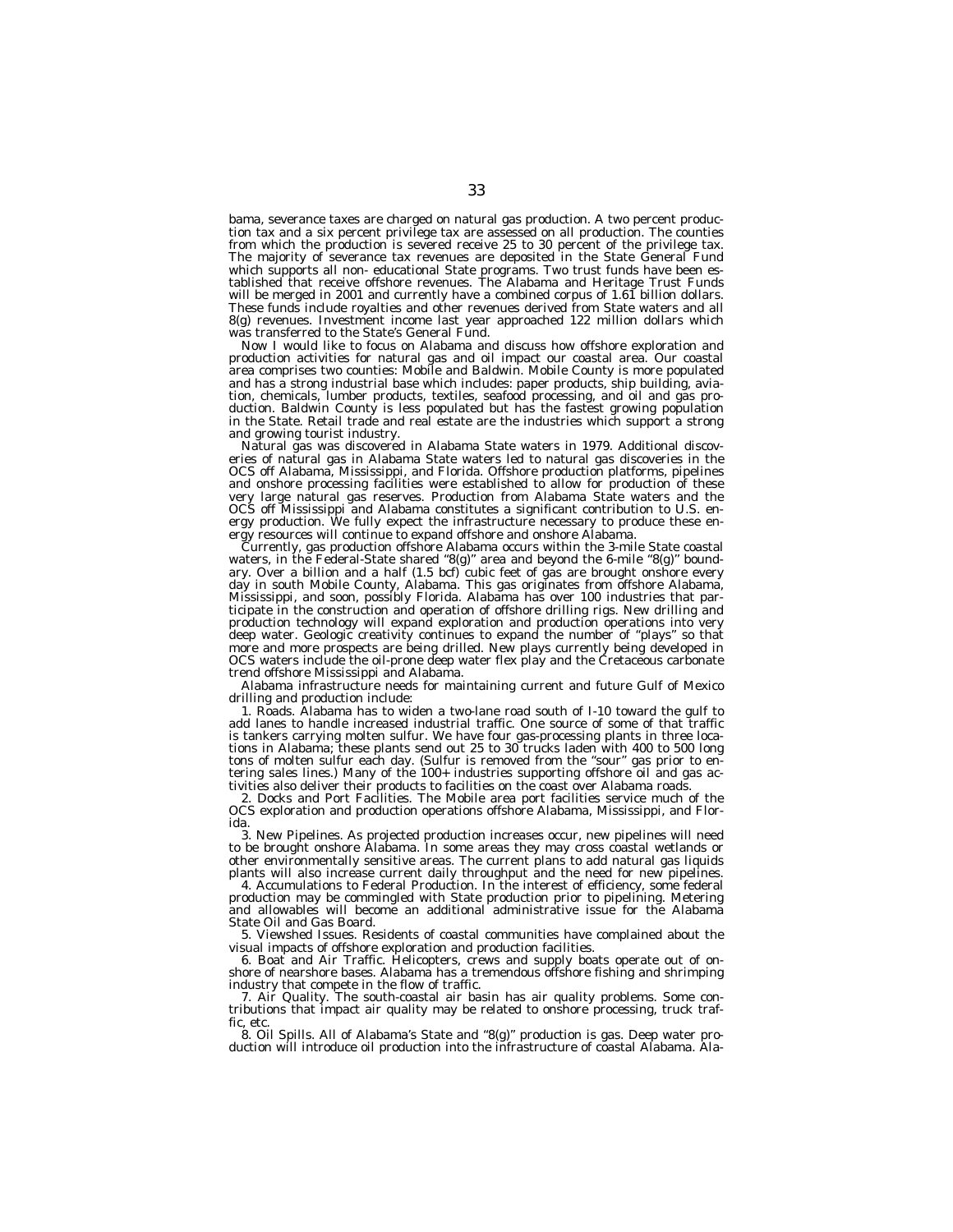bama needs support for State coastal-based response teams because of increased exposure of risk not contemplated by current planning.

9. Labor and Associated Infrastructure. Increased jobs brings increased needs for schools, hospitals, water treatment plants, sewers, etc. Some socioeconomic studies are in progress to address these and other related issues.

In closing, Senate Bill 25 is designed to provide Coastal Impact Assistance to State and local governments in order to mitigate adverse environmental and public service impacts incurred due to OCS development. Alabama has produced over 1 tcf of gas. I think industry people throw numbers around that are sometimes hard to envision: 1 mmcf or 1.5 bcf/day or 5,000 bopd; 1 tcf of gas will cover the area of a football field vertically for 2,800 miles. As I have described, Alabama is currently being impacted by offshore development activities in a variety of ways and we are carrying more than our share of the burden. It would be appropriate for the State of Alabama and local governments to receive additional revenues that could be used to mitigate adverse environmental and public service impacts incurred due to OCS development. I appreciate the opportunity to provide these comments. Thank you.

The CHAIRMAN. Thank you very much, Mr. Oltz. The balance of your statement will be entered into the record.

I want to welcome Mr. Van Putten. Mark Van Putten, President of the National Wildlife Federation. We look forward to your statement and welcome you this morning.

# **STATEMENT OF MARK VAN PUTTEN, PRESIDENT AND CEO, NATIONAL WILDLIFE FEDERATION**

Mr. VAN PUTTEN. Thank you, Mr. Chairman. Good morning to you and to the members of the committee.

My name is Mark Van Putten. And I am here today to testify on behalf of the National Wildlife Federation, America's largest conservation advocacy and educational organization. I have submitted written testimony, which I would ask be included in the record of this hearing.

My testimony today outlines some of the threats that our invaluable coastal resources face as a result of offshore oil and gas drilling. Unfortunately, most of these adverse impacts are borne primarily by America's coastal zones, which are among the most biologically rich natural resource systems on this continent. They are also among our Nation's most important systems because of the crucial role they play in minimizing coastal flooding and erosion, providing important spawning habitat, and harboring rare and endangered wildlife.

Any analysis of this issue quickly reveals three fundamental facts. First, petroleum and petroleum byproducts are an integral part of our economy. Second, these products are toxic to nearly every type of living organism. And, third, these products are nearly impossible to contain once they have been released from the protective shelter of the Earth's crust.

While it is critical that we as a Nation wrestle with the impacts of drilling in the outer continental shelf, the battle over needed changes in our Nation's offshore oil and gas drilling practices will likely drag on long into the future. In the meantime, there are real opportunities for this Congress to begin to mitigate, protect and restore some of the coastal resources that have been degraded.

S. 25, recently introduced by Senators Murkowski, Landrieu and others, provides an important opportunity to redirect revenue from our offshore oil and gas drilling activities to address some of these impacts.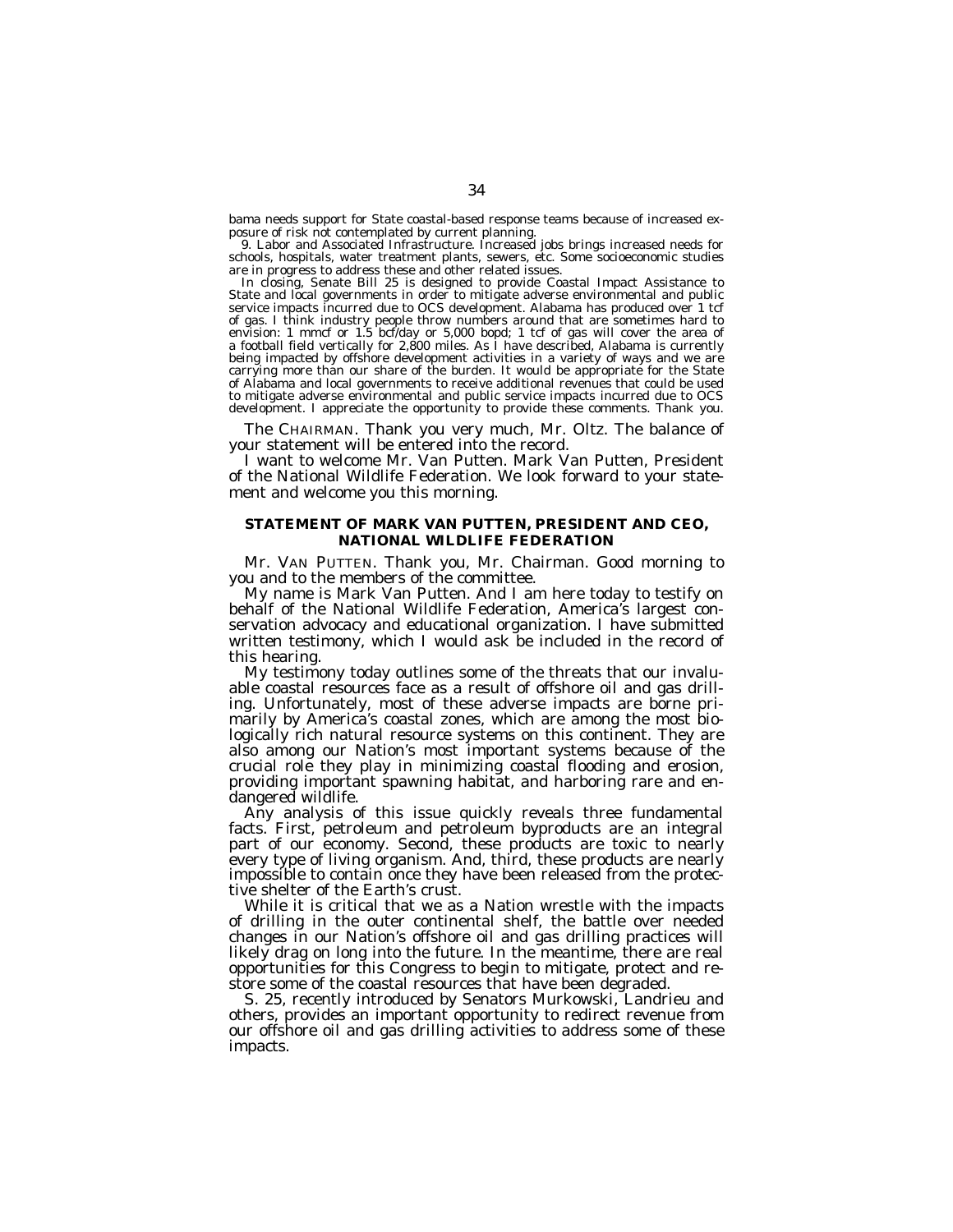My written testimony provides a detailed accounting of these impacts, so I will only highlight a few of them here. Laying pipelines, anchoring rigs to the ocean bottom and other related construction activities generally result in significant mechanical damage to the sea floor, and can have devastating impacts on ecologically sensitive habitats.

The accompanying noise associated with construction and operation of these sites has been found to disturb critical marine species. Oil and gas development on the OCS also bears substantial responsibility for coastal subsidence, which was spoken to so eloquently by Mr. Caldwell.

Scientists have persuasively documented that the laying of pipelines and opening of navigation channels through Louisiana coastal wetlands have accelerated erosion and subsidence.

In addition, routine platform operations create several chronic pollution sources, the most deadly of these are the toxic chemicals routinely used to lubricate drill bits. These fluids and lubricants mix with the rock and mud to form a toxic sludge that is often found hundreds of meters away from the rigs. This sludge is left directly on the ocean floor, where it both suffocates and poisons species.

Toxic brine, or produced water as it is known, is generated in massive quantities by offshore oil wells, and contains a variety of pollutants.

Additionally, naturally occurring radioactive materials found deep in the Earth's crust leach into produced water and are then brought to the surface as a consequence of drilling.

The cumulative impacts of these various toxics have had serious consequences for important species like lobsters, oysters and fin fish that inhabit the areas under these rigs. In addition to this ongoing chronic pollution associated with OCS oil and gas drilling, accidental leaks, spills, blowouts, tanker barge collisions, and explosions all result in the release of oil and petroleum byproducts into the ocean and coastal systems.

Although relatively rare, when they happen, the impacts of these spills are often catastrophic and long lasting. More common are the smaller, chronic spills that occur as leaks. The incidence of these leaks in the future will likely grow as the pipelines laid in the 1960's and 1970's age and corrode.

As substantial and diverse as these impacts of OCS drilling are, one of the most significant long-term impacts of OCS production for the coastal zone is human-induced climate change and sea level rise. EPA has estimated that an increase in sea level of 50 centimeters would inundate more than 5,000 square miles of current uplands and 4,000 square miles of wetlands, an area six times larger than the State or Rhode Island.

Chronic pollution, catastrophic oil spills and other detrimental impacts of OCS oil and gas drilling are having a substantial impact on our invaluable coastal resources, including estuarine and coastal wetlands which provide vital protection from flooding and erosion; sea grass beds, which serve as nurseries for commercially important food fish and shellfish; barrier islands, which protect waterfront communities from the ravages of storms; coral reefs, whose biological richness is equal to that of tropical rain forests; and little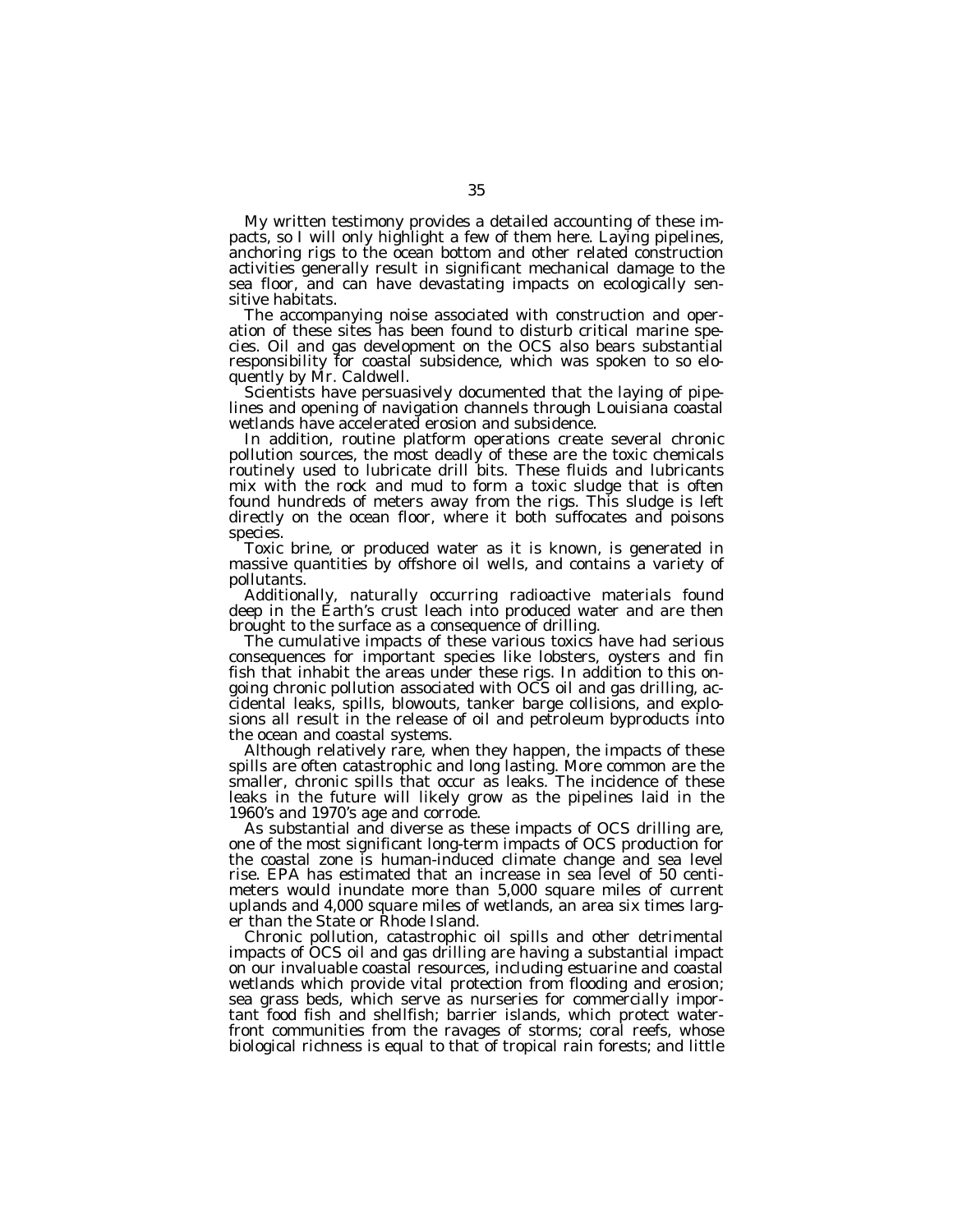known deep-sea ecosystems whose treasures are yet to be discovered.

If properly crafted, S. 25 would help to mitigate the damage to the environment that is created by offshore oil and gas drilling. The National Wildlife Federation wholeheartedly endorses the idea of reinvesting revenues from the sale of nonrenewable resources in the conservation of renewable resources such as land, wildlife, habitat, air, and water.

At the same time, it is critical that any legislation intended to meet these needs does not, at the same time, negatively affect the environment by encouraging more oil and gas development. To prevent this perverse effect, the impact assistance funds for coastal governments should be dedicated to environmentally sound projects designed explicitly to mitigate the environmental damage, and<br>shaped by public input.

Further, the allocation of these funds should be structured so that local communities are not encouraged to support inappropriate

oil and gas development along their coasts. NWF also commends the application of OCS dollars to other conservation areas that have historically been underfunded—the Land and Water Conservation Fund and State and wildlife programs. Attached to my testimony is a letter, signed by NWF and other leading conservation organizations that provide suggestions for ensuring that these funds are used for their intended conservation purposes and directed to the areas of greatest need. I would also note the positive development of the President's

Lands Legacy initiative as another important factor that could lead us to addressing this need. In conclusion, our coastal zones contain invaluable natural re-

sources that face substantial threats from OCS oil and gas drilling and other sources. The National Wildlife Federation encourages this committee to give serious consideration as you move forward to amending S. 25 to fulfill its potential as a tool for addressing some of America's most pressing conservation needs.

Thank you, Mr. Chairman. And we look forward to working with you and the members of this committee as S. 25 moves ahead.

# [The prepared statement of Mr. Van Putten follows:]

# PREPARED STATEMENT OF MARK VAN PUTTEN, PRESIDENT AND CEO, NATIONAL WILDLIFE FEDERATION

Mr. Chairman, Senators, thank you for this opportunity to testify before you. My name is Mark Van Putten. I am here today on behalf of the National Wildlife Federation, the Nation's largest conservation advocacy and education organization.

My testimony outlines some of the threats that our invaluable coastal resources face as a result of offshore oil and gas drilling—in particular, drilling on the Outer Continental Shelf (OCS). It is hard to overstate the devastating environmental impacts of OCS drilling—impacts that result from the initial exploration and development of the platforms; from the production, transportation, and refining of oil and gas; and ultimately, from our own consumption of OCS petroleum. Unfortunately, the lion's share of these impacts are borne by America's coastal zones, which rank among the most biologically rich and economically significant natural systems on the continent. These coastal zones are home to over half the Nation's population, play a critical role in absorbing flooding and blunting storms, provide important spawning habitat for commercially valuable fisheries, and harbor a disproportionate fraction of rare and endangered wildlife.

Thoughtful analysis of this issue quickly reveals three underlying facts: (1) petroleum and petroleum by-products are an integral part of our economy; (2) these prod-ucts are toxic to nearly every type of living organism; and (3) once freed from the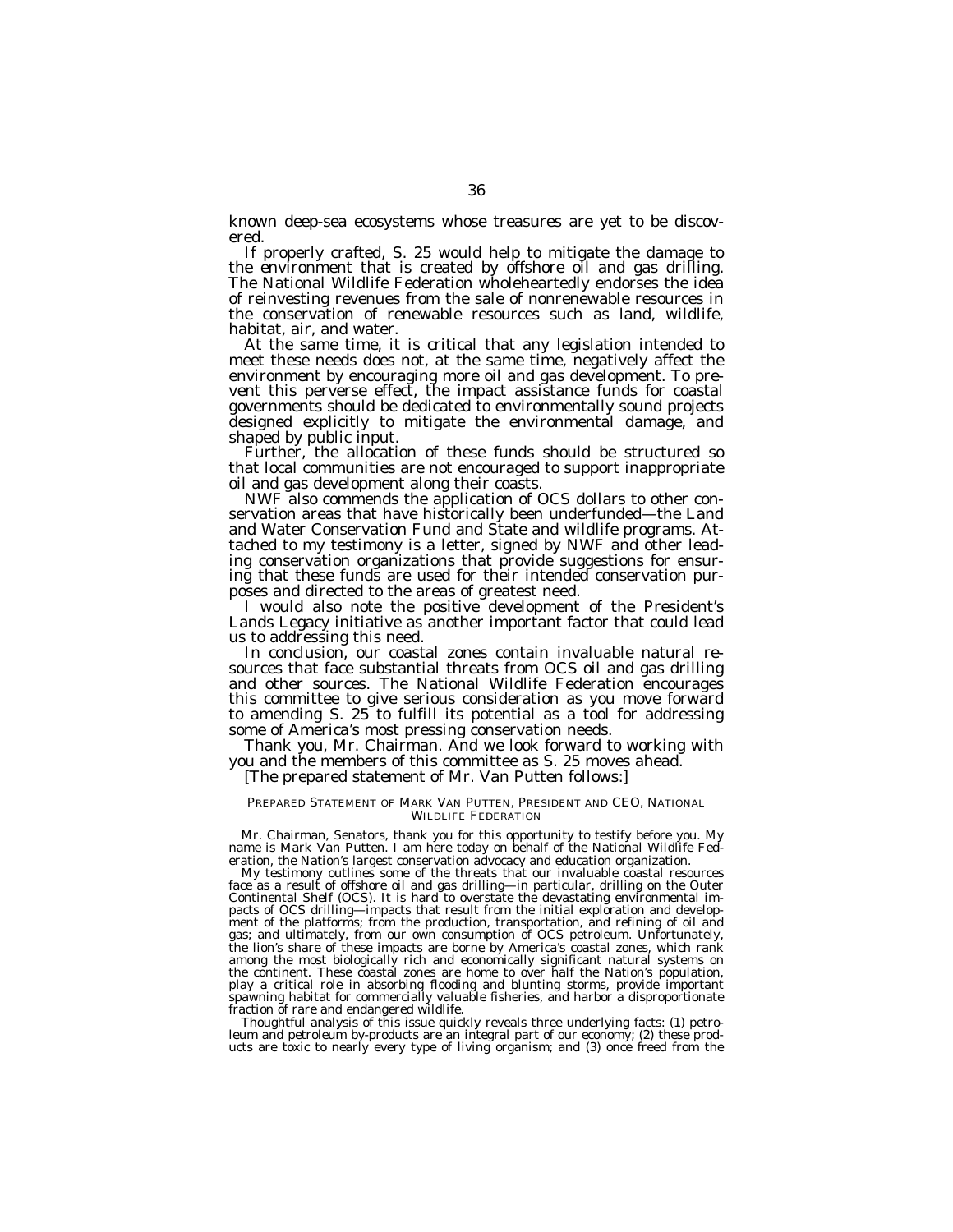earth's crust, these substances are virtually impossible to completely contain—in small and large quantities, they leak, spill, and evaporate, with environmental effects that are felt far from the rigs that bring them to the surface.

The impacts of OCS drilling are substantial and widespread. Some of these impacts are so severe that there is no hope for mitigation or restoration, however, many others can and should be addressed. Indeed, there are real opportunities to mitigate and restore some of the coastal resources that have been degraded and protect existing resources from future degradation. S. 25, the ''Conservation and Reinvestment Act of 1999,'' that was recently introduced by Senators Murkowski, Landrieu, and others, proposes to redirect revenue generated from offshore oil and gas drilling for conservation and other purposes. Amendments to S. 25 are necessary to ensure that it fulfills its potential for addressing the conservation impacts described in this testimony and that the bill in no way creates incentives for increasing OCS drilling.

# OVERVIEW OF OCS DRILLING

Currently, there are approximately 3,800 oil and gas drilling platforms along the U.S. federal Outer Continental Shelf (National Research Council, 1996). Although drilling platforms are found on the coasts of 6 States (California, Alaska, Texas, Louisiana, Alabama, and Mississippi), they are most heavily concentrated in the waters off of Louisiana and Texas. Cumulatively, this drilling accounts for approximately 18% of domestic oil and 27% of domestic natural gas production (Quarterman, 1998).

Florida, California, Oregon and Washington have banned new leasing in State waters (and there are existing leases in Florida and California that have not yet been developed). With the exception of some areas off of Florida, Alabama, and Alaska, nearly all remaining coastal areas have been withdrawn by President Clinton from new oil and gas leasing through the year 2012. This moratoria also applies indefinitely to all areas designated as marine sanctuaries. To date, 12 sites have been designated marine sanctuaries, including one—the Flower Garden Banks—in the Gulf of Mexico.

The OCS moratoria does not affect existing leases and drilling on existing leases shows no signs of abating. In fact, the Minerals Management Service (MMS) notes that development of the OCS is expected to increase substantially over the next few years, in part due to growing interest and activity in the area of deepwater drilling (MMS, "Deepwater," 1999; Year of the Oceans Report, 1998). Furthermore, over half the Nation's undiscovered oil and gas reserves are believed to occur on the OCS, and the pressure to drill in existing lease areas is likely to increase as oil resources become depleted (Year of the Oceans Report, 1998),

The OCS program generates bonuses, rent, and royalty payments to the Federal Treasury of nearly \$4-5 billion annually (with a cumulative historic total of \$120 billion, as of 1998) (Quarterman, 1998). A portion of these funds is distributed to coastal States that have OCS drilling sites off of their coasts (under section 8(g) of the OCS Lands Act—in 1998, \$65 million went to six coastal States). Some of these OCS receipts are also used to fund the Land and Water Conservation Fund (over \$19 billion to date) and the National Historic Preservation Fund (nearly \$3 billion to date) (Quarterman, 1998).

The following discussion of the destructive impacts of OCS oil and gas drilling argues strongly for mitigation and conservation practices that offset, where possible, the impacts of current OCS drilling.

## THREATS POSED BY OCS DRILLING

If asked to reduce Outer Continental Shelf (OCS) drilling to a single visual image, most people would picture an oil rig, silhouetted against the sky, in the middle of open ocean. In fact, while oil rigs do have significant environmental impacts by themselves, the rigs are just one step in a long process of production, refining, distribution, and consumption. Impacts of OCS drilling on the coastal zone arise at all stages of this process, from pre-production exploration and rig construction, to refining, to transportation of oil and gas by pipeline and tanker, and ultimately to consumption patterns shaped by the availability of OCS petroleum.

## *Oil exploration and rig construction*

From the outset, offshore exploration has significant environmental consequences. Seismic surveys used in oil and gas exploration generate sound waves that are known to disturb various marine mammals, as well as other marine species. For example, seismic waves are believed to interfere with gray whales' ability to commu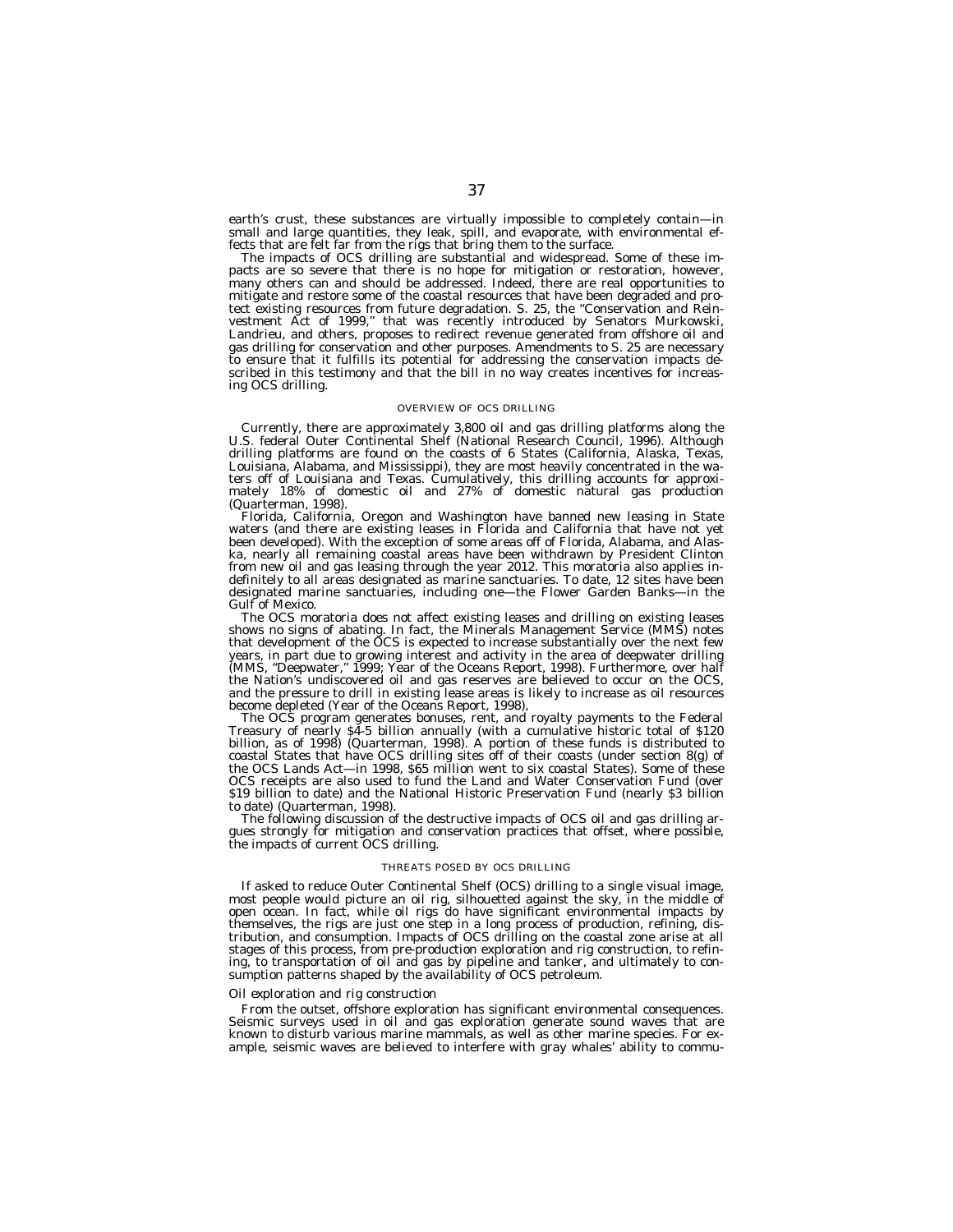nicate with one another and they demonstrate behavioral changes in response to seismic pulses.

Development of the rigs and related structures also has substantial environmental repercussions. Laying down pipelines, anchoring rigs to the ocean bottom, and other related construction activities generally result in mechanical damage to the underlying sea floor and can have devastating impacts on ecologically sensitive habitats such as coral reefs and sea grass beds (MMS, 1999; DOI, ''Notice to Lessees and Operators 98-12,'' 1998). Newly discovered deep-sea benthic communities of unique chemosynthetic organisms (which include assemblages of tubeworms, clams, mussels, and other species) face significant threats from the rapid increase in deepwater ocean drilling (DOI, ''Notice to Lessees and Operators 98-11,'' 1998).

The accompanying noise, increased boat and air traffic, and debris generated during the construction of these sites have also been found to disturb the surrounding marine ecosystem and marine species that inhabit the area. Sea otters, for example, have been observed avoiding areas where construction is ongoing and have reacted negatively to recorded playbacks of platform construction sounds (MMS, 1999).

Interestingly, scientists are beginning to discover that the deconstruction of these structures also presents serious environmental challenges. Approximately one-quarter of the existing offshore platforms are over 25 years old and many of them will have to be decommissioned over the next 10-15 years (National Research Council, 1996; MMS, 1999). To date, the vast majority of decommissioned rigs were broken into pieces—through the use of underwater explosives—so that the smaller pieces could be carried away. Unfortunately, these underwater explosives have significant detrimental impacts on endangered sea turtles and marine mammals. These explosions have also been found to cause substantial fish kills (National Research Council, 1996). As the large number of platforms built in the 1960's and 70's become ready for decommissioning, this issue will become a more serious problem.

# *Subsidence and coastal marsh destruction*

Louisiana boasts 40 percent of the coastal and estuarine wetlands in the Lower 48 States, but accounts for 80 percent of estuarine wetlands loss (Boesch, et al, 1994; Louisiana Coastal Wetlands Conservation and Restoration Task Force, 1993). The State's marshes are sinking into the Gulf at a rate of 25-35 square miles per year (Louisiana Coastal Wetlands Conservation Task Force, 1998). In part, Louisiana's coasts are subsiding as a direct result of our efforts to control the Mississippi River. Levees built and maintained by the U.S. Army Corps have imprisoned the great river in its banks and defeated its natural delta-building efforts, forcing the Big Muddy instead to drop its sediments into the abyss off the continental shelf.

Oil and gas development on the OCS, however, also bears substantial responsibility for coastal subsidence. Studies by government and academic scientists have persuasively documented that laying of pipelines and opening of navigation channels through Louisiana's coastal wetlands has accelerated erosion and subsidence. As a 1987 biological report by the U.S. Fish and Wildlife Service noted, ''[w]here canal density is high, land loss is high; where canal density is low, land loss is low; where canal density is nearly zero, land loss is nearly zero. . . . [C]oastal erosion rates are directly related to canal and spoil levee density.'' (USFWS, 1987, 28-29).

Many, if not most, of these channels were built to facilitate oil and gas exploration, placement of pipelines, or transport of rig components out into the Gulf. As the Louisiana Coastal Wetlands Conservation and Restoration Task Force explained in 1993:

The dredging of smaller channels for drilling rig access and pipeline installation proliferated in the coastal wetlands of Louisiana during the oil and gas exploration and development boom of the 1950's, 1960's, and 1970's. When onshore fields were developed, the marsh was broken up by dense canal networks. Offshore fields also caused destruction as pipeline canals were dredged through the marshes and barrier islands to connect with onshore processing facilities. By 1978, more than six percent of Louisiana's coastal wetlands had been directly converted to open water or spoil through canal dredging (Louisiana Coastal Wetlands Conservation and Restoration Task Force, 1993).

As the Coalition to Restore Coastal Louisiana notes, ''coastal Louisiana is laced with about ten thousand miles of canals excavated to service the oil and gas industry.'' (Coalition to Restore Coastal Louisiana, 1989)

## *Ongoing pollution from drilling*

In addition to the destruction caused in developing the infrastructure on and offshore for OCS drilling, routine platform operations create multiple chronic pollution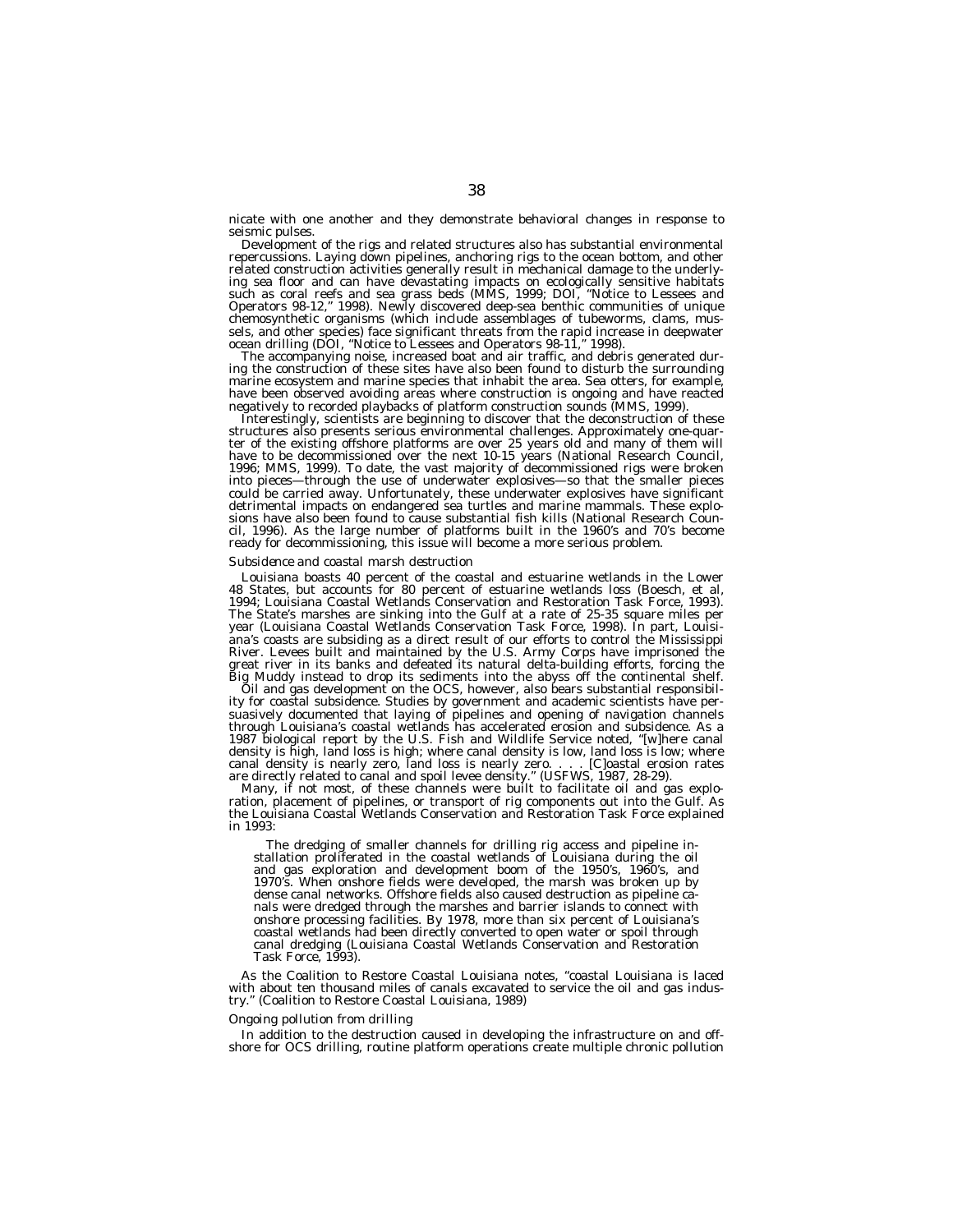sources, including: drilling muds and cuttings, produced waters/toxic oil brine, deck drainage fluids, air emissions of hydrocarbons (from the rig machinery, helicopters, and support vessels), naturally occurring radioactive materials (NORMs), and a

large amount of trash produced during general rig operations.<br>Toxic chemicals are routinely used to lubricate drill bits as they grind through the<br>outer continental shelf. These fluids and lubricants mix with rock and mud a toxic sludge (or drilling waste) that is often found hundreds of meters from the rigs. This sludge is left directly on the ocean floor, where it both suffocates and poisons benthic species found in the area. It is estimated that up to 8,000 square feet per well may be covered by up to a meter thick of drilling wastes. The National<br>Academy of Sciences estimates that drilling produces an average of 1,500-2,000 tons of drilling waste per well (National Research Council, 1983). The waste contains toxic pollutants such as lead, arsenic, copper, mercury, petroleum hydrocarbons, se-

lenium, and other heavy metals. This is contaminated water brought up along with oil from the well. This is generated water is contaminated water brought up along with oil oil wells and contains a variety of pollutants, including cadmium, benzene,<br>napthalene, lead, and other carcinogenic pollutants. Additionally, naturally occur-<br>ring radioactive materials (NORMs) found deep in the earth's c

duced water and are then brought to the surface as a result of the drilling. ''Workover fluids'' containing oil and grease also include napthalene, ethylbenzene, toluene and zinc. While there are restrictions about dumping these work materials into the ocean, the limitations are only applied to the oil and grease directly. Other toxic materials are dumped into the ocean. Deck drainage of oil, grease, drilling fluids, ethylene, lubricants, fuels, biocides, surfactants, detergents, solvents, dispersants, coagulants and other substances are also believed to cause harmful environmental impacts when they leak or are disposed of in the ocean.

Once in the ocean, toxics can remain suspended as solids in the water column where they lead to fish kills and interfere in the development of fish eggs and larvae. In fact, this waste can remain in the ecosystem for decades causing negative impacts to marine water quality and marine species (often by disrupting the ecosystem's balance through changes in species abundance and richness). For instance, a recent study found that increased levels of sediment contamination resulted in reduced genetic diversity of small copepod species found near the offshore platforms (Street and Montagna, 1996). MMS has noted that gray whales and other imperiled marine species may be vulnerable to adverse impacts from these drilling wastes—in particular, it is believed that it can cause eye irritation to gray whales migrating through the area. Filter feeders and bottom-feeders like corals, clams, oysters, and lobsters have been found to be particularly vulnerable to the effect of these toxics. This waste material strips surrounding water of its oxygen leading to reduced dissolved oxygen concentrations that interfere with fish egg development and cause other problems in the ecosystem (Holing, 1990). Toxics prove immediately lethal to some marine organisms, however they also are threatening when they accumulate in concentrated levels in the tissues of species at the top of the food chain—including species consumed by humans.

Trash and debris, generated as a result of daily ongoing human activities has proven to be a significant problem on the sea floor and washed up as detritus on beaches in the Gulf. Remnants of construction-related debris (e.g. pipes, tubing, hard hats, lumber) and non-biodegradable environmentally persistent materials (e.g. plastic and glass) accumulate on the sea floor around rigs. The U.S. Department of the Interior recently issued a notice to lessees and operators of offshore rigs noting that ''marine trash and debris pose a threat to fish and wildlife . . . oil and gas operations in the Gulf of Mexico contribute to this chronic problem'' (DOI, ''Notice to Lessees and Operators 98-27,'' 1998). This trash can be fatal for species if it is ingested or results in entanglement, whether in open waters or along coastal beaches and wetlands.

The production of these rigs also, at times, leads to the emission of toxic air pollutants such as hydrogen sulfide, nitrogen oxides, carbon dioxide, and sulphur dioxide. These air toxics are known to be harmful to humans and are probably harmful to wildlife species (DOI, ''Notice to Lessees and Operators 98-16,'' 1998).

#### *Accidents and disasters*

Accidents and human error lead to leaks, spills, blowouts, tanker/barge collisions, burst pipelines, and explosions. Large spills caused by catastrophes such as tanker collisions, or platform blowouts are relatively rare; MMS statistics show that approximately 61,500 barrels have been spilled since 1980 (Year of the Ocean Report,<br>1998). When these larger spills do happen, however, their impacts are often cata-<br>strophic and long-lasting. Despite some improvements in c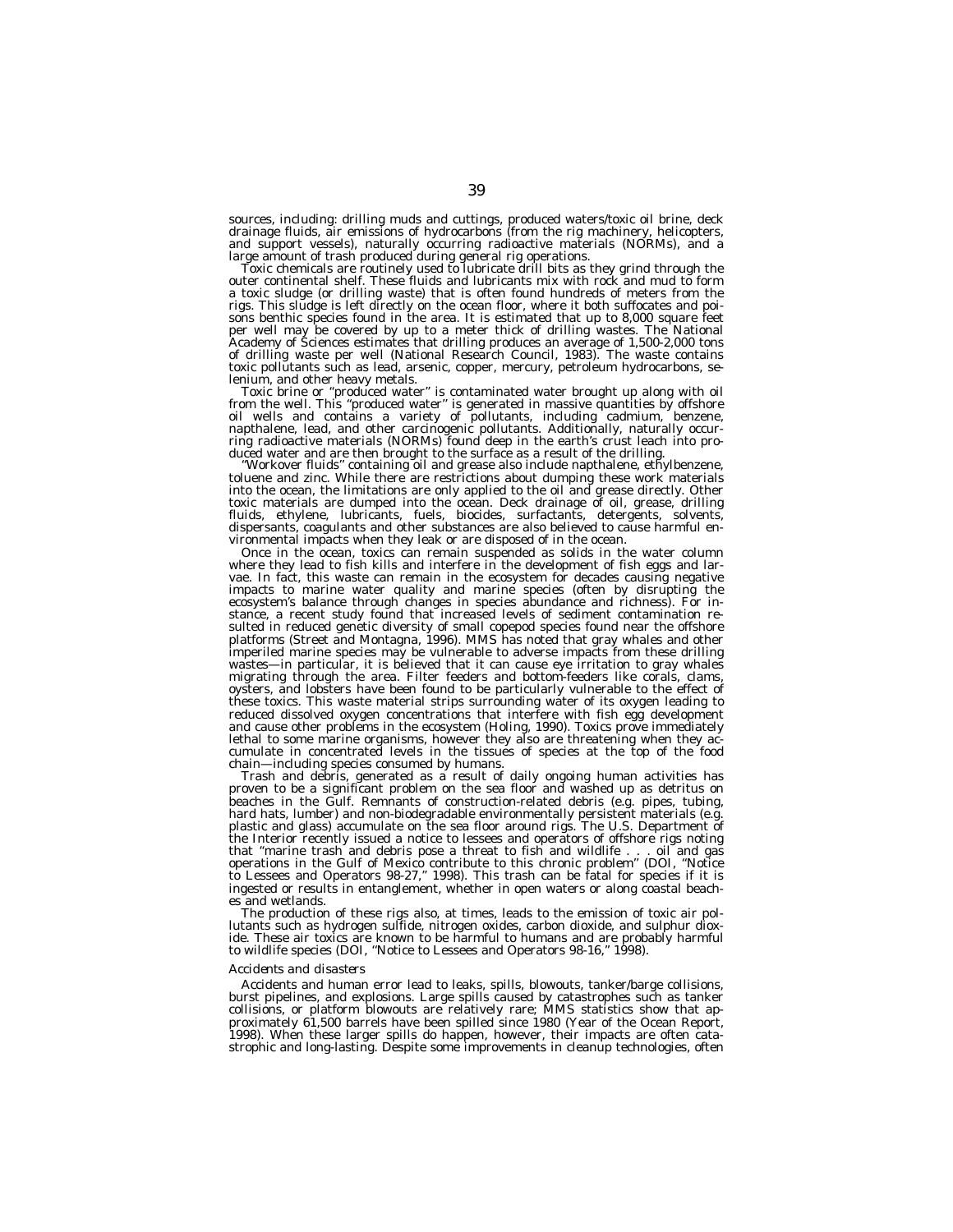only a limited amount of the spilled material can be captured before it enters the ecosystem. For example, in a recent spill in Texas involving 2,950 barrels of oil, over<br>1,150 barrels were never recovered (Tunnell 1995). In drilling, pockets of oil are<br>often punched through before the actual well is tap sure forces the drill back out of the opening, in turn blowing the contents up to the

surface and sometimes destroying the rig.<br>More common are the smaller, chronic spills that occur as leaks. Approximately<br>16,000 miles of pipelines serve as the primary mechanism for conveying oil and gas from OCS platforms to the shore (Alvarado, Anderson, and Schneider, 1992). In the early 1990's it was estimated that spills from pipelines accounted for the release of approximately 4,170 barrels of oil annually, usually as the result of pipeline corrosion or pipeline disruption by ship anchors (Alvarado, Anderson, and Schneider, 1992). These types of spills can go unnoticed for days (e.g. in January 1990, 14,423 barrels of oil leaked from a pipeline for 13 days before the slick was noticed) (Alvarado, Anderson, and Schneider, 1992). It is expected that these types of pipeline leaks will increase as the pipelines in the Gulf of Mexico and elsewhere age and

become more vulnerable to corrosion.<br>A fair amount of spillage also occurs regularly during the process of "lightering". where crude oil is transferred from huge tankers to smaller ships. Off the coast of Texas, lightering operations have increased by 200% since 1986, raising the possibility of a big spill and ensuring chronic leakage.

Cumulatively, the common and uncommon accidental spills affect water quality, coastal and benthic habitats, and wildlife. MMS has noted that oil spills pose a number of risks to cetaceans, and studies have shown that contact, inhalation, and ingestion of oil-related compounds produces behavioral changes and physiological damage (MMS, 1999). In particular, it is believed that the toxic, highly volatile components of fresh crude is damaging to the soft tissues and mucous membranes in the eyes and airways of cetaceans, resulting possibly even in death (MMS, 1999). A study of the effects of oil on baleen, the plates that certain whales use to filter their food, found that it contaminated their plates and hindered feeding (MMS, 1999). Studies and analyses have indicated that when endangered sea turtles are exposed to oil they suffer from carcinogenesis, increased parasitism, decreased lung capacity, digestive problems, and disruptions to their sensory organs (MMS, 1986).

Sea otters, sea birds and other marine species are particularly vulnerable to the devastating impacts that oil contamination has on their fur and feathers. Otters must maintain a layer of warm dry air in their dense underfur to insulate them from the cold water; even partial oiling of their fur leaves them essentially exposed to the elements. In the Exxon Valdez oil spill, well over 1,000 otters were killed as a result of pulmonary emphysema caused by inhalation of toxic fumes, hypothermia from decreased insulation (as a result of fur contamination), hypoglycernia caused by poor gastrointestinal function (from ingestion of oil), and lesions on other organs (from ingestion of oil and/or stress). Oil spills often also kill animals by driving away or killing crucial organisms lower on the food chain (e.g. krill, kelp.) that constitute their prey base.

Some of these chemicals have longer-term, more insidious effects. Polycylic Aromatic Hydrocarbons (or PAHs) are a group of chemicals that are released into the marine environment as a result of oil spills, discharges from ships, and other methods. PAHs have received a great deal of attention recently because they have been found to have carcinogenic and mutagenic potential in finfish, shellfish, and marine mammals. They are also considered a priority pollutant by the World Health Organization, the U.S. Environmental Protection Agency and others because of their potential impacts on human health (Hellou, 1996). PAHs and other toxic pollutants can remain in an ecosystem for decades after their initial release.

Although some of the oil released in spills eventually settles into the bottom sediments, much of it is carried up to the coastal margin where it can cause numerous problems. Field studies have found that successive oilings of salt marshes, resulted in considerable changes to species distribution and balance, leading to slow recovery, even years later (Baker, 1973). A more recent study estimated that full recovery of a marsh habitat in San Patricio County Texas would take 8-10 years (Tunnell, 1995) despite fairly dramatic cleanup methods. Other studies found that after 3 years, marsh grass was still unable to re-establish itself and sediments continued to show high levels of hydrocarbons (Hampson, 1978).

# *The biggest externality: climate change and rising sea levels*

As substantial and diverse a set of direct impacts as OCS drilling has, surely the most significant long-term effect of OCS production for the coastal zone is its con-tribution to anthropogenic climate change and sea-level rise. At present, though cli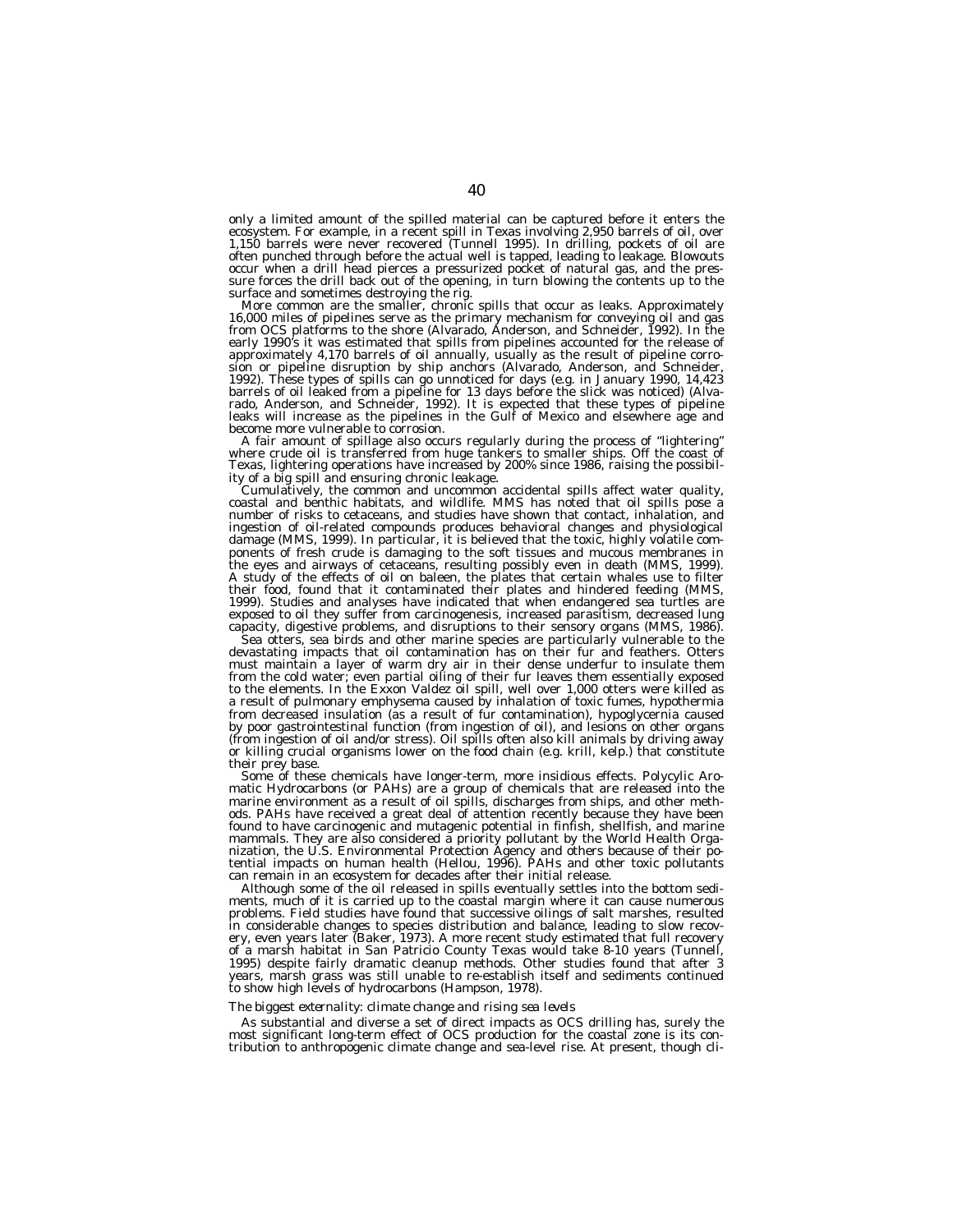mate scientists remain unsure how quickly to expect temperatures to increase, a strong consensus has emerged within the scientific community that human-induced climate change is real, is in progress, and will almost certainly lead to accelerated sea-level rise. The Intergovernmental Panel of Climate Change suggests that sealevel may increase by between 20 and 86 cm over the next century. EPA has calculated a range of estimates, suggesting that there a 50% probability that sea-levels will rise, it least 23 cm (one foot) by 2050 and 55 cm. (two feet) by 2100 (Titus, 1998).

Since the 1950s, humans have contributed to an 8% increase in the concentration of carbon dioxide in the Earth's atmosphere. Today, the U.S. is the world's leading emitter of carbon dioxide, contributing about 23% of ''global energy-related carbon emissions"—98.5% of which is attributed to the combustion of fossil fuels (U.S. De-<br>partment of Transportation, 1998). To be sure, OCS production accounts for only a<br>fraction of the fossil fuel consumed by Americans. Nonet nomic externality that effects the coastal zone disproportionately, and for which impact-reduction funds have never been made available. In particular, EPA has estimated that an increase in sea level of 50 cm could inundate more than 5,000 square miles of current ''uplands'' and 4,000 square miles of wetlands (Gardiner, D., 1996). For a point of comparison, that is six times larger than the State of Rhode Island an area six times the acreage that Louisiana has already lost to accelerated coastal subsidence since the 1950s (approximately 1,500 square miles) (Boesch, 1994).

#### THE COASTAL RESOURCES AT STAKE

Unquestionably, our Nation's important coastal resources face a variety of threats from sources other than offshore oil and gas drilling, however, the pollution and environmental degradation just described contribute significantly to the problem. OCS drilling degrades open water habitats—seagrass beds, coral reefs, and deep sea com-<br>munities—through pollution and physical destruction that occurs during platform/<br>pipeline construction and gas production. Additionally, O cavation for navigation and pipelines. These resources are also impacted directly by

The section below describes five categories of distinct and valuable coastal re-<br>sources, each of which is substantially impacted by OCS drilling. The purpose of describing these resources in some detail is to highlight their unique characters and values and to articulate the oft-overlooked ecological services that they provide.

### *Estuarine and coastal wetlands*

Coastal wetlands absorb and temper the impact of storm surges and protect eco-<br>nomically significant coastlines. For example, according to one estimate, the elimi-<br>nation of one mile of wetlands along Louisiana's 250 mile proximately \$63,676 in increased hurricane damage annually (1980 dollars) (Farber, 1987). The low gradient of many shorelines and the capacity of wetlands vegetation to absorb and dissipate wave energy combine to counteract storm surges and prevent shoreline erosion.

When Hurricane Andrew buffeted the shores of Florida and Louisiana in 1992, the Nation was reminded of the tremendous buffer coastal wetlands can provide. The storm hit both States with approximately the same strength, yet Florida, which has lost 9.3 million acres of its original wetlands (the largest acreage loss of any State), sustained between \$15 to \$30 billion in damage compared to the \$1 billion sustained by Louisiana, with its large coastal wetlands buffer. The flood insurance claims that were paid in the wake of the hurricane came to \$115 million in Florida, as compared to \$30 million in Louisiana (Kusler and Larson, 1993). While other factors also played a role, the value of coastal and estuarine wetlands as buffers is evi-

dent.<br>Estuarine and coastal wetlands provide important water quality benefits as well. Wetlands act as "nature's kidneys," (Kusler, 1994), filtering polluted waters, removing and retaining nutrients, processing organic wastes, and reducing sediment loads to receiving waters. Water entering estuarine wetlands is slowed by aquatic vegetation growing in and around the wetland. Wetland plants and micro-organisms then go to work on wastes in the water, absorbing them into plant tissue or simply converting them into harmless forms. Compounds containing nitrogen are broken down into products useable by plants, and bacteria convert much of the nitrogen gas that escapes into the atmosphere.

Finally, coastal and estuarine wetlands provide vital habitat for wildlife. The "coastal fringe" in fact provides habitat to a surprisingly large number of threatened<br>and endangered species—as of 1991, 20 federally listed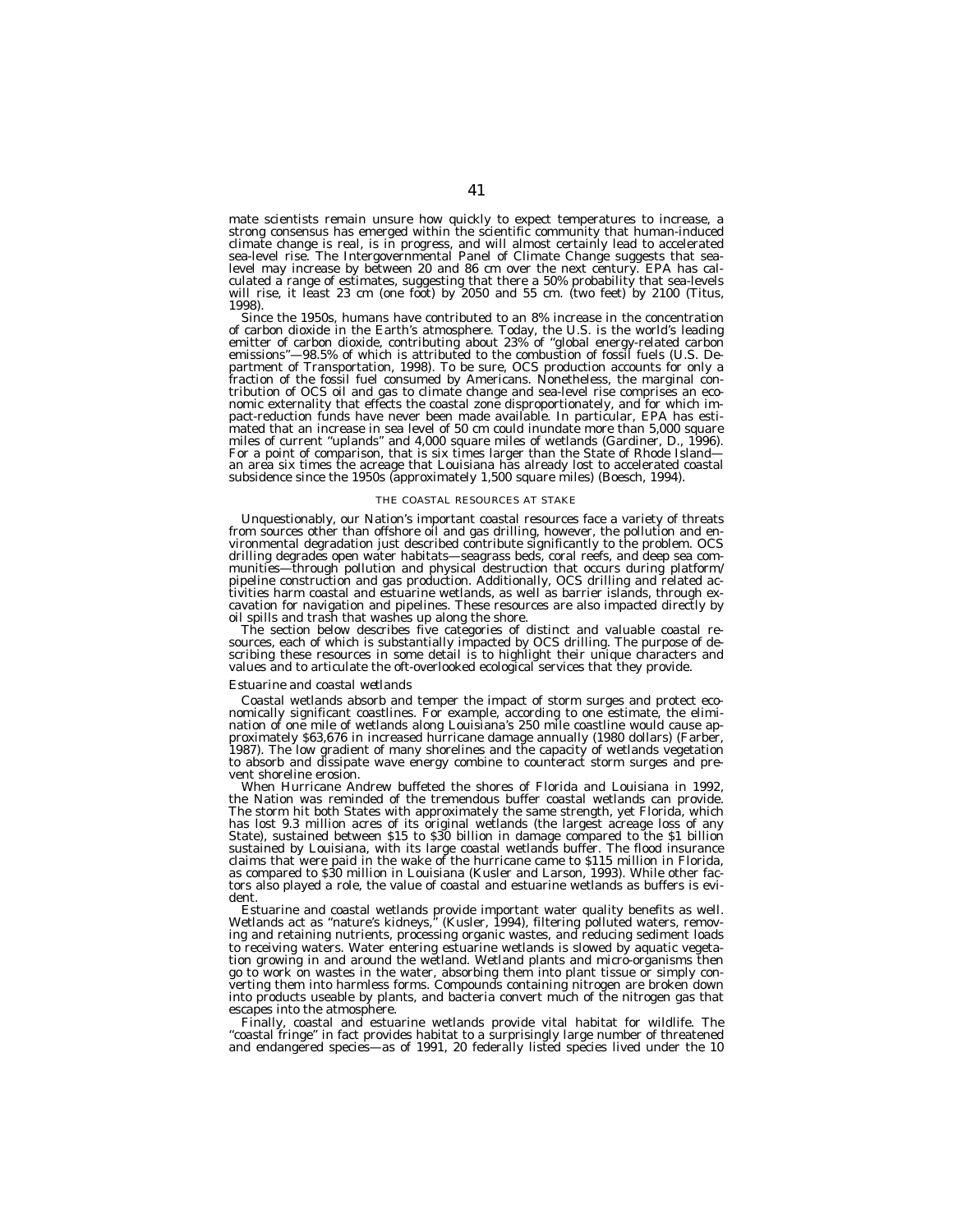foot contour (that is, no higher than 10 feet above sea level) and nowhere else, with another 33 species on the waiting list for listing as candidate species. As many as 122 listed threatened and endangered species relied on coastal and estuarine habitats (Reid and Trexler, 1991).

Coastal and estuarine wetlands sustain the abundant creatures as well as the rare. Wetlands are the cradle of the Nation's seafood industry. Fish and shellfish depend on estuaries for spawning and nursery grounds, food production, and migra-<br>tion. Depending on the region of the country, the percentage of wetland-dependent<br>fish species varies. For example, 98% of all species in th vest in the Gulf of Mexico spend part of their lives in wetlands and marshes. In<br>the southeastern U.S. this percentage is slightly lower—94%. The connection be-<br>tween wetlands and seafood is most simply illustrated by a bu wetlands to the fishing industry—"No Wetlands, No Seafood."<br>The annual economic value of estuarine habitats is presently well over \$14 billion.

In the late 1980's, commercial landings of estuarine-dependent species contributed<br>some \$5 billion to the economy. In California alone, the value of commercial fish landings exceeds \$126 million per year, and the industry contributes \$111 million<br>per year in value-added products. The Great South Bay, a shallow tidal estuary in<br>New York, has extensive naturally productive habitat that value in excess of \$16.7 million (Fox, 1981). The marshes of Louisiana produce an annual commercial catch worth over \$680 million (Boesch, 1994). Despite the tremendous contribution wetlands make to our economy, over half of the wetlands that historically supported America's fisheries have been destroyed.

The economic and natural values of Louisiana's coastal wetlands—which number among the American marshes hardest hit by OCS drilling—are particularly striking. Louisiana marshes sustain nearly one-third of the nation's commercial fish catch, ''second only to Alaska in terms of total biomass of fisheries landings, and third in terms of economic value.'' The State's wetland-dependent furbearers (nutria and muskrat) account for 40% of the annual national fur harvest. Recreational hunting, fishing, and outdoor activities in the marshes contribute \$338 million to the State's economy annuals; about 4 million ducks, or 20% of the North American population, spend their winters in Louisiana's marshes (Boesch, 1994).

#### *Seagrass beds*

Seagrass beds are underwater ''meadows'' that occur in isolated pockets offshore, where they provide vital foraging and spawning habitat for commercially important finfish and shellfish, and also sustain wintering and migrating waterfowl. Historically, seagrass beds flourished, as salinity and wave energies permitted, in sites along the full arch of the Gulf Coast, from the southern tip of Florida (Florida Bay) through the U.S.-Mexican border. Nonetheless, most estuaries in the Gulf have suffered a loss of between 20 and 100 percent of their seagrass beds, primarily as a consequence of declining water quality (Handley, 1995, 273).

For over two decades, we have known that seagrass beds play a role in coastal ecosystems that their low profile on the landscape makes it easy to overlook:

Documentation now exits which shows that seagrass meadows are not only important locally, but also on a much larger scale. For example, they are used as nursery grounds for commercial shrimp in Florida; as a food source for migratory waterfowl, particularly the black brant, along the Pacific flyway; and [for] green sea turtles in the Caribbean; as a habitat for the larval development and commercial bay scallops along the Atlantic coast of the United States and fishes along all coasts where the grass is present, and as a buffer from hurricanes along the Florida coast (Thayer and Phillips, 1977).

Seagrass beds are similarly important for softshell and razor clams, lobsters, and mud crabs along the Atlantic coast and for virtually the entire commercial fishery of Puget Sound (Thayer and Phillips, 1977). Off Florida, seagrass beds are key feeding grounds for the federally-listed endangered manatee, as well as the endangered Kemp's ridley sea turtle and the threatened green sea turtle (Weber, et al, 1992).

Though seagrass beds have been in decline along much of America's coastline, Louisiana has experienced particularly extensive losses of its historic seagrass beds. Today, seagrass beds survive off the Louisiana coast at only one cluster of sites, Chandeleur Sound. Perdido Bay in the panhandle of Florida has also suffered substantial loss of seagrass beds, attributed to dredging, polluted runoff from agriculture, and residential, commercial, and industrial development (Handley, 1995, 274).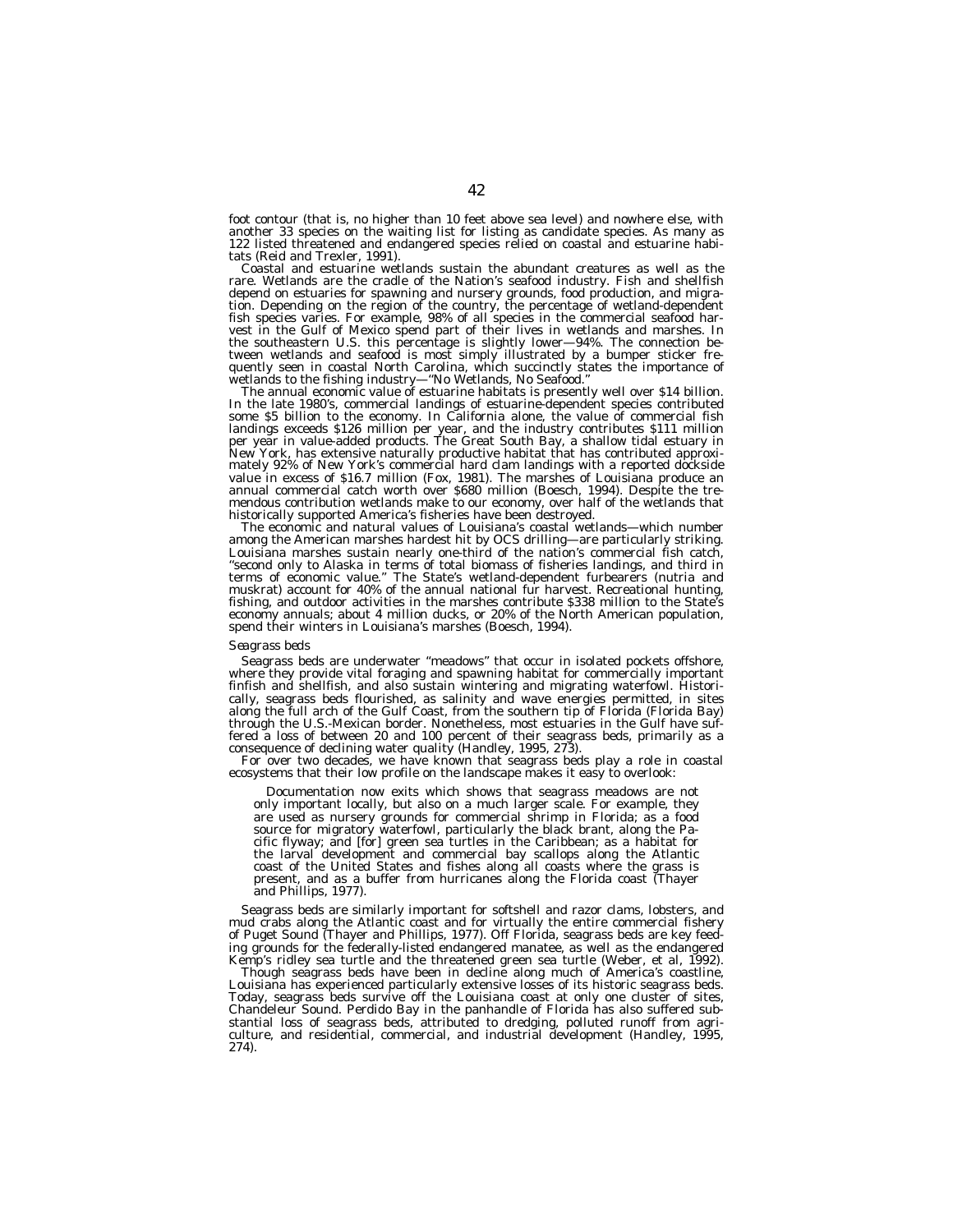## *Barrier islands*

Coastal barrier islands are complexes of beaches, dunes, and wetlands that lie offshore of the main coastline. Their chief characteristic is change: currents deposit and carry away sand and so the islands are constantly shifting shape or even migrating along the coast. Some barrier islands are quite large, with complex and unique biological communities—the maritime forests of North Carolina's barrier islands are one example, other barrier islands are quite small sandbars submerged at the highest tides. All barrier islands help to protect waterfront communities; the larger islands also provide essential habitat for a variety of wildlife, including sea turtles, birds, and small mammals. Coastal barriers act as natural buffers against storms, erosion, wind and waves.

Coastal development presents a severe threat to barrier islands (Pilkey and<br>Dixon, 1996). On large islands, development includes residential, commercial, and<br>public works construction, often heavily supported by federal su alone. Both large and small islands, however, have been severely destabilized by<br>human efforts to "freeze" the barrier islands with breakwaters, beach renourish-<br>ment, and navigational dredging. While these techniques have disrupt natural processes along much of America's coasts, they have generally failed<br>to conserve the barrier islands themselves: approximately 80% of America's barrier<br>islands are eroding, at rates varying from 1 meter (3

#### *Coral reefs*

Among the most diverse ecosystems on Earth, coral reefs community are often lik-<br>ened to tropical rainforests. In U.S. waters, coral reefs are concentrated around the<br>Florida Keys in warm waters (averaging 70 degrees Fahre and shallow (under 200 feet deep), allowing sunlight to reach the living polyps that build the reef (Weber, et al, 1992). Reefs are rare in the areas of the Gulf open to OCS drilling, with an important exception: the Flower Garden Banks, the northern-most living coral reef on the North American continent. Sitting atop a salt dome in the middle of the Gulf, the Flower Garden Banks are isolated from smothering sediments coming of the mainland (Deslarzes, 1992). The Flower Garden Banks is home to at least 330 species, some of which have never been found anywhere else.

#### *Chemosynthetic ecosystems*

Within just the last few years, oceanographers and marine biologists have discovered an entirely new and unexpected set of natural communities under the sea. The so-called ''chemosynthetic ecosystems'' are, like land-based ecosystems, complex and elegant energy and food webs of micro- and macro-organisms. But, bizarrely, the bacteria at the base of these ecosystems, in the dark, piercingly cold depths of the ocean, apparently survive by consuming methane and hydrogen sulfide from frozen sea-floor deposits (MacDonald and Joye, 1997). Specially-evolved ''ice worms'' and mussels live there too, fed upon by eels and more familiar sea creatures. Scientists have barely begun to research these rare ecosystems, spread out in isolated but richly diverse patches on the continental shelf, and no estimate has yet been offered to suggest how human activities are affecting these systems. Most of the chemosynthetic ecosystems discovered to date, however, are in the sections of the Gulf in which OCS operations are being conducted, and are vulnerable to physical destruction during platform and pipeline construction and smothering by drill wastes.

# THE NEED FOR CONSERVATION

Coastal conservation efforts have been underway for decades, however, they have failed to address the significance of the threats in a systematic or comprehensive way. If properly crafted, S. 25, the ''Conservation and Reinvestment Act of 1999,'' could help mitigate the damage to the environment that is created by offshore oil and gas development. It is entirely appropriate to reinvest revenues from the sale of non-renewable resources in the conservation of renewable resources such as land, wildlife, habitat, air and water. At the same time, it is critical that any legislation that is intended to meet these needs does not simultaneously create negative environmental impacts by encouraging more oil and gas development. ''Impact assistance funds" for coastal governments should be explicitly dedicated to environmentally sound projects and programs that include public input. Further, allocation of these funds should be structured so that local communities are not encouraged to support inappropriate oil and gas development along their coasts.

NWF recommends that coastal impact assistance funds distributed under Title I of S. 25 be designated for use by State and local governments to mitigate the envi-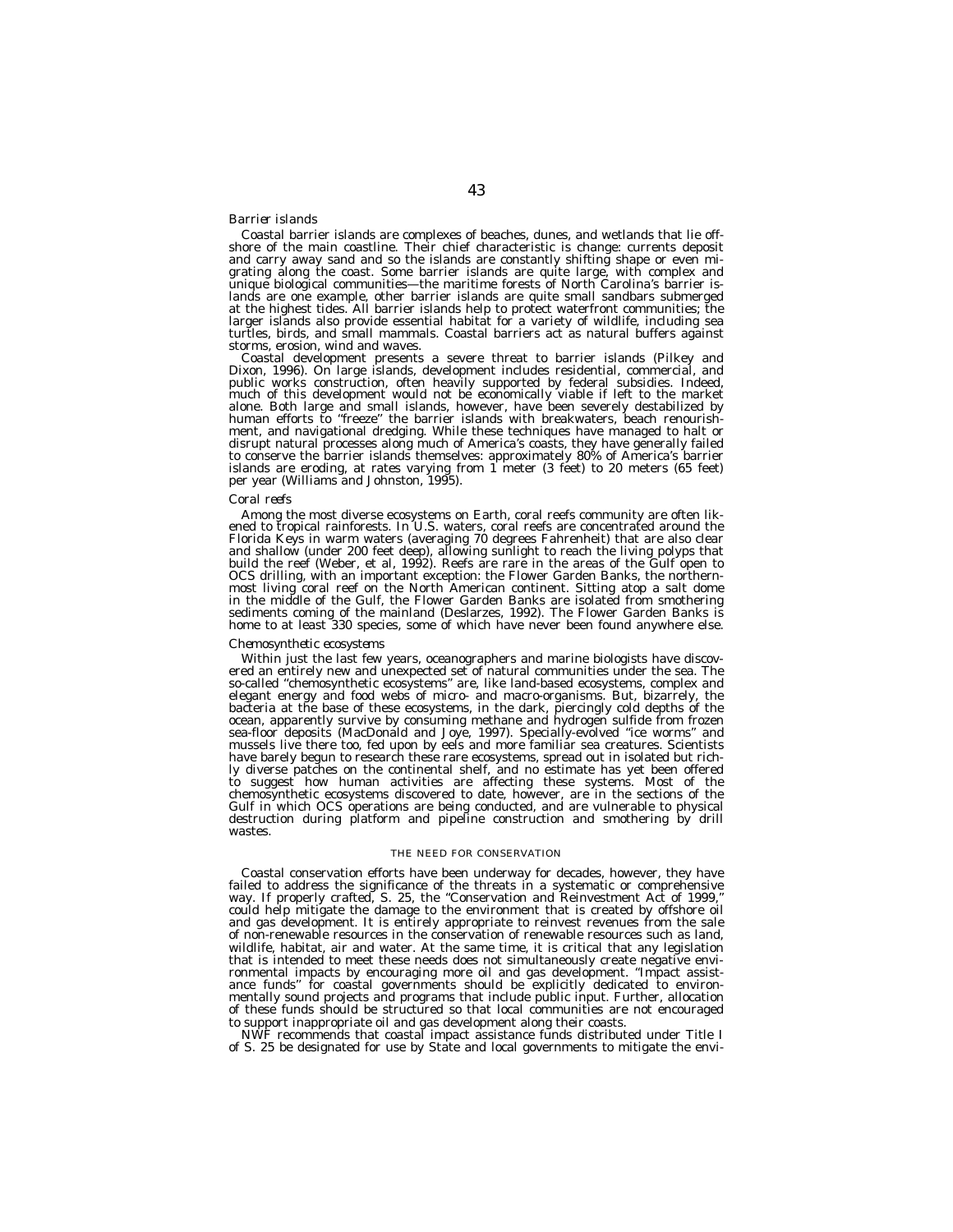ronmental damage created by offshore development. The types of projects that we

- amelioration of any adverse environmental impacts resulting from the siting, construction, expansion, or operation of OCS facilities;
- projects and activities, including habitat acquisition, that protect or enhance air quality, water quality, fish and wildlife, or wetlands in the coastal zone; • administrative costs the State or local government incurs in approving or dis-
- approving or permitting OCS development/production activities under any ap-plicable law including the Coastal Zone Management Act and the OCS Lands
- Act; and/or<br>• the repurchase of OCS leases.

Because revenues for all three titles of the bill would come from existing and new leases, and the allocation formula in Title I ties 50% of a State or local government's allocation directly to proximity to OCS production, States and local governments are likely to support new leasing as well as development on existing leases to increase the amount of money available to them. The legislation should be amended to exclude new leasing revenues or revenues received from production in areas that are currently subject to leasing moratoria. In addition, if the allocation formula to States and local governments is based on proximity to OCS activity then it should include a flat, static percentage allocation based on past leasing and/or production. This would acknowledge States that have suffered OCS impacts to date without providing an incentive for new leasing exploration or production.

Oversight and accountability are critical to the success of an impact assistance program. Control and distribution of impact aid funds should reside with NOAA and/or EPA—not the Interior Department. NOAA and/or EPA should have the authority to review and approve in advance the annual plans proposed by each State and local government to ensure that the money will be used for the previously mentioned purposes, will not be inconsistent with the CZMA, CWA or other environmental statutes, will benefit the coastal environment of the State and are well-justified in terms of demonstrated need, design and proposed manner, and cost of implementation. NOAA and/or EPA should also be required to monitor implementation of the plans.

In addition, NWF commends the application of OCS dollars to two other conservation areas that have historically been underfunded—the Land and Water Conservation Fund and State fish and wildlife programs. Just as NWF recommends that the coastal impact title of the bill be tightened to ensure that the dollars are directed to the greatest conservation need, we also recommend tightening the language regarding wildlife funding to ensure that it emphasizes non-game wildlife protection. Attached is a letter signed by NWF and other leading conservation organizations that outlines some of these suggestions and concerns in greater detail.

Conclusion

Our coastal and marine resources are critically important and severely threatened. As outlined by this testimony, NWF believes that offshore oil and gas drilling has, and will continue to be, a major source of environmental degradation to these resources. Legislation that takes dollars generated from these activities and pours it into something positive would result in much-needed conservation actions for coastal and other natural resources.

If amended to address the concerns that we have outlined, S. 25 would constitute a lasting, historic contribution to the conservation cause.

#### **REFERENCES**

Alvarado, A., Anderson, C. and P. Schneider, ''A Minerals Management Service Perspective on Detection of Leaks in Offshore Pipelines,'' August 5, 1992.

- Boesch, D., M. Josselyn, A. Mehta, J. Morris, W. Nuttle, C. Simenstd, and D. Swift, Scientific Assessment of Coastal Wetland Loss, Journal of Coastal Research, Special Issue Number 20, 1994.
- Deslarzes, K.J.P., Long-Term Monitoring of Reef Corals at the Flower Garden Banks (Northwest Gulf of Mexico): Reef Coral Population Changes and Historical Incorporation of Barium in Montastrea Annularis, 1992.
- Farber, S., ''The Value of Coastal Wetlands for Protection of Property Against Hurricane Wind Damage,'' Journal of Environmental Economics and Management, 14(2), 1987, 43-151.
- Fox, R.E., ''An Estimate of the Recreational Harvest of Hard Clams from Great South Bay, New York''. *New York Fish and Game Journal*, v. 28 (1), 1981, 81- 87.
- Gardiner, D., ''Global Climate Change Negotiations,'' Testimony Before the House Commerce Committee, Subcommittee on Energy and Power, June 19, 1996.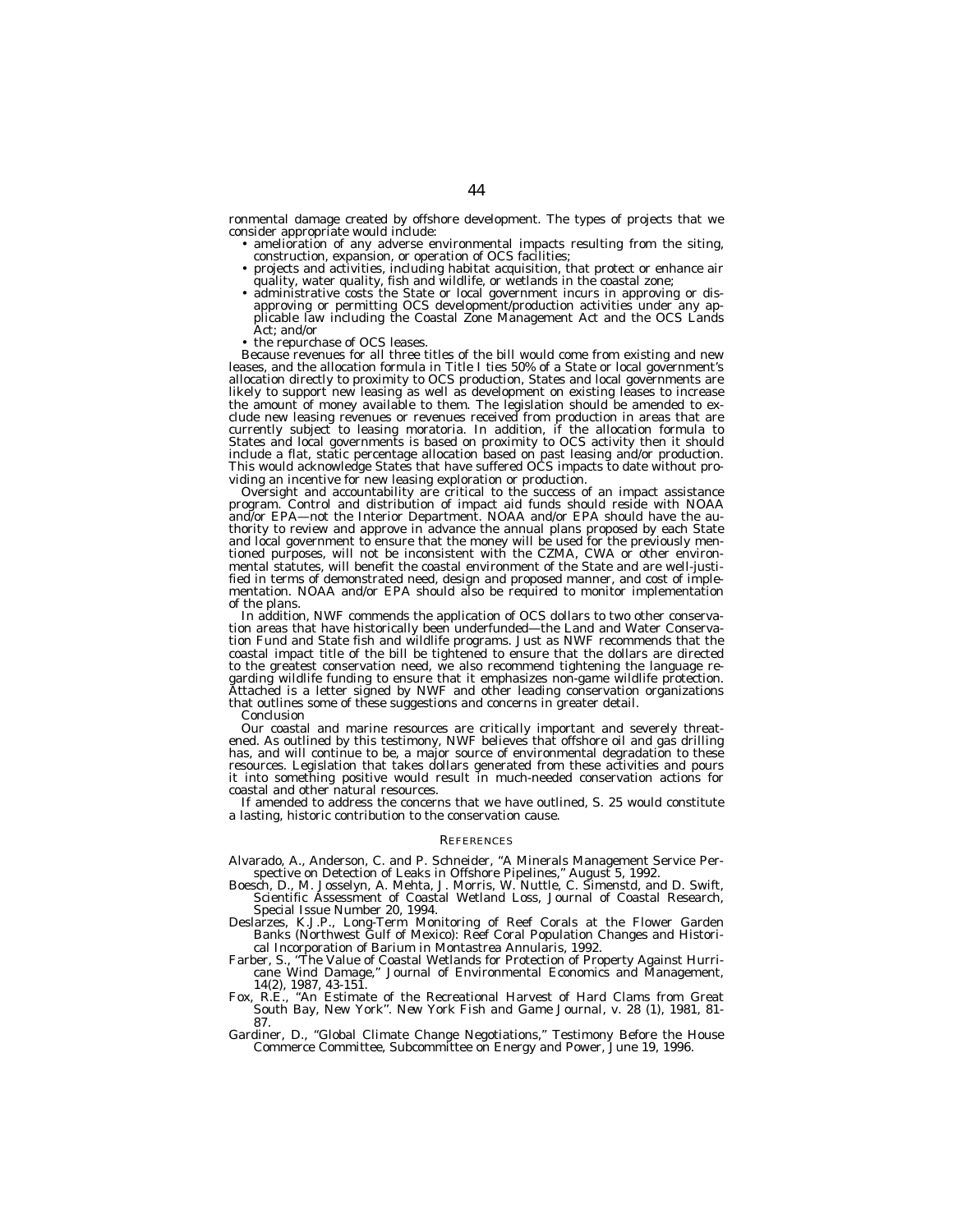Handley, L., "Seagrass Distribution in the Gulf of Mexico," in National Biological Service, Our Living Resources, 1995, 273-275.

Hellou, J. ''Polycylic Aromatic Hydrocarbons in Marine Mammals, Finfish, and Molluscs,'' in Environmental Contaminants in Wildlife, Ed. W. Nelson Beyer, G. Heinz, and A. Redmon-Norward, CRC Press, Florida, 1996, pp. 229-250.

Holing, Dwight, ''Coastal Alert: Ecosystems, Energy, and Offshore Oil Drilling,'' Island Press, Washington, D.C., 1990.

Kusler, J., and J. Larson, ''Beyond the Ark: A New Approach to U. S. Floodplains Management. *Environment*, v. 35, June, 1993.

Kusler, J. "Wetlands-These havens of biodiversity are often endangered because they can be hard to identify. Understanding their variable characteristics can

lead to more successful conservation efforts,'' Scientific American, January 1994. Louisiana Coastal Wetlands Conservation Task Force, Coast 2050: Towards a Sustainable Coastal Louisiana, December 1998.

Louisiana Coastal Wetlands Conservation and Restoration Task Force, Louisiana Coastal Wetlands Restoration Plan: Main Report and Environmental Impact Statement, November 1993.

MacDonald, I, and S. Joye, ''Lair of the 'Ice Worm','' Quarterdeck, v. 5(3), December 1997.

Minerals Management Service, ''Deepwater Information, MMS, Gulf of Mexico OCS Region,'' 1999.

Minerals Management Service, ''Study of the Effects of Oil on Marine Turtles,'' September 15, 1986.

National Research Council, ''Drilling Discharges in the Marine Environment,'' National Academy Press, Washington, D.C., 1983.

National Research Council, ''An Assessment of Techniques for Removing Offshore Structures,'' National Academy Press, Washington, D.C. 1996.

Onuf, C., ''Seagrass meadows of the Laguna Madre of Texas,'' in National Biological Service, Our Living Resources, 1995, 275-277.

Pilkey, O., and K. Dixon, The Corps and the Shore, 1996.

Quarterman, C.L., Director, Minerals Management Service, Department of the Interior, Testimony before the House Committee on Resources, May 14, 1998.

Reid, W., and M. Trexler, Drowning the National Heritage: Climate Change and U.S. Coastal Biodiversity, 1991.

Street, G.T., and P.A. Montagna, ''Loss of Genetic Diversity in Harpacticoida Near Offshore Platforms,'' in Marine Biology, v. 6(2), October 1996.

Thayer, G., and R. Phillips, ''Importance of Eelgrass Beds in Puget Sound,'' Marine Fisheries Review Paper 1271, 1977.

Titus, J., ''Rising Seas, Coastal Erosion, and the Takings Clause: How to Save Wetlands and Beaches Without Hurting Property Owners,'' Maryland Law Review, v.57(4), 1279-1398, 1998.

U.S. Department of Interior, Minerals Management Service, Gulf of Mexico OCS Region, Notice to Lessees and Operators 98-16, ''Hydrogen Sulfide Requirements,'' August 10, 1998.

U.S. Department of Interior, Minerals Management Service, Gulf of Mexico OCS Region, Notice to Lessees and Operators 98-12, ''Implementation of Consistent Biological Stipulation Measures in the Central and Western Gulf of Mexico,'' August 10, 1998.

U.S. Department of Interior, Minerals Management Service, Gulf of Mexico OCS Region, Notice to Lessees and Operators 98-11, ''Implementation of Measures to Detect and Protect Deepwater Chemosynthetic Communities,'' August 10, 1998.

U.S. Department of Interior, Minerals Management Service, Gulf of Mexico OCS Region, Notice to Lessees and Operators 98-27, ''Guidelines for Eliminating Trash and Debris Resulting from Gulf of Mexico OCS Operations,'' December 1, 1998.

U.S. Department of Transportation, Transportation and Global Climate Change: A Review and Analysis of the Literature, June 1998.

Weber, M., R.T. Townsend, and R. Bierce, Environmental Quality in the Gulf of Mexico: A Citizen's Guide, 1992.

Williams, J., and J. Johnston, ''Coastal Barrier Erosion: Loss of Valuable Coastal Ecosystems,'' in National Biological Service, Our Living Resources, 1995, 277- 279.

''Year of the Ocean—Ocean Energy and Minerals: Resources for the Future,'' 1998.

The CHAIRMAN. Thank you very much, Mr. Van Putten.

I am going to be very brief on questions. First of all, are you satisfied that this percentage, the 7 percent, which we are using in the terminology of the bill, to be used for State fish and wildlife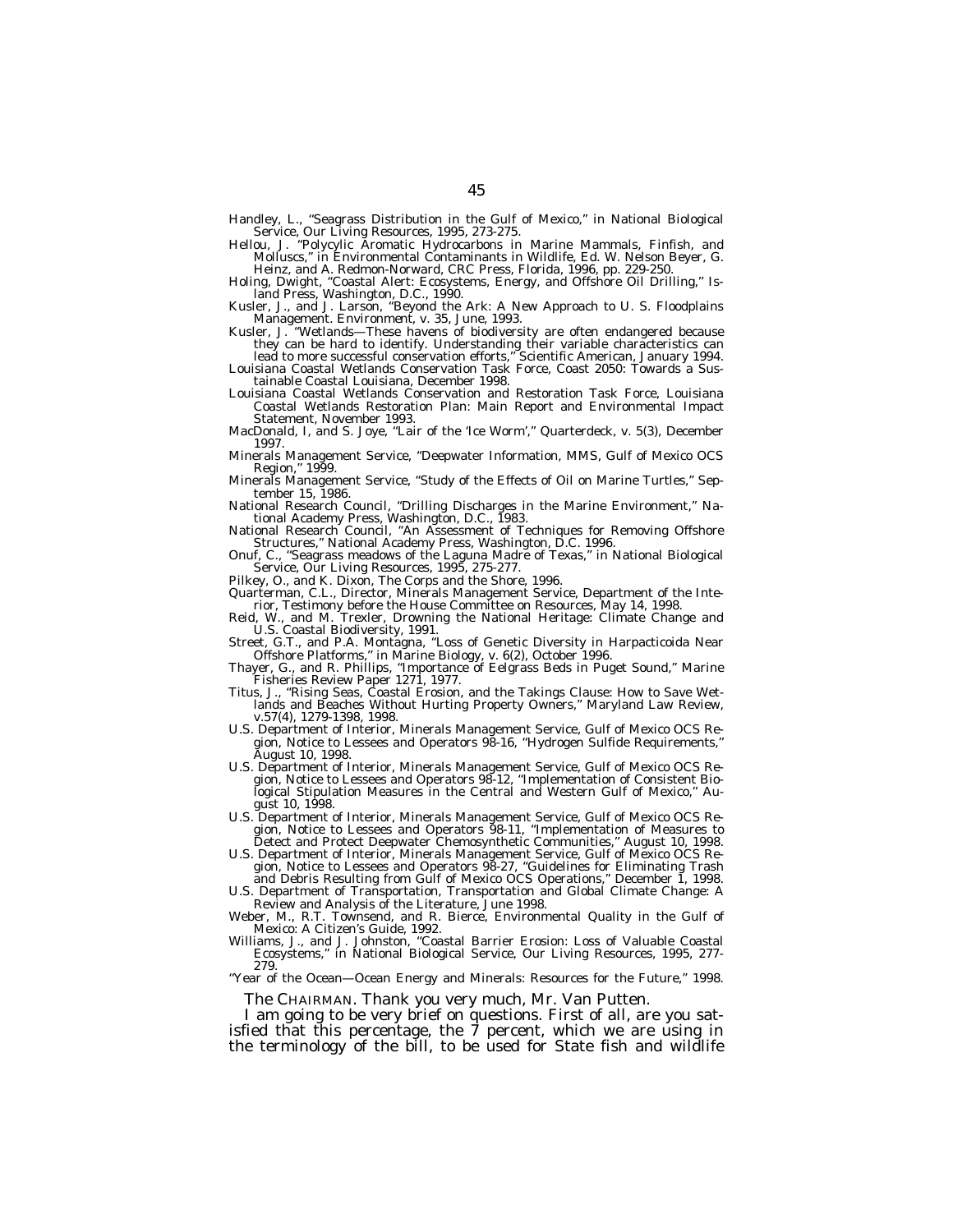programs is adequate and, in effect, is that an offset for the momentum that was behind the teaming with wildlife proposal?

And the difficulty with that is where we found the revenue. Because there are those who objected to a tax on backpacks because the kids take them to school, or a four-wheel-drive vehicle because it was a necessity for the family. And so we never could come to grips with a revenue source. Of course, what we have attempted to do in this legislation is find that revenue source. While we have changed the terminology from ''teaming with wildlife,'' clearly it fits in for State fish and wildlife programs.

I want to make sure everybody understands the intention of the chairman. It is not to have these funds directed for extensive administration, but more out in the field to do real things relative to the renewability of this type of resource.

Any comments?

Mr. VAN PUTTEN. Mr. Chairman, the National Wildlife Federation was a founding member of the Teaming with Wildlife Coalition. And we have been a member of the steering committee since its inception.

We support the approach that you have identified here for funding those underfunded wildlife needs. We would urge you to look at moving that to 10 percent, which is the amount that was in the House bill that was introduced last year by Representatives Young and Dingell. And we would also encourage you, as this process moves ahead, to emphasize the needs of the historically unfunded needs of State fish and wildlife agencies, especially for non-game wildlife.

The CHAIRMAN. The other point I want to make very clear is you cannot bite the hand that feeds you. Some of the environmental groups are very sensitive because, on the one hand, they are opposed to OCS development, but they are happy to get some revenue. Unless we have a healthy OCS program, there are not going to be any revenues for what we want to accomplish here. And that is, of course, not only the issue of funding for wildlife, but for State land and water conservation funds.

You cannot have it both ways. We have got to use the technology and the American can-do spirit to overcome and reduce the environmental risks. But, make no mistake about it, if this program is going to work, it is going to work because we have a healthy OCS program off our coastal States.

Now, that does not mean that the States that do not want this activity should not have a right to prevail. The issue of equity comes in. And it will come in in future hearings. Then, as a consequence, have we directed the right kind of a formula for those States that clearly have the impact and are entitled to a greater share, and the others just get a free ride because they happen to have a coastline?

Well, I am going to leave those questions up to future hearings and future input. But I do want to make the point very clear to the environmental community that this provides us with a funding mechanism that otherwise we would have to stand in line for, through an appropriations process. And that gets very, very foggy. It attempts to try and directly address the funds down to the local level, where the people have the capability, as well as the desire,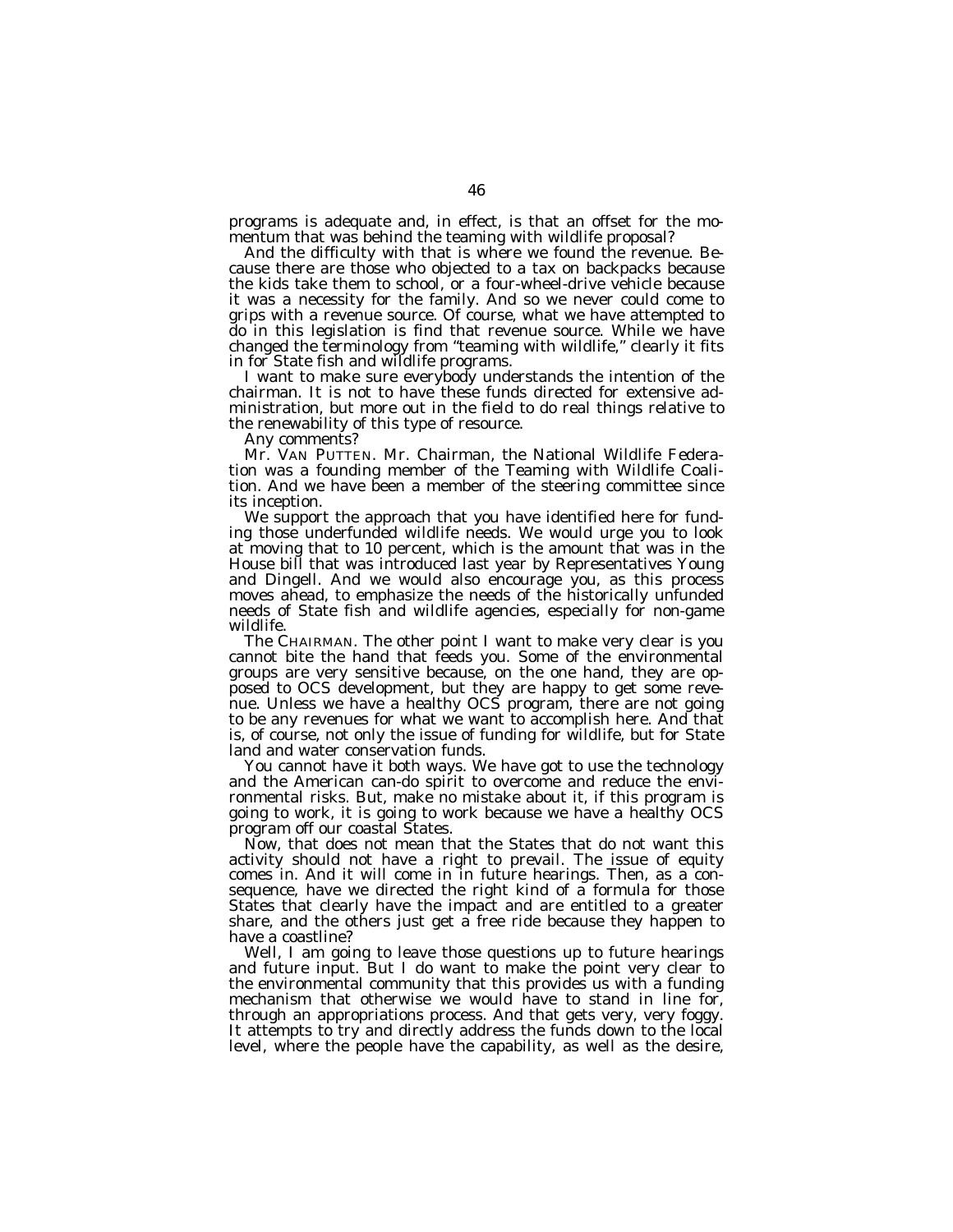to identify their priorities as opposed to a dictate from Washington, D.C., that suggests one size fits all.

Mr. VAN PUTTEN. Mr. Chairman, may I respond to that?

The CHAIRMAN. As long as you do it quickly.

Mr. VAN PUTTEN. I will do my best.

I think you are very astute to observe that the dispute over offshore oil and gas drilling has been long. It has been complicated. And it could sink this bill.

As I alluded to in my testimony, I think you have an opportunity to navigate those treacherous waters here, as you have done in your recital of intent in this particular bill—and we commend you for that—to tighten the language with respect to where the money comes from and what it is used for in the coastal impact assistance to remove any argument that this is in fact an inducement to additional offshore oil and gas drilling. And we have suggested specific ways, in my written testimony, that you might do that.

The CHAIRMAN. Thank you.

Mr. Palmer, you talk about a now-abandoned program under the Coastal Zone Management Act that provided for coastal impact assistance. What did you learn from that experience, for our benefit?

Mr. PALMER. I learned how difficult it obviously is, Mr. Chairman, for a body like this to write a formula out of the air that then works on the ground. Again, you are going toward the correct goal to help States like Mississippi and Alaska. You fell way short of the mark because of the mechanism that you crafted to get to that goal. And I will not go back through the difficulties that the States had in making it work.

The other big problem, which you have just alluded to moments ago, about the fogginess of the appropriations process, that is really what killed CEIP. The implementation troubles could have been worked through. They were tortured and torturous. But it is not going to work if you hang your hat on that appropriations process.<br>Where you are going—and see, you cured that somewhat in the

8(g) resolution. Continue pursuing that track of distributing those revenues directly.

The CHAIRMAN. Thank you very much, Mr. Palmer.

Mr. Van Putten commented on the environmental damage caused by offshore activities. Are there offsets to that that add to the contribution? I am told that the fishing is better around a sunken rig or where there are some platforms or whatever. And I recognize that we can go down a lot of rabbit trails with this line of questioning. But, in fairness, I am wondering if either Mr. Palmer or Mr. Oltz—Mr. Oltz, can you identify any contribution that the offshore activity has relative to the environment, in the marine estuarine environment?

Dr. OLTZ. First of all, some of the commentary indicated that there were chronic problems with discharges from these platforms that are out there, and drilling rigs. In Alabama, we have a zero discharge rule, so there is no impact on the bottom or from any discharge on those rigs.

The CHAIRMAN. So, simply have a zero discharge?

Mr. PALMER. Yes, sir. We would not allow discharges from these operations.

The CHAIRMAN. Louisiana?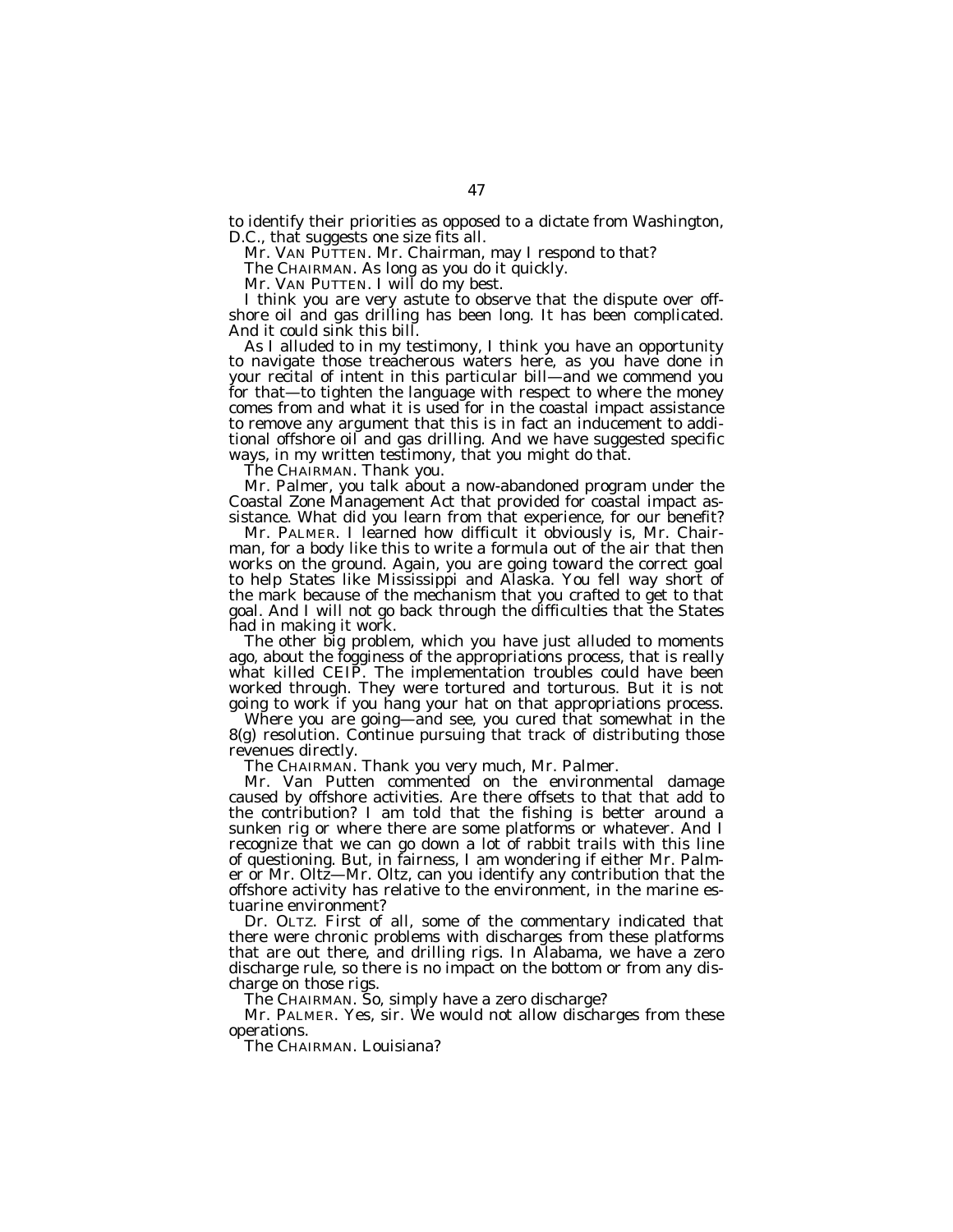Mr. CALDWELL. We have what is called a rigs-to-reefs program, in which old platforms are cut down and laid on the bottom for the very purpose of providing fish habitat. And they work fine.

The CHAIRMAN. Do you have any discharge?

Mr. CALDWELL. But in the overall picture, this is such a small plus compared with the enormous losses, that while we see it as a benefit, it certainly cannot be characterized as an offset.

The CHAIRMAN. Do you allow discharge on your rigs?

Mr. CALDWELL. No. No, sir.

The CHAIRMAN. Mr. Whitaker, discharge off the rigs?

Mr. WHITAKER. No.

The CHAIRMAN. So that can be addressed, then, through technology. Are there other areas, Mr. Oltz, that you would identify that need to be examined from the standpoint of either the environment or, more particularly, contributions that have been made to the environment because of the offshore activity?

Dr. OLTZ. You mentioned, Mr. Chairman, offshore fishing. We have a large charter boat business, obviously, offshore Alabama. And one of the most popular places to go is near the platforms. Because the fish school in very large numbers around the rigs.

The CHAIRMAN. I think it is awfully easy to criticize OCS activity. And I think it is important that we try and balance it with whatever contribution is made, and recognizing that there is a bit of a give and take in the process.

Mr. Whitaker, you are Chairman of the Oil and Gas Committee in the legislature. You are familiar with the impacts of the activities on our coastlines and our residents. Do you have any idea what the legislature would recommend that the State of Alaska do with funds from the coastline impact assistance monies, assuming this bill passes? Where are your priorities?

Mr. WHITAKER. Mr. Chairman, our first priority would be impact to the community. Certainly, the bill requires mandated set-asides for environmental concerns. But our biggest concern is our people, and their needs to be put first.

The CHAIRMAN. Speaking of people, I understand British Petroleum announced the other day 600 layoffs in Alaska because of falling oil prices. And I anticipate that there might be, recognizing that the forecast for increased oil prices are pretty remote at this time. Could coastline impact assistance funds alleviate any of these budget strains?

Mr. WHITAKER. Unquestionably, yes.

The CHAIRMAN. Mr. Oltz, your two coastline counties receive a portion of tax that is imposed on natural gas production. In your experience, what do the counties spend the money on? What is their current priority? Is it to offset the impact of offshore activities, or is it to fund infrastructure, or both?

Dr. OLTZ. Mr. Chairman, I would have to check on that. I do not follow how they distribute their money. But I can get that information to you.

The CHAIRMAN. What about the viewshed associated with offshore oil and gas production? Viewshed means different things to different people. We had occasions in our State where the terminology was integral vistas, which was the creation, I think, of the Department of the Interior at some point in time, to suggest that you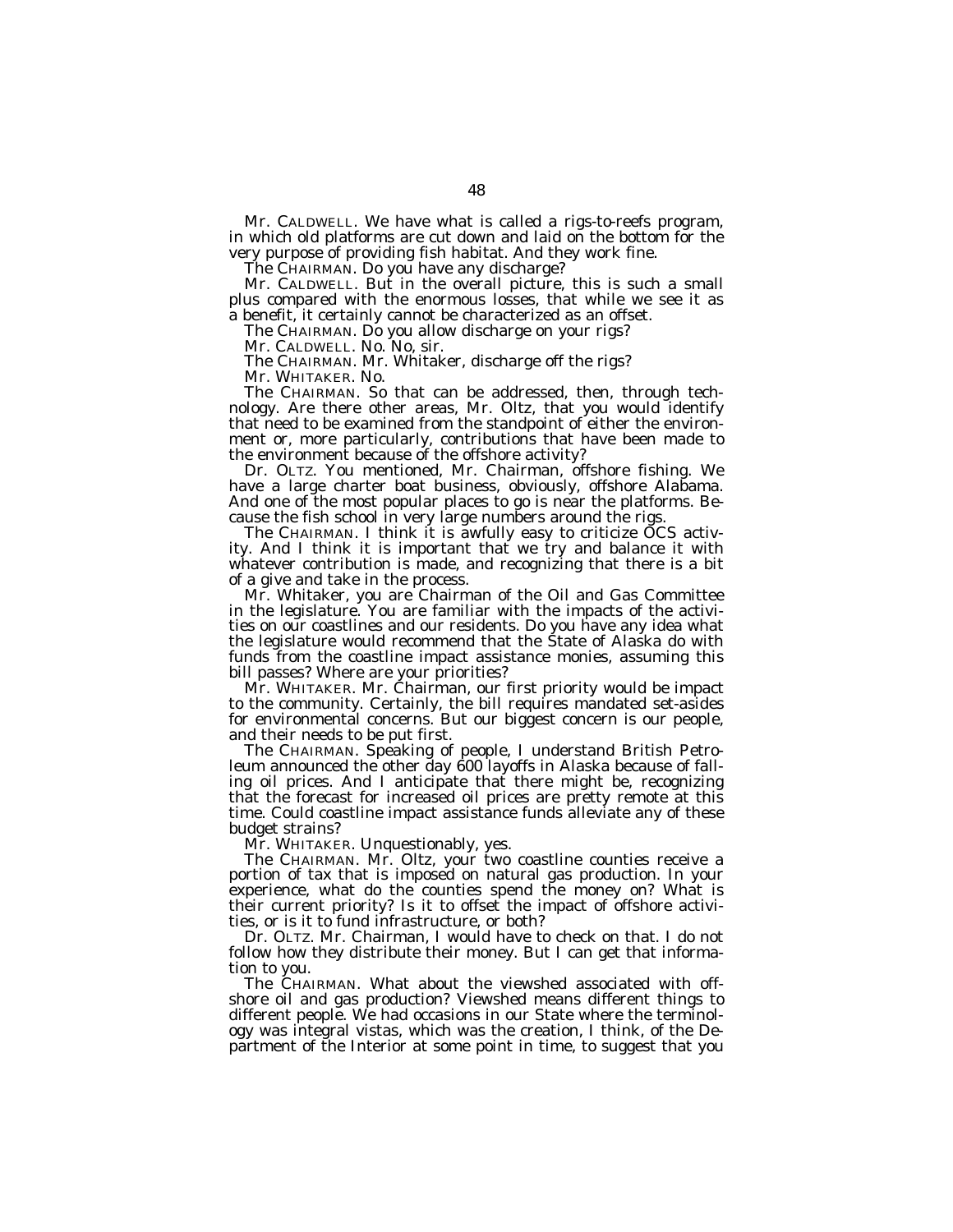might be able to see a plume of steam if you were on the top of Mount McKinley at 20-some-odd-thousand feet on a clear day, which few people get to. But, in any event, I am curious to know what your viewshed issue is. Is this the issue of the offshore platforms?

Dr. OLTZ. We have two different sizes of platforms off of Alabama. We have a smaller platform and a very large platform, depending on where they are producing the gas from.

There is a group of coastal people, usually represented by chambers of commerce and realty associations, who feel that the platforms that are offshore detract from the viewshed and the beauty of the area, and therefore have an impact on tourism, which they are worried about. They have gone to the State to request a 15-mile buffer from the coastline out, and not have any development in there.

The CHAIRMAN. Mr. Caldwell, I am curious to know, as the erosion occurs, does it add to your State anywhere? I mean is the Delta area filling up? Pardon my lack of knowledgeable geography, although I have travelled your State a little bit and have been looking for some ducks and so forth.

Mr. CALDWELL. That is an excellent question.

The CHAIRMAN. But your shores are going away somewhere and coming ashore somewhere. Is it a net plus to your State or is it indeed a substantial decrease in your State's land mass?

Mr. CALDWELL. Yes, sir. It just so happens I can give you a quick, short, accurate answer by showing you on the map.

The CHAIRMAN. That is fair enough. All right.

Mr. CALDWELL. The answer to your question is yes and no at the same time.

The CHAIRMAN. We have those answers around here, too.

Mr. CALDWELL. The yes is in the Atchafalaya Delta, which takes 30 percent of the Mississippi waters coming down. There is a buildup, and we just finished a large project that we think is going to add about 5 square miles fairly quickly. So the answer is yes.

Unfortunately, over at the mouth of the Mississippi, which used to provide sediment to the whole area, the Delta has extended to the point where the sediment is now going off the outer continental shelf. And I am presently working on a planned project to divert some of that, so it will flow along the coast and help rebuild.

The CHAIRMAN. Why has it changed? Has the Corps of Engineers done anything to change the flow, that would result in less buildup of the Delta?

Mr. CALDWELL. That is what we are working on a plan for now. It is very, very expensive. The problem is money. S. 25 will give us the money to do these large-scale projects that we cannot do with \$40 million.

The CHAIRMAN. Why did it use to build up and not build up anymore?

Mr. CALDWELL. Well, primarily from the levees. That is the principal cause of the coastal loss. There are many causes—navigation canals, offshore operations, sea level rise, natural compaction. But the principal cause is the fact that we built levees along the Mississippi and deprived the marshes of fresh water nutrients and sediment.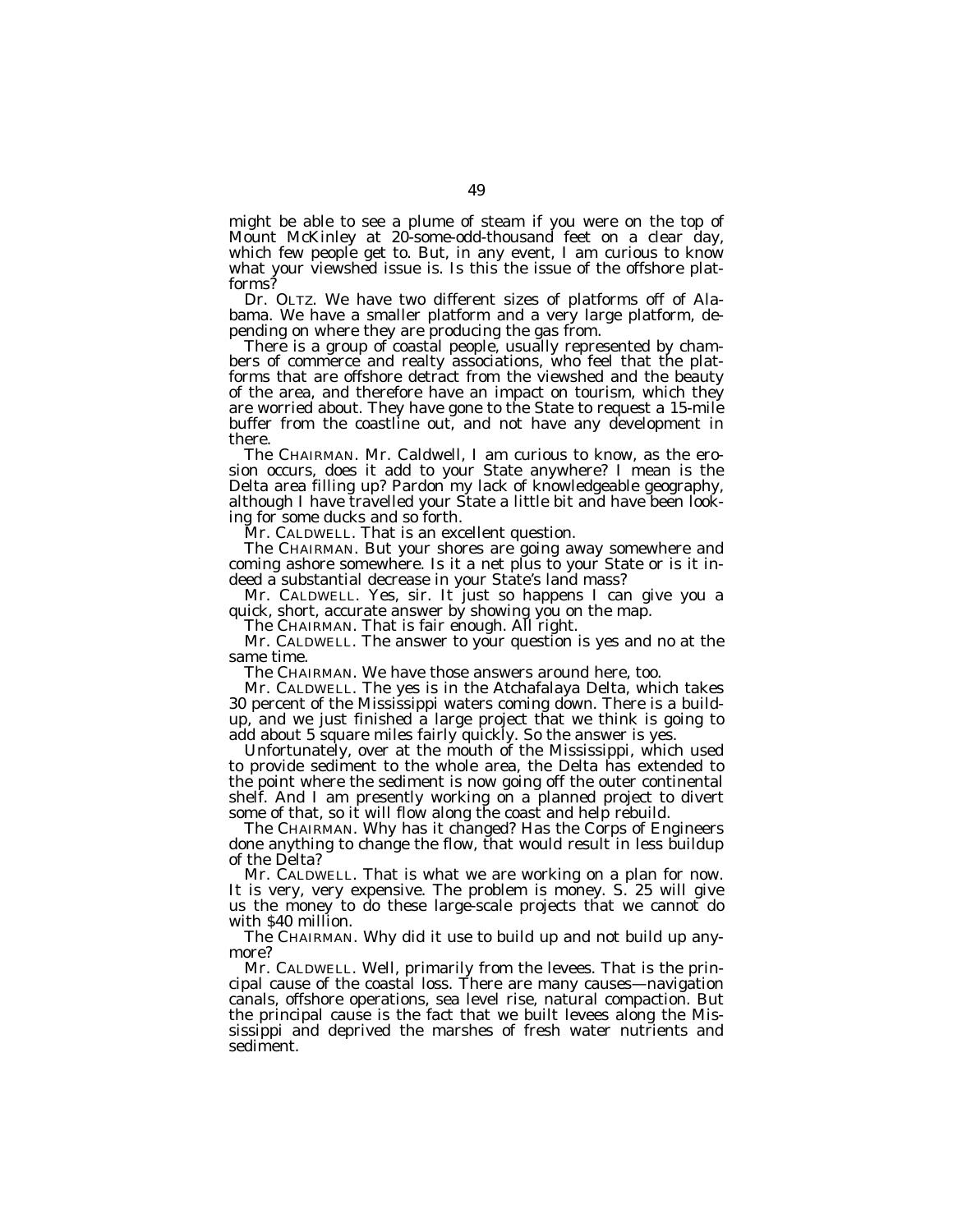The CHAIRMAN. Senator Sessions has been observing here, and I would be pleased to extend him a question or two if he would care to. Because I am about through. I have got a couple more questions, but I will submit them to you in writing. I want to end this at 11 o'clock, because we go into a caucus.

Senator Sessions, please proceed as you see fit.

Senator SESSIONS. I think it is accurate, is it not, Mr. Van Putten, that gas that we are discovering offshore does burn cleaner than gasoline and diesel fuel and that sort of thing? And, in fact, some of our powerplants are converting now to natural gas because it has much less polluting impact. So, I guess from an environmental point of view, if we could bring online more natural gas, that would be a positive thing, would it not?

Mr. VAN PUTTEN. Well, Senator, we certainly are supportive of, for example, dealing with dirty coal-fired powerplants in the Midwest that are contributing to so much pollution. And conversion to natural gas is one of the alternative sources of energy.

Senator SESSIONS. Well, we need to do that. And there appear to be substantial reservoirs offshore. And our technology has gotten so good that we are seeing very few, I believe, spills of any kind.

Also, Dr. Oltz, Alabama has a trust fund that it has set aside for the income of oil and gas production offshore. And the theory was, some 20 or so years ago I guess—I know Congressman Sonny Callahan, and Governor James, who was in his first term, made that happen. And it avoids the boom and bust oil and gas thing.

Would you share with us how that works and if you would recommend that other States consider that?

Dr. OLTZ. Senator, we did talk briefly about that in the presentation, but let me recount the model, which is probably something other people might like to use. All the revenue that comes off the 8(g), which is the combined State/Federal sharing area, and all of the revenues that are acquired from lease sales and rents and bonuses and royalties, all of that is deposited in an inviolate trust fund that was set up by then Attorney General Sessions, as I recall.

Did you have something to do with that?

Senator SESSIONS. I did not, but I have admired it over the years.

Dr. OLTZ. We make attempts to make sure that that remains inviolate in the State. It is now at \$1.61 billion. And the interest and investment income off of that fund is deposited into the general fund for the operation of the State.

Senator SESSIONS. Mr. Palmer, from Louisiana, do you wish that at least some portion of your monies had gone into a fund like that?

Mr. PALMER. Well, I am sure Jack and the folks in Louisiana do so. In Mississippi, now, we do have a trust fund that, in the 1980's, was embedded in the Constitution, moved from statute. It is dedicated to funding education programs. That is one of the issues that we will have to deal with here as you move along with S. 25, and that is the character of these monies as they would come to Mississippi.

Because there are so many other worthy things to deal with, as Mr. Van Putten has talked about, and others, that are beyond edu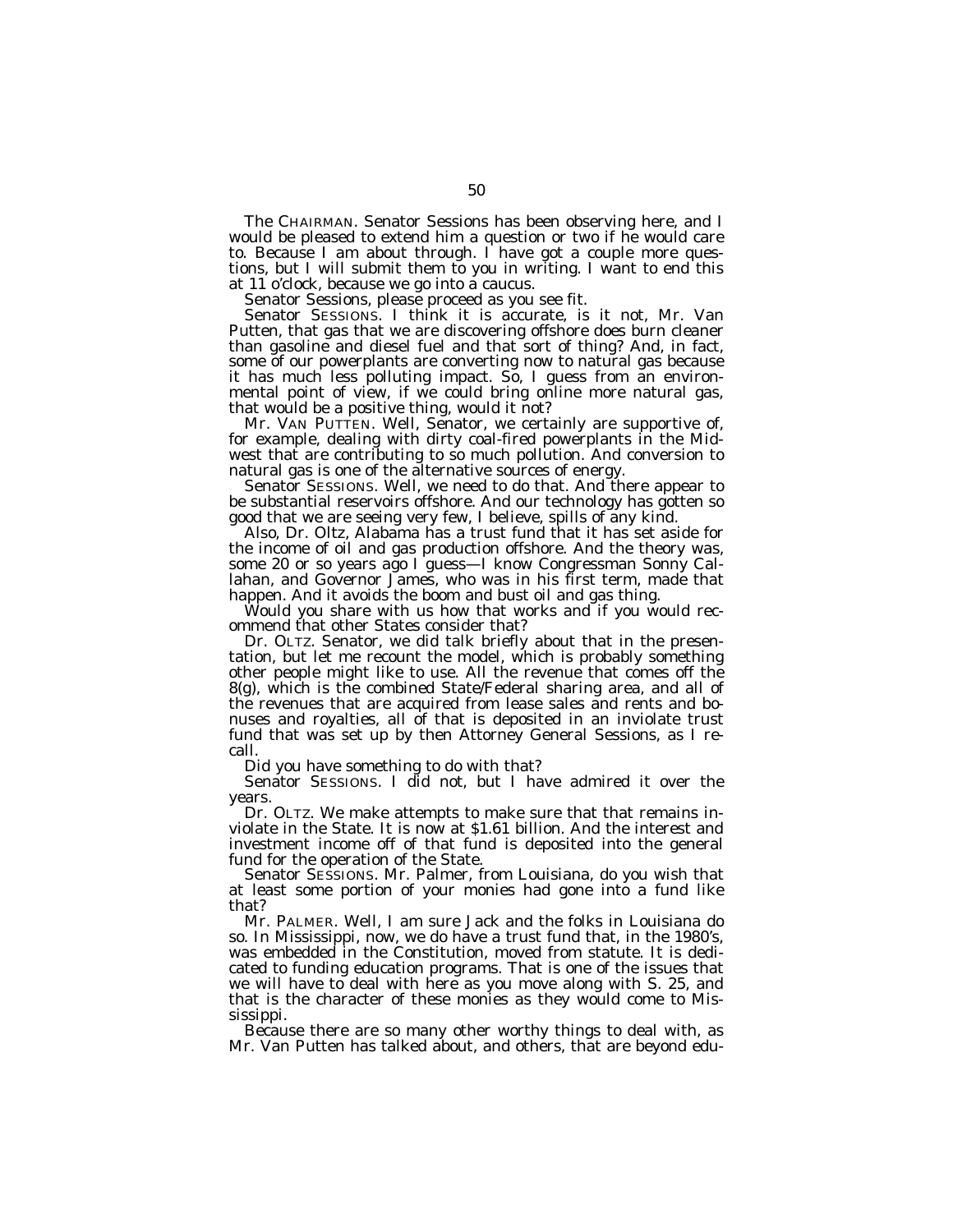cation. We certainly are not going to violate the principle of supporting public education. But there are these other needs—environmental and infrastructure and otherwise—that we believe these monies should be dedicated to.

Senator SESSIONS. I understand that an amendment or a suggestion I made to the bill—and I believe it does this—it says if a State desires it can set aside a trust fund for these monies that come to it as a result of this legislation. And it has to be dedicated, the interest on it, to the same goals that this legislation provides, and not some other goal.

So, to me, it would preserve the environmental character of the Act, but also it would guarantee a perpetual fund for environmental needs that would be perhaps better than just going up and down with the market and the production of oil and gas.

Mr. Chairman, thank you.

The CHAIRMAN. I would like to just interrupt, because I am going to have to leave.

Senator SESSIONS. That is all I have.

The CHAIRMAN. All right. Do any of you gentlemen want to make any concluding 30-second statements?

Mr. VAN PUTTEN. Mr. Chairman, I cannot resist the opportunity to again say that obviously there is a lot of dispute about the environmental impacts of OCS drilling and expanding it. We would like to work with you on S. 25 to navigate those waters, so that it does not provide perverse incentives for additional drilling, so this bill does not get laden down and caught up in that larger and unnecessary development. And we look forward to working with you on that.

The CHAIRMAN. Well, I concur with that. And we do welcome your input. I have had members come up to me and say, well, I am from a State that has got a moratorium, and we want to maintain that moratorium, but we want your money.

Now, I do not think we have to resolve that here because this bill is clearly designed to provide a sharing mechanism on a disproportionate basis, depending on whether there is an impact or not. This seems to be at least a fair way to get started with the process.

So I assure you on that. But I do not think we ought to have any misunderstanding—this is oil money, this is gas money. And it is doing something positive for the environment and for the environmental movement.

Now, if they say it is tainted and want to use that as rhetoric, so be it. But I think we have to be basic and understand the reality that we need energy, we consume energy. We are either going to import it or we are going to have a reasonable domestic segment in the United States. And with it, we can use the proceeds to offset concerns that we have and would have to pursue in the appropriations process, which is a lot tougher.

Now, make no mistake about it, this is about a \$4 billion pot. And this has been going to the Federal Treasury. And we are proposing to take half of it and distribute it under a formula. And there are a bunch of tiers that are not going to be very happy with that, because where do we come up with the other \$2 billion?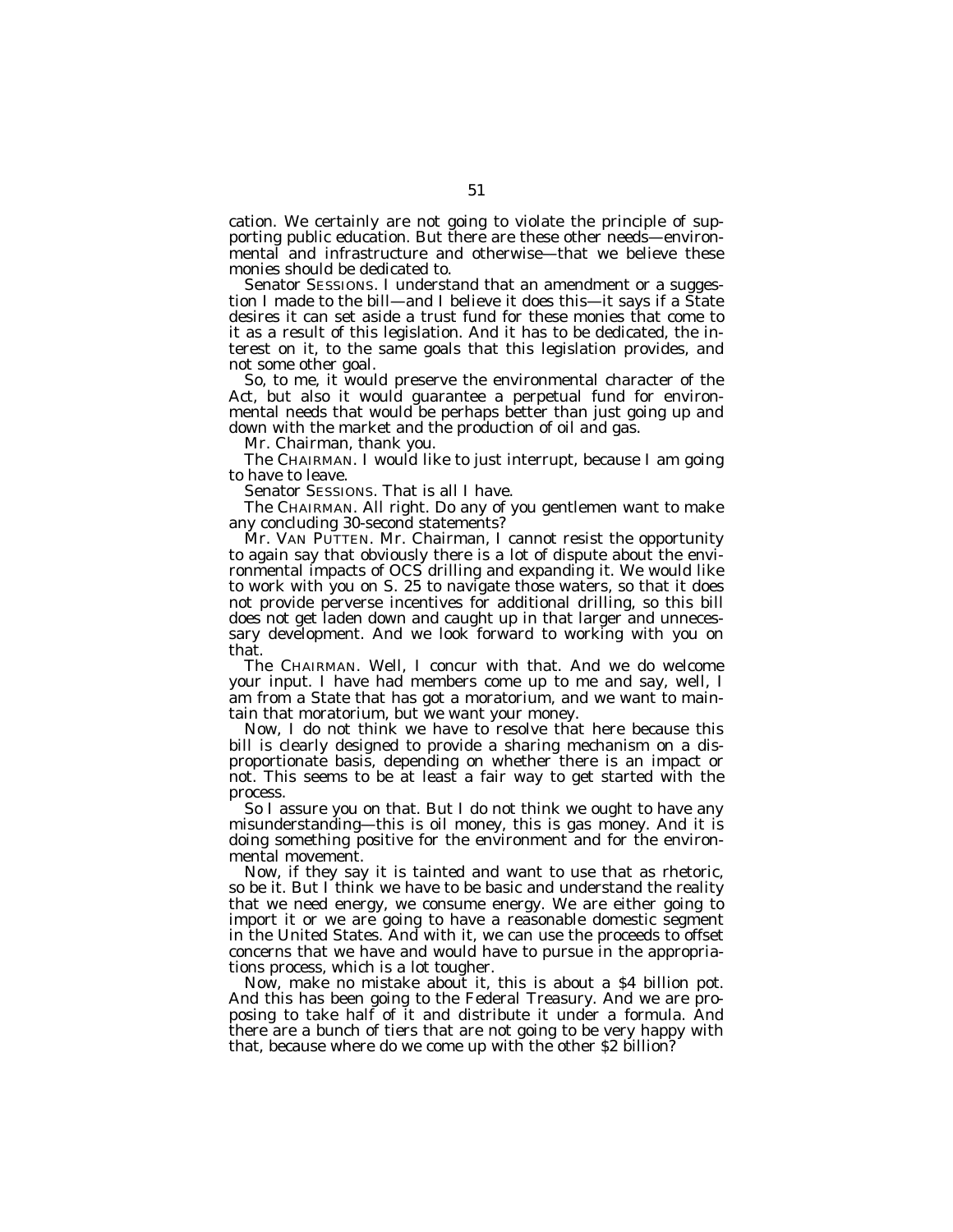Well, that is not necessarily an obligation of this committee at this time.

[Laughter.]

The CHAIRMAN. But I pass that out for your consideration. I want to thank the panelists for, I think, a meaningful contribu- tion to a significant effort that could dramatically change the way in which the impacted communities have an offset, if you will, to meet their own priorities, and also to fund a very worthwhile effort. I am very, very disappointed that, in spite of the base of support from the Council of Mayors and all the others, the Land and Water Conservation Fund has not seen fit to be funded by this administration. This would take care of that. And it would certainly take care of the concerns over the wildlife, fish and wildlife, within the States.

So it is an effort to try and do something that I think has more pluses than minuses, but we will have to add those up as we go along.

I want to thank you, gentlemen. And I want to thank the audience. I want to assure the States that are affected by a moratorium that it is not in our interest to set up a funding decoy out there for you. This is just the first shot at a formula. And we will have plenty of opportunity to kick it around and discuss the equity of it from here on out.

So, with that profound observation, I wish you a good day. And thank you for coming.

[Whereupon, at 11 a.m., the hearing was adjourned.]

[Subsequent to the hearing, the following statement was received for the record:]

# STATEMENT OF MIKE NAVARRE, MAYOR, KENAI PENINSULA BOROUGH, AK

My name is Mike Navarre and I am the mayor of the Kenai Peninsula Borough in Alaska. I am also the current President of Alaska Conference of Mayors. I want to thank Chairman Murkowski and the Committee for the opportunity to present this testimony on an issue of great import to my community and to the entire State of Alaska. I also want to express my support for S. 25, the Conservation and Reinvestment Act of 1999. I agree with Chairman Murkowski that while this bill, in its current form, is not perfect it is a worthy first step in the effort to finally resolve the inequity of the current federal leasing program. I also applaud its provisions to direct a portion of OCS revenues to State and local government land conservation programs.

The Kenai Peninsula encompasses approximately 10,000,000 acres in southcentral Alaska. It is surrounded by the waters of the Cook Inlet and the Gulf of Alaska on the east. It includes the communities of Homer, Soldotna, Kenai and Seward, among others. It is home to the 1,970,000 acre Kenai National Wildlife Refuge and the 567,000 acre Kenai Fjords National Park as well as portions of Katmai National Monument, and Lake Clark National Park. The Kenai River, one of the premiere sportfishing rivers in Alaska and the world flows through the Peninsula.

The Kenai Peninsula Borough, of which I am Mayor, is the primary municipal government for the area and has a permanent population of approximately 49,000 people. However, during the summer tourist season, we see as many as one million visitors to our area. Many of our residents depend upon the attractions of the Kenai River and its resources for their livelihood as fishing guides, outfitters and campground operators. Still others support themselves through commercial fishing and salmon hatcheries. Seward is the disembarkation point for many of the thousands of cruise ship passengers who visit Alaska each year.

As you know, Alaska is one of six States with active oil and gas exploration and development of the outer continental shelf (OCS). While there is currently only a relatively small amount of offshore production activity in Alaska much of what there is occurs in the waters of Cook Inlet just west of the Kenai Peninsula. In fact, one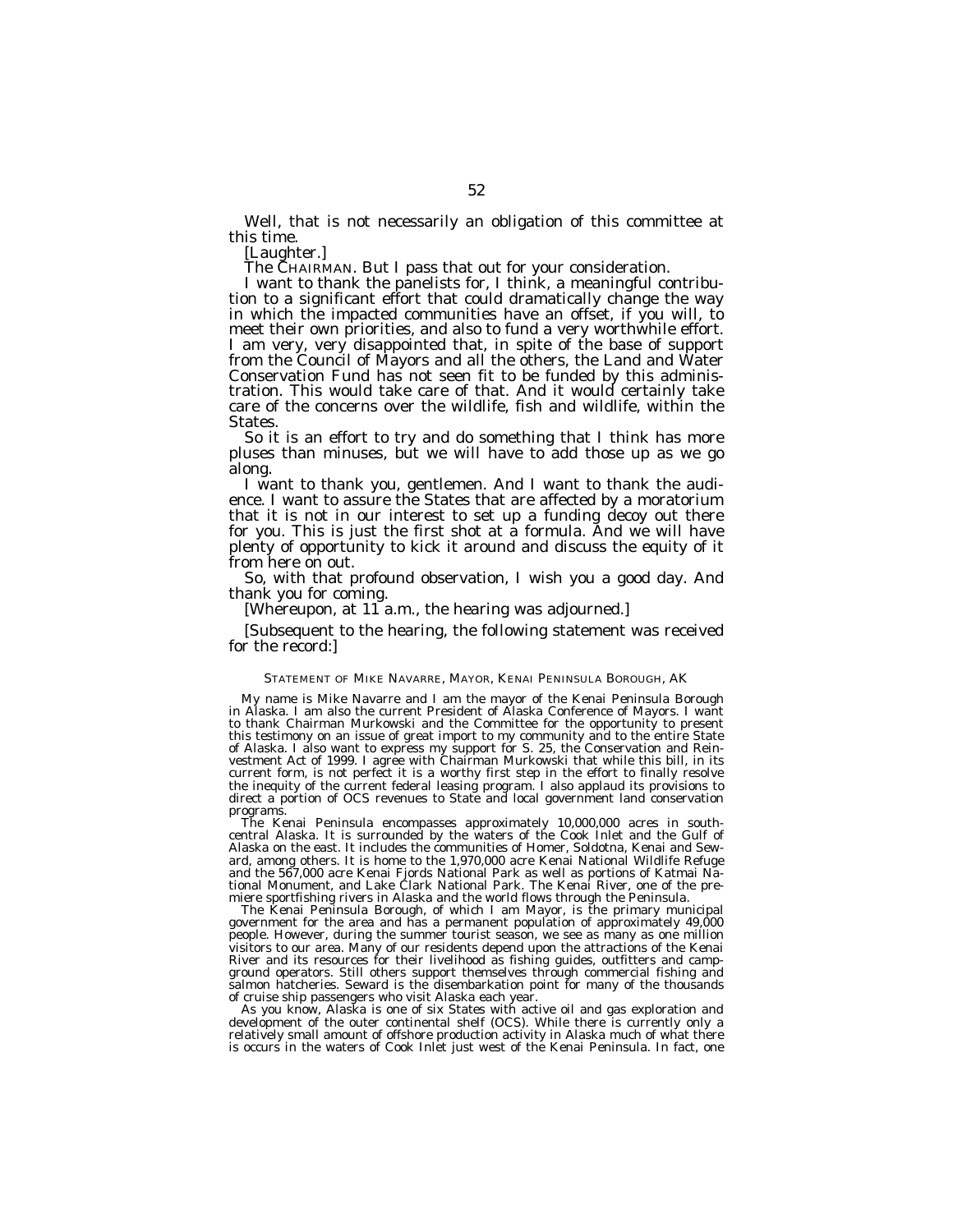of the largest private employers in the Borough is the Phillips/Marathon LNG facility which exports Cook Inlet natural gas to Japan. The Borough, in short, is not just a coastal community, it is many coastal communities, all of whom are affected by the development activities which occur in nearby waters. Moreover, current exploration and development activities are expected to result in more OCS oil and gas production in Alaska in the near future.

The vast majority of the residents of Alaska and of the Borough are in favor of OCS oil and gas development. We recognize the many benefits that onshore development has brought to our State and, particularly now, want to continue to develop our natural resources in a responsible manner. However, as in the case of onshore development, OCS activities also have other impacts on the State and nearby coastal communities such as ours. Such impacts have economic costs and the burden and responsibility for dealing them falls disproportionately on the nearby communities. For one thing, OCS oil and gas development activities place increased demands on our roads and coastal infrastructure. Federal OCS activities also increase the demands on our local public services, including schools, police, fire protection, search and rescue, and utilities. It also increases the nature and extent of environmental monitoring and regulatory functions that must be performed by the State and local governments. Under the current federal system, however, we derive no direct economic benefits from federal OCS oil and gas development to assist in dealing with the very real impacts which such activities create. That unfairly places the burdens, and the risks, of such development on our communities while denying us a share in its benefits and rewards.

Allowing coastal States and communities to share directly in the economic benefits of federal OCS development will also assist in addressing a variety of important needs and functions regarding our coastal resources. The State of Alaska and the Borough have an extensive Coastal Zone Management Plan designed to protect our resources by, among other things, allowing only responsible use and development. We regulate any and all activities which impact the coastal environment. Unfortunately, the costs of such regulatory activities make it more difficult to engage in an adequate and comprehensive monitoring and planning program. If we were to receive a portion of the Federal OCS revenues which are produced from nearby we would be better able to do so. In addition, local communities like mine would be better able to participate fully and protect their interests in the extensive federal and State environmental planning process which precedes OCS development.

In conclusion, let me reiterate my support for responsible development of our rich OCS oil and gas resources. Doing so is vital to the long-term economic health of our communities, our State and our Nation. At the same time we should not be made to bear so much of the responsibilities of such development while receiving none of the rewards.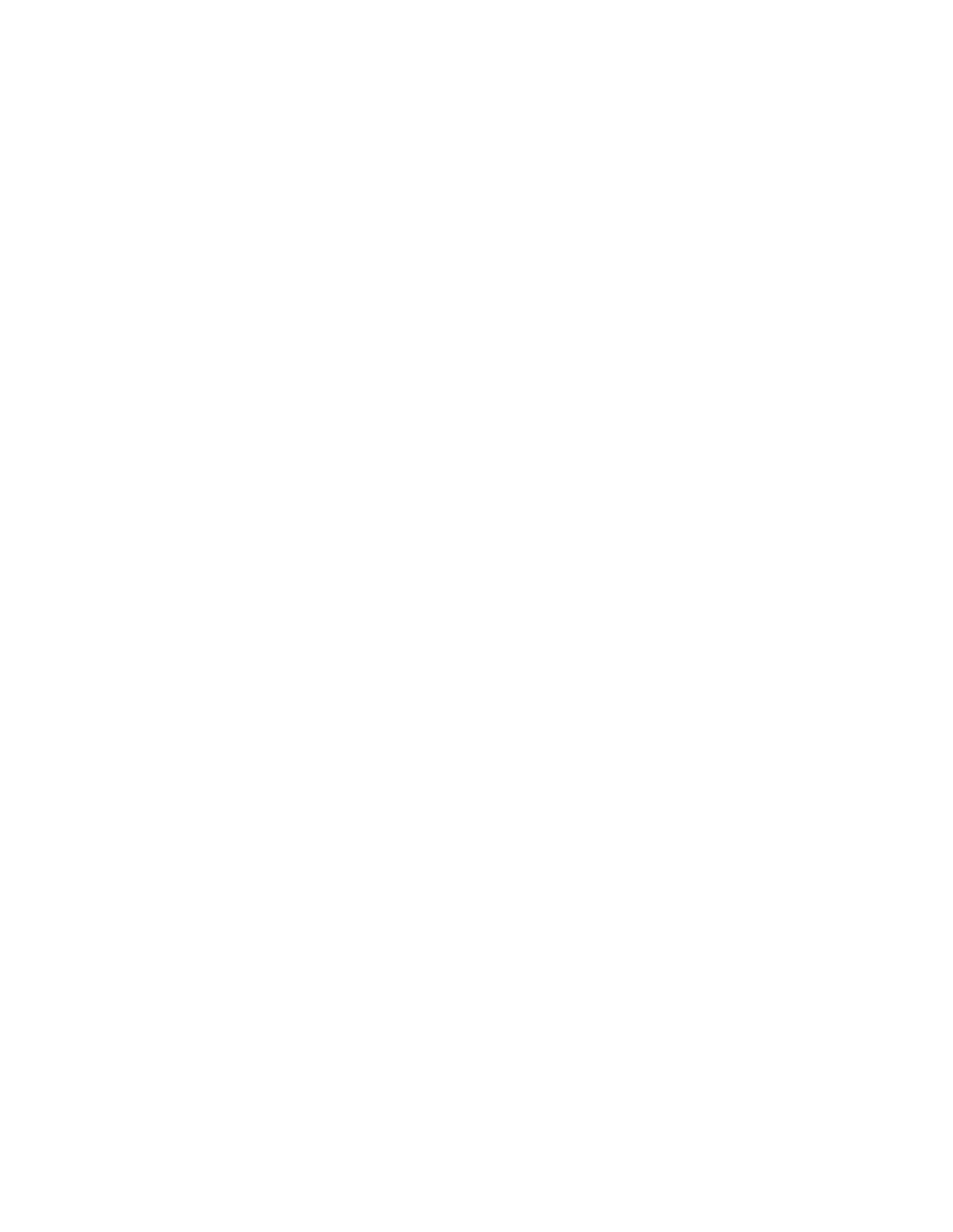# APPENDIX

# RESPONSES TO ADDITIONAL QUESTIONS

NATIONAL WILDLIFE FEDERATION, *Vienna, VA, April 1, 1999.*

Hon. FRANK MURKOWSKI,

*Chairman, Energy and Natural Resources Committee, U.S. Senate, Washington, DC.* fore the Senate Energy and Natural Resources Committee on January 27, 1999. Attached is my response to the questions posed by various members of the Committee.<br>Please let me know if I can provide any additional information to you or other Committee members.

Sincerely,

**MARK VAN PUTTEN** *President and CEO.*

## RESPONSES TO QUESTIONS FROM SENATOR LANDRIEU

*Question 1.* First, I want to thank you for testifying before the Committee today. We have met before to talk about this subject, and I appreciate your input and the input of others in the environmental community. In your testimony, you make a very thorough accounting of the effects offshore operations have on coastal areas: on wildlife, fisheries, habitat and communities, particularly in Louisiana where activity is greatest. Would you agree that the Louisiana Delta area is of national importance and deserves national attention to its conservation needs?

Answer. The National Wildlife Federation recognizes that the Louisiana Delta (Delta) is an area of tremendous ecological importance with conservation needs that warrant national attention. The Delta is part of a complex network of saltwater marshes, coastal wetlands, estuaries, and barrier islands. These ecosystems serve as nurseries for fish and shellfish species that are ecologically and economically vital to the Gulf of Mexico and the rest of the nation. Gulf fisheries constitute nearly 40 percent of the country's commercial fishing industry. This area also provides essential habitat for millions of migratory waterfowl, including many endangered species.

Unfortunately, this biologically rich region is being destroyed at an alarming rate. Louisiana contains 40 percent of the coastal and estuarine wetlands found in the Lower 48 states, but accounts for 80 percent of the nation's estuarine wetlands loss. In some cases, wetlands are being drained or filled in order to promote coastal development. Elsewhere, levees, navigation channels, and pipeline construction lead to accelerated erosion and subsidence that literally causes the region's wetlands to sink into the Gulf. With over 20,000 wells off its shores, Louisiana has also been hit hard by the negative environmental impacts of offshore oil and gas drilling. The direct effects of offshore drilling, as well as the impacts associated with the transport and refinement of petroleum products have been devastating to the Delta's natural resources. Sea level rise caused by climate change and a variety of other threats promises to cause additional losses to these resources unless conservation measures are used to intervene.

The coastal impact assistance portion of S. 25 (Title I) directs a substantial amount of federal funding to Louisiana and specifically, to the Delta. The current bill language does not ensure that these precious conservation dollars will be spent on improving and protecting Louisiana's vital natural resources. Instead, the bill allows these dollars to be directed for other purposes, including infrastructure development that might actually promote environmental degradation. The National Wildlife Federation strongly recommends that the bill be amended so that coastal impact assistance funds are directed toward projects that ameliorate the environmental im-<br>pacts of offshore oil and gas drilling and related development activities. Rather than<br>subsidizing unwise development, the bill should req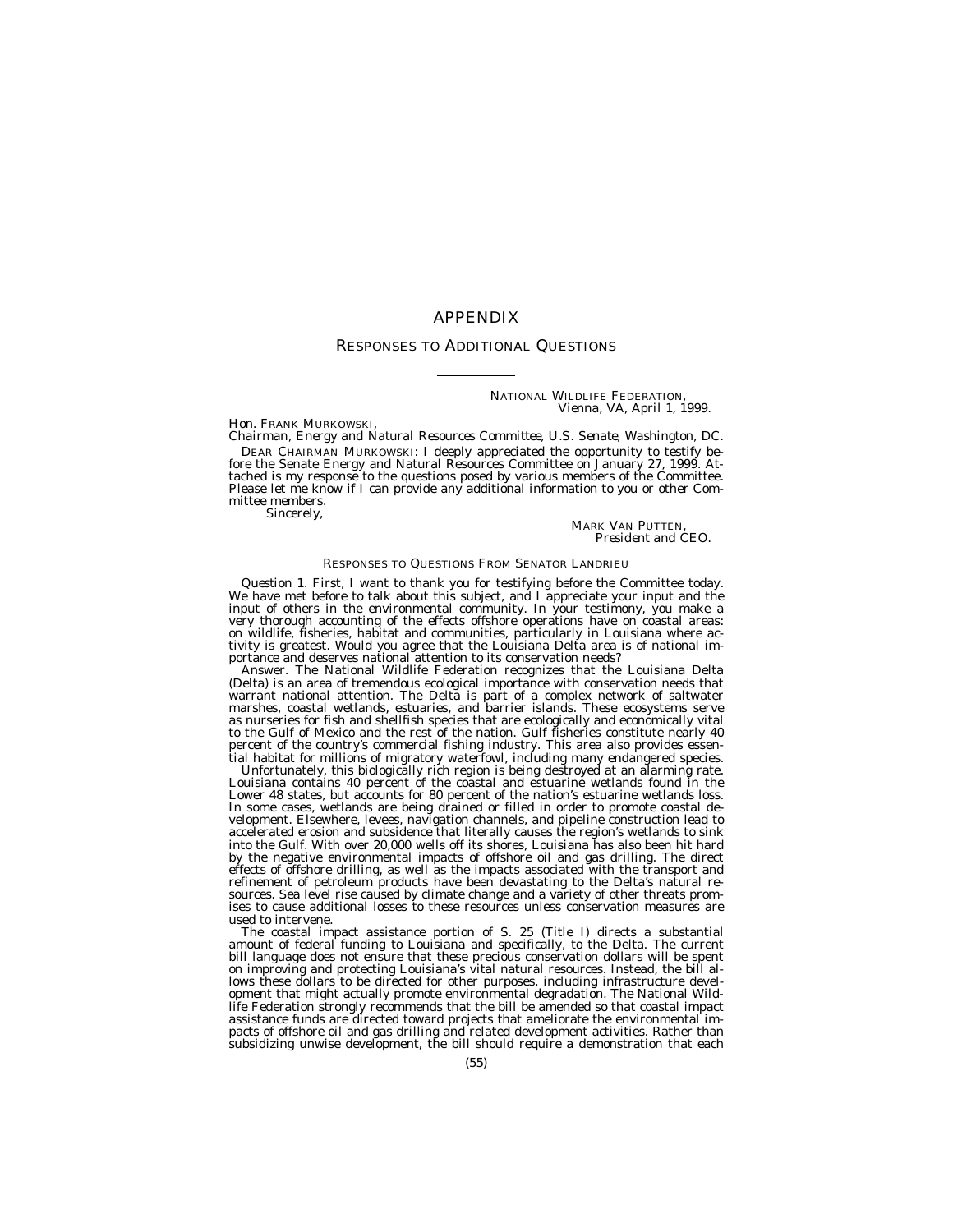impact assistance project will benefit the natural environment and is consistent with federal environmental laws like the Clean Water Act and Coastal Zone Man-agement Act. The bill should require that priority be given to efforts that directly offset the impacts of offshore drilling, protect and enhance fish and wildlife habitat, and support the repurchase of Outer Continental Shelf leases. These changes to the bill would ensure that the Louisiana Delta would receive funding for the environmental protection and restoration that it desperately needs.

*Question 2.* We have spoken today about the Gulf Coast area and impacts from activity there. There are also coastal environmental needs that deserve federal assistance in other parts of the country. In the Northwest there are habitat and fish-eries, along the eastern seaboard shorelines are disintegrating. Do you believe that these areas of the country should benefit from impact assistance?

Answer. The National Wildlife Federation supports the use of coastal impact assistance funds to address the significant coastal and marine conservation needs that exist around the country. In general, coastal states that have oil and gas drilling off their shores suffer from the most chronic and direct impacts of this industry. The recent oil spill from a grounded tanker in Coos Bay, Oregon, however, clearly illustrates the hazards that oil and gas related activities pose to all of the nation's important marine and coastal resources. Fragile coastal ecosystems around the country face threats from development and other types of human disturbances. Our coasts are now home to half the populace, which places incredible pressures on these ecosystems. As our population continues to expand, it will become more difficult to maintain intact, functioning coastal ecosystems. If we do not protect these coastal resources, we will lose economically valuable fisheries, irreplaceable outdoor recreational opportunities, and unique assemblages of species. Our nation's marine resources face similar pressures. Increased pollution, climate change, over harvesting of fisheries, and other factors are threatening the survival of many marine species including endangered marine mammals like the gray whale and Hawaiian monk seal, and commercially valuable fish species like red snapper and bluefin tuna. These are resources we cannot afford to lose. As a result, the use of coastal impact assistance dollars to support coastal and marine conservation work in areas with, and without, offshore drilling is both appropriate and necessary.

#### RESPONSES TO QUESTIONS FROM SENATOR WYDEN

*Question 1.* S. 25 provides that Outer Continental Shelf (OCS) impact assistance money can be spent by States and political subdivisions on a broad variety of programs, as long as those programs are consistent with State coastal zone management plans. On the West Coast, and perhaps in other areas of the country as well, one of our biggest problems is the lack of basic scientific research on marine fish species. Obviously, OCS development could have an impact on those species and on the coastal communities and industries that rely on those species. Does the phrase ''fish and wildlife'' in section 704(a)(1) of S. 25 include marine fish research? If not, how would you suggest modifying the provision so it clearly covers marine fish research?

Answer. The National Wildlife Federation supports the use of offshore oil and gas revenues to address the conservation needs, including research, of marine fisheries in the Northwest and elsewhere. Like our coasts, marine fisheries around the country face substantial threats from a variety of sources and many have declined dramatically. Inadequate data regarding the status of marine fisheries has hindered our ability to protect these species. The collapse of the Georges Bank fisheries, which was once one of the richest fishing grounds in the world, is a sobering indicator of how quickly these resources can disappear and how serious the economic losses are when an entire fishing fleet is forced to shut down.

The negative effects of offshore oil and gas drilling have, in some cases, contributed to these declines. The *Exxon Valdez* oil spill, for instance, caused a complete shutdown of the region's salmon fisheries. Fish are also negatively affected by chronic exposure to toxic pollutants that are released as a result of the drilling process. Furthermore, drilling platforms and their cable anchors occupy a great deal of space that can prevent commercial fishing in areas up to 20 square miles. The harmful impacts that offshore drilling have on fish, the need for increased understanding of the threats to marine fisheries, and the importance of the resource at stake are strong justifications for using S. 25's coastal impact assistance funding for marine fisheries conservation work.

Title I of S. 25 is currently broad enough to allow states to use these funds for marine fisheries conservation. States, however, have a limited role in the protection of marine resources. If these funds were to be used for things like marine mammal conservation, or deep sea fisheries conservation, then a federal program would ei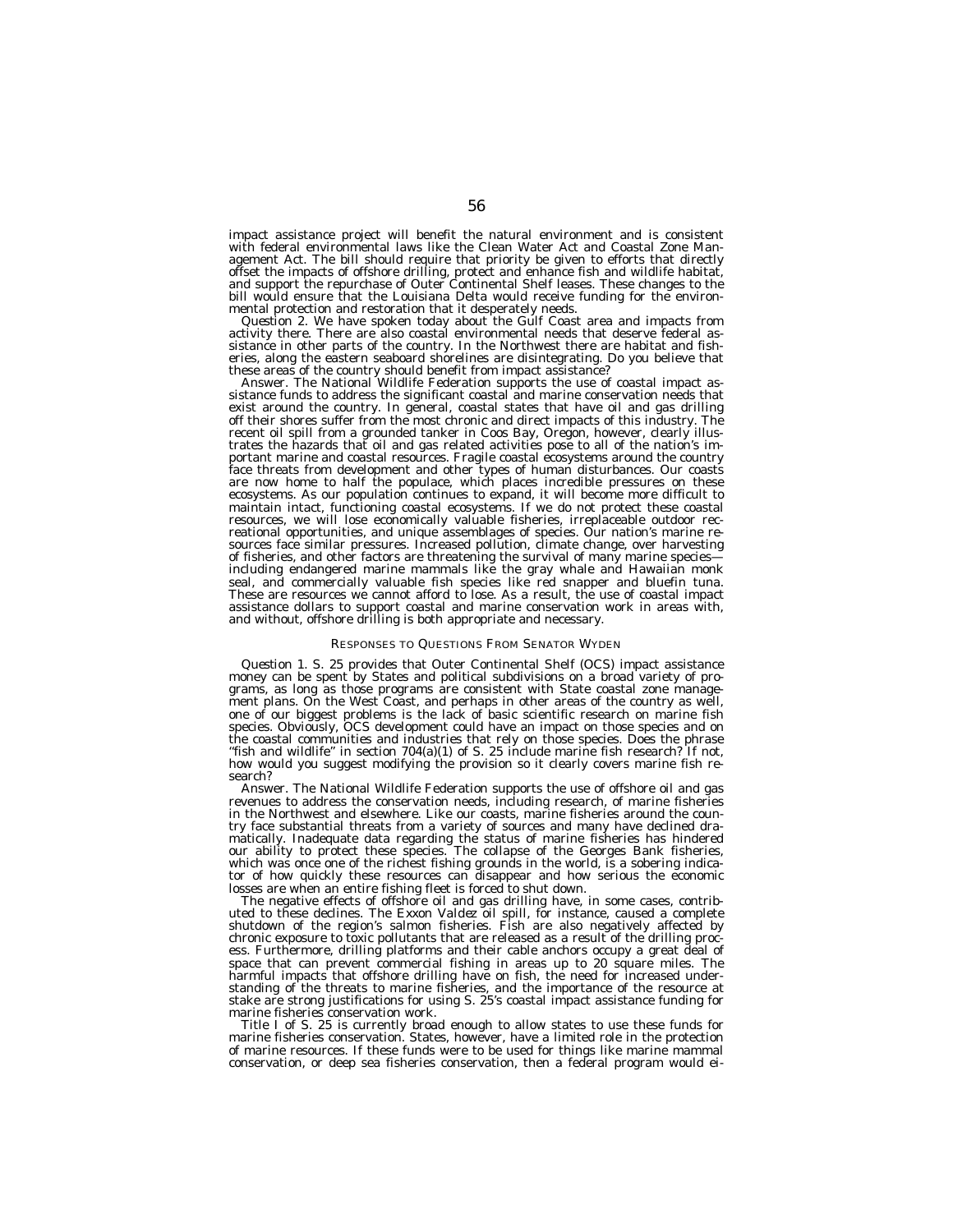ther need to be created or an existing federal marine conservation program identi-

fied as the recipient of these funds. Whether or not a federal marine provision is added to the bill, the National Wildlife Federation recommends against the addition of bill language that specifically di-rects funds towards marine fisheries. If marine fisheries were mentioned without highlighting other distinct categories of fish and wildlife species that face comparable conservation challenges, it would place an undo emphasis on marine fishery<br>needs that is not biologically justified. Coastal impact assistance funds should be di-<br>rected to those coastal and marine species and/or

worked with the unlikely alliance of the Farm Bureau and the Environmental Defense Fund to find a source of permanent funding for the landowner incentive provisions of the Kempthorne-Baucus legislation.

sions of the Kempthorne-Baucus legislation. I continue to believe that our lack of serious, dedicated funding for the purpose of working with private landowners on the conservation of endangered species habitat remains a major flaw in our approach to the conservation and recovery of endangered species.

Legislation introduced by Senator Landrieu—S. 25—proposes to earmark a sub-<br>stantial portion of the nation's outer continental shelf oil drilling receipts and dedicate those to funding of state fish and wildlife programs. What are the Federation's views about this as a priority for federal spending on wildlife? Should Congress consider making a portion of these funds available for the direct conservation of endan-<br>gered species habitat? And if so, how much?

Answer. The National Wildlife Federation considers the funding needs of state<br>fish and wildlife agencies for nongame wildlife protection to be of the highest prior-<br>fish and wildlife agencies for nongame wildlife protectio ity, and wholeheartedly endorses the use of Outer Continental Shelf revenues for these purposes. State fish and wildlife agencies are responsible for the management and protection of the majority of fish and wildlife species that inhabit their borders. Yet, the amount of funding available to these agencies typically does not reflect their broad mandate; and, all too often, important programs are limited due to inad-<br>equate funding. Substantial new funding would provide a shot in the arm to state fish and wildlife agencies for improvements in on-the-ground management of wild-life species. Title III of S. 25 provides desperately needed funding for state fish and wildlife conservation efforts; however, it should be amended to ensure that the funds

when the species that have the greatest conservation needs.<br>Both those species that have the greatest conservation needs.<br>Roughly 90 percent of wildlife species are "nongame," which means that they are<br>neither hunted or fi intervention when a nongame species begins to decline is the best way to keep the species from plummeting to the point that it must be listed as threatened or endangered. Proactive protection is more cost effective than waiting for the species to reach a crisis situation when recovery measures become more extreme and more expensive. Nevertheless, protection for these nongame species has historically received minimal amounts of funding. Instead, the vast majority of state wildlife dollars are spent on the protection of game species. Annual funding for all state nongame programs amounts to less than \$100 million compared to more than \$1 billion spent for state game programs. This is not surprising given that hunters and anglers pour millions of dollars annually into the state agencies through excise taxes that they pay on hunting and fishing equipment and sporting licenses. The time has come to remedy this funding imbalance. To accomplish this, the National Wildlife Federation recommends strongly that Title III of S. 25 be changed to clearly indicate that priority should be given to the historically underfunded nongame species protection programs.

The National Wildlife Federation has consistently identified nongame species as the area of greatest wildlife conservation need and would oppose any effort to reduce current funding provided for these purposes under Title III of S. 25. The National Wildlife Federation recommends that the Committee amend S. 25 to increase the percentage of Outer Continental Shelf revenues for state fish and wildlife programs under Title III—from 7% to 10%—to match the levels provided under H.R. 701, the companion bill in the House. Beyond this increase, additional Outer Continental Shelf revenues set aside under S. 25 should be directed towards the protection of threatened and endangered species. A long history of inadequate funding for the federal Endangered Species Act has made it extremely difficult to recover threat-

ened and endangered species. For years, the National Wildlife Federation has called for a dedicated funding source that could provide reliable dollars for endangered species habitat protection. The use of Outer Continental Shelf revenues for private landowner incentives pro-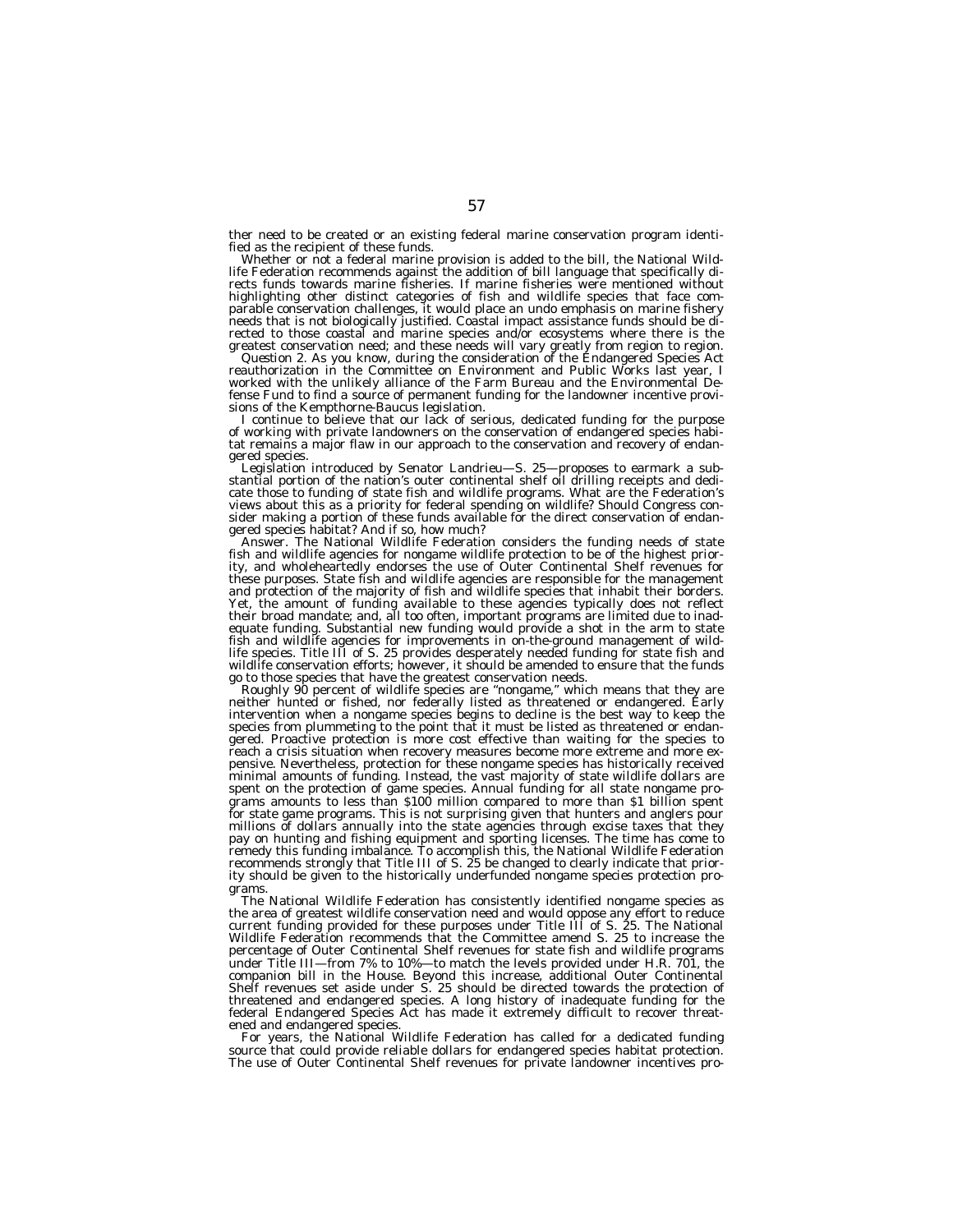grams—programs that get landowners more engaged in endangered species protec-<br>tion efforts—would be a particularly sensible and beneficial application of these dol-<br>lars. Many threatened and endangered species depend heavi their habitat, yet the Endangered Species Act has been relatively ineffective at im-proving conditions for species on these lands. Moreover, current implementation of the Act has left many private landowners antagonistic toward endangered species.<br>Positive outreach efforts could help minimize their hostility toward the Act.

If it can be done without jeopardizing funding for the existing Title III state wild-<br>life programs, the Committee should amend S. 25 to include an endangered species provision similar to that found in S. 446, a bill introduced by Senator Barbara<br>Boxer. This provision allocates \$100 million annually to fund landowner manage-<br>ment actions that promote the recovery of endangered species. ment is not paying landowners to comply with the law. This type of program would make an important contribution to our national effort to protect threatened and endangered species.<br>*Question 3.* Should Congress decide to move forward on legislation to utilize a

*Question 3.* Should Congress decide to move forward on legislation to utilize a share of Outer Continental Shelf (OCS) revenues to fund Land Water Conservation Fund, coastal impact assistance and wildlife conservation. What safeguards do you believe are necessary to protect the current moratoria on OCS leasing and to pre-

vent incentives for states to advocate for increased oil and gas development?<br>Answer. Some essential safeguards should be added to S. 25 to ensure that it does offshore oil and gas development. Under S. 25, the allocation of Outer Continental<br>offshore oil and gas development. Under S. 25, the allocation of Outer Continental Shelf leasing revenues to coastal states and their local governments is based on a formula that rewards increased production and closer proximity to production. To ensure that this bill will not create incentives for drilling, the allocation of funds under all three titles of the bill should be de-linked from new leasing, exploration, production, or geographic proximity to such activities. Representatives Don Young<br>and John Dingell have taken some significant steps towards addressing this issue in H.R. 701, the House companion bill to S. 25. Specifically, H.R. 701 excludes from its coastal impact assistance funding stream any new revenues generated from areas currently covered by drilling moratoria. S. 25 should be amended to exclude funds from all areas (not just those covered by moratoria) where drilling is not currently occurring. In addition, the exclusion of these funds from the bill's revenue

stream should apply to all three titles of the bill.<br>Funds generated from future exploratory efforts and/or drilling that occurs in<br>areas excluded from the funding revenue stream (i.e., areas where these activities<br>are not strophic response account'' to be used for emergency costs associated with oil and gas accidents.

Additionally, the share of coastal impact assistance provided to each state and locality should be set at the time the bill is passed (i.e., fixed at the rate of current production levels) or based on an average production level over the last 20 years.

*Question 4.* With the increasing number of listed species in the Northwest and around the nation, it would seem to be smart to use revenues provided by S. 25 for accomplishing preventive wildlife conservation. States and local governments could employ increased resources in an effort to get out ahead of future endangered species listings. How would you view the use of these resources to enhance conservation of those species which are candidates for Endangered Species Act listing as either threatened or endangered?

Answer. Funding provided under Title III of S. 25 can and should be used to address the conservation needs of species (including ''candidate'' species) that have declined, but have not yet been federally listed as threatened or endangered. Candidate species, in particular, deserve conservation attention because they are generally in dire condition. These are species that have already declined to the point that they should be listed, but have been precluded from listing for a variety of reasons, including insufficient funding and a lack of political will to add them to the list. As candidates, these species receive no protection under the Endangered Species Act, and several candidate species have gone extinct while waiting to be listed.

A number of states have begun to develop plans that address the conservation needs of candidate species. Some of these state plans will prove beneficial to the species; however, many are based on voluntary conservation measures and unproven conservation strategies that are unlikely to achieve recovery of the species in question. State plans that provide meaningful conservation measures—including clear biological goals, monitoring programs, funding for implementation, and enforcement provisions—are the types of efforts that will benefit candidate species and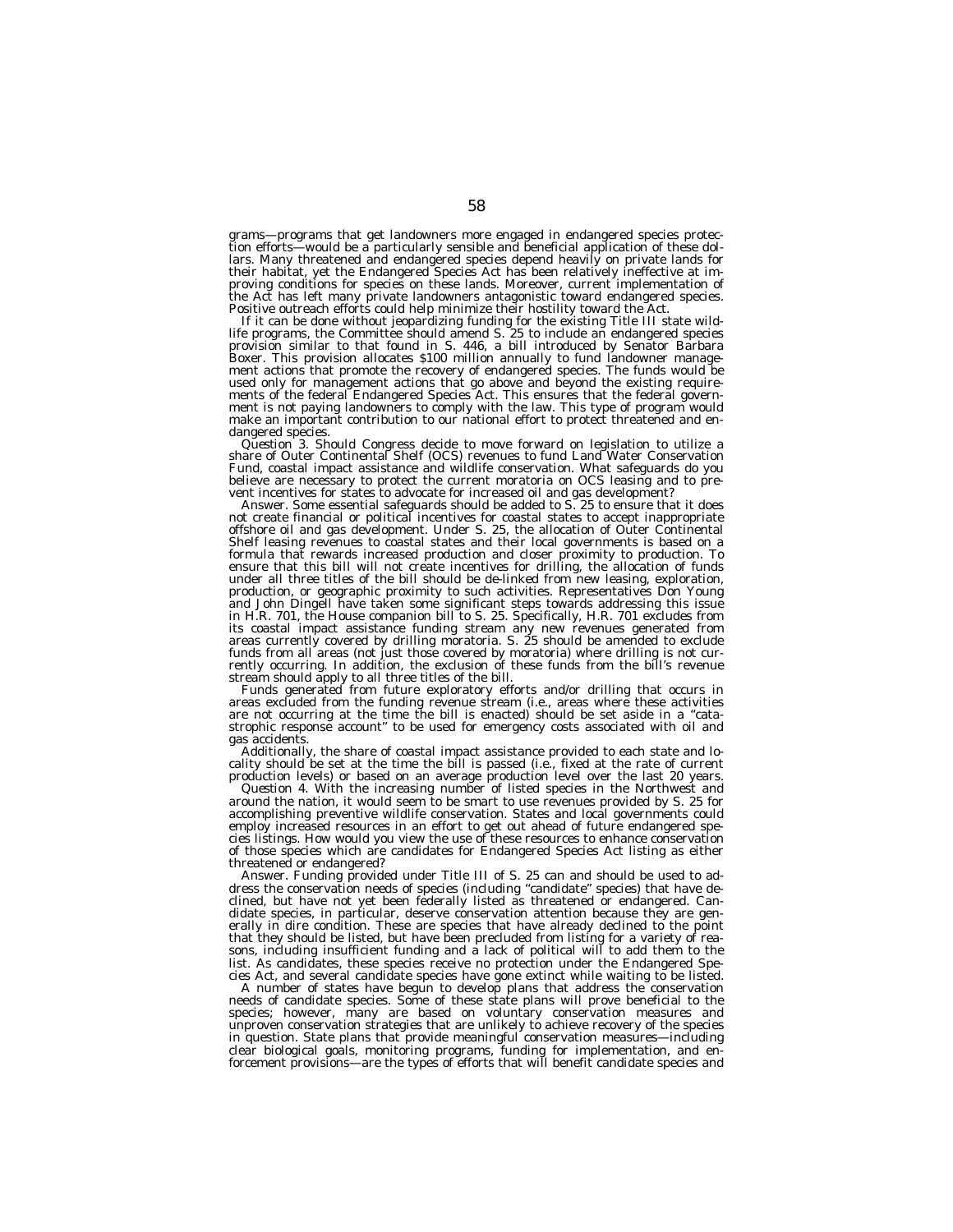should be funded under Title III of S. 25. In some instances, states have generated these plans with the express intent of avoiding a listing. State plans that will not contribute significantly to the recovery of a candidate species or that are merely an excuse to avoid a listing that is warranted and necessary, should not be eligible for funding under S. 25.

*Question 5.* Currently, money collected from offshore development under the Mineral Leasing Act is supposed to be used for land and water conservation. However, only a portion of the funding collected actually gets appropriated to the Land and Water Conservation Fund. Is this legislation going to ensure that all of the funds collected from development of lands currently covered by the Mineral Leasing Act that are supposed to be used for conservation are actually used for conservation? If not, should Congress, as a ''truth in budgeting'' issue, also address the existing funding problem with the Land and Water Conservation program?

Answer. S. 25 is designed to ensure that a portion of offshore oil and gas revenues are permanently and automatically appropriated for coastal impact assistance, the Land and Water Conservation Fund (LWCF), and state fish and wildlife programs. Titles I and III of S. 25 need to be amended to ensure that all of these funds go for conservation purposes. The most significant portion of these Outer Continental Shelf revenues are directed to the coastal impact assistance program in Title I. As currently written, the bill would allow these funds to be used for infrastructure projects that may promote environmental degradation. Title I should be amended to ensure that coastal impact assistance dollars are used to fund projects that ameliorate environmental impacts of Outer Continental Shelf oil and gas development and related onshore activities. Rather than subsidizing unwise development, the bill should require a demonstration that each impact assistance project will benefit the natural environment and is consistent with federal environmental laws like the Clean Water Act and Coastal Zone Management Act. The National Oceanic and Atmospheric Administration and/or the Environmental Protection Agency should be given the authority to review and approve state plans for spending these coastal impact assistance funds to ensure that the proposed actions are consistent with these laws. The bill should require that priority be given to efforts that directly offset the impacts of offshore drilling or associated development activities, protect and enhance fish and wildlife habitat, improve air or water quality, protect and restore coastal wetlands, and support the repurchase of Outer Continental Shelf leases.

Title II of S. 25, which addresses funding for the Land and Water Conservation Fund (LWCF), also poses some substantial problems that may preclude all of the funds from being used for conservation purposes. S. 25 includes a provision that requires any federal LWCF land acquisition exceeding \$5 million to be authorized by Congress. This requirement will force many LWCF projects to get Congressional approval; and, in turn, subject them to the political process that has always hindered the LWCF program. Currently, LWCF is authorized to receive \$900 million annually, but the average appropriation that Congress has provided over the last thirtyfour years is only one-third of that amount. Although S. 25 provides LWCF permanent and automatic funding, the requirement that projects receive Congressional approval creates a substantial hurdle that will hinder land acquisitions and may prevent those funds from actually being spent.

Additionally, Title III of S. 25 requires that 2/3 of the LWCF funds be spent on lands east of the 100th meridian. The requirement that 2/3 of the funds be spent in the East is an arbitrary restriction that will limit the ability to prioritize land acquisition based on conservation needs. The National Wildlife Federation strongly recommends that these restrictions be eliminated from the bill to ensure that LWCF dollars are spent for land acquisitions that respond to the most serious impending conservation threats.

# RESPONSES TO QUESTIONS FROM SENATOR GRAHAM

*Question 1.* Can you provide an example of the coastal impacts that offshore drilling can cause on a day-to-day basis?

Are the effects the same for oil and natural gas? If not, what are the differences? Answer. On a day-to-day basis, offshore drilling results in the regular release of toxic compounds used in the drilling process, air emissions that violate Clean Air Act standards, and the chronic seepage of petroleum from pipelines into the surrounding coastal marshes and sea bottom. These impacts are not always immediately visible and may seem less significant than the dramatic impacts of a catastrophic oil spill, yet the cumulative effect over time is a buildup of pollutants that have corrosive effects on the region's ecosystem, resident species, and species that migrate through the region.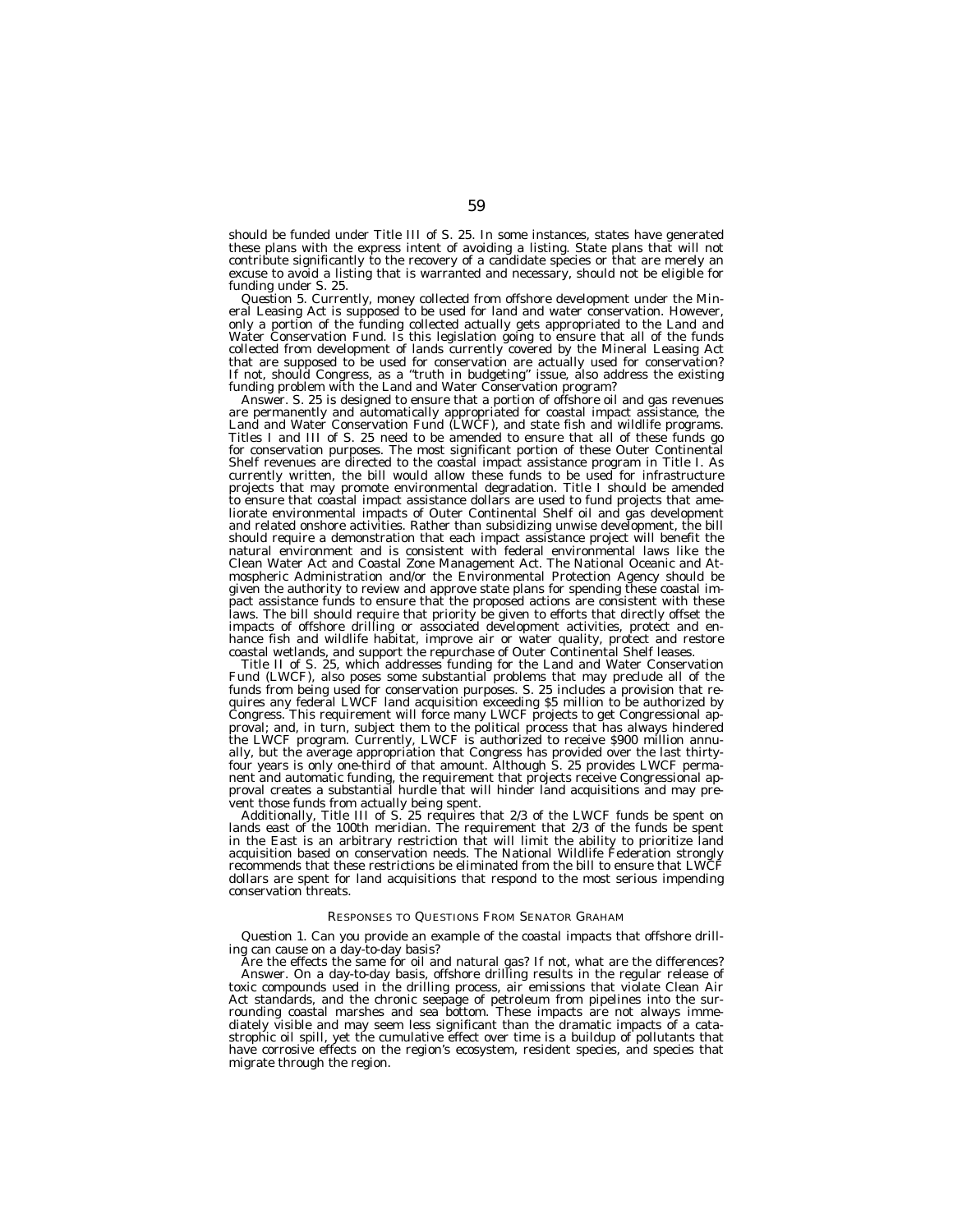Offshore drilling for natural gas produces many of the same effects that result<br>from oil drilling on the Outer Continental Shelf. Platform placement, which disturbs<br>the seabed; drilling discharges, which release toxic mate the drill site; noise disturbances created by platform construction and ongoing activities; and trash produced during daily activities on the platform are negative im-<br>pacts common to both oil and gas drilling. The effects

to the environment and dissipates more rapidly from the ecosystem.<br>*Question 2.* Can you provide an example of the coastal impacts that an unantici-<br>pated event (for example, an unanticipated discharge of fluids, a tanker

could have on fragile coastlines such as those in the state of Florida?<br>Answer. Unanticipated, catastrophic events like the recent tanker spill in Coos<br>Bay, Oregon can have immediate and devastating impacts on marine and c ecosystems. Despite some improvements in cleanup technologies, often only a limited amount of the spilled material can be captured before it enters the ecosystem.<br>Frequently, these spills cause the closure of important com off the coast of Florida, for instance, would wreak havoc with the area's coral reefs; which, in turn, would threaten all of the resident fish and marine species that rely upon those reefs. Oil slicks have proven deadly for sea otters, seabirds, and other<br>marine species. Migratory species like whales often avoid areas where major spills<br>have occurred, sometimes for years after the event. Aft other petroleum byproducts can wash up on beaches for years leaving them inhos-pitable to people and wildlife. Furthermore, the oil and its associated compounds will persist in the ecosystem for years. Ten years after the *Exxon Valdez* oil spill, the region's coastlines and marine species are still suffering from the impacts of oil residue that remains in the ecosystem.

#### STATE OF LOUISIANA, DEPARTMENT OF NATURAL RESOURCES, *Baton Rouge, LA, February 17, 1999.*

#### KELLY JOHNSON,

*U.S. Senate, Committee on Energy and Natural Resources, Washington, DC.*

DEAR MS. JOHNSON: I have enclosed my responses to written questions from Senators Landrieu and Wyden. If I can be of further assistance to the committee in any way, please do not hesitate to call me at 225-342-4503.

Again, thank you for the opportunity to be heard on such pressing issues.

Very truly yours,

# JACK C. CALDWELL, *Secretary.*

# RESPONSES TO QUESTIONS FROM SENATOR LANDRIEU

*Question 1.* We have heard a great deal this morning about the importance of Louisiana's wetlands to the state and to the nation. In your dealings with other states, have you encountered similar expressions of concern regarding coastlines and coastal economies?

Answer. Yes. I speak to groups on coastal issues in different parts of the country. Most recently, I addressed coastal conferences in Williamsburg, Virginia, Washington, D.C., Galveston, Texas and Monterey, California. In these and other places, the concerns raised most often are about preserving marshes, sustaining fisheries and stopping beach erosion.

*Question 2.* Louisiana depends heavily on the oil and gas industry as an integral part of its job base—fully 50% of the economy is based on petroleum. In light of this dependence and historical boom and bust cycles, has the state contemplated taking any steps to diversify the economy? What are the factors, in your view, that have affected efforts to diversify the economy?

Answer. Governor Mike Foster's Louisiana Economic Development Council is putting together ''Vision 2020'', a strategic economic development plan that sets aside six clusters to be targeted in the state's efforts to diversify its economic. The clusters include: Medical and Biomedical; Micro-manufacturing; Software, Auto-regulation, Internet, and Telecommunications; Environmental Technologies; Food Technologies; and Materials (catalysts, composites, electronic materials and bio-compatible mate-rials). Public input from the scientific community, higher education, business and industry have all played roles in the plan and the development of these targeted clusters.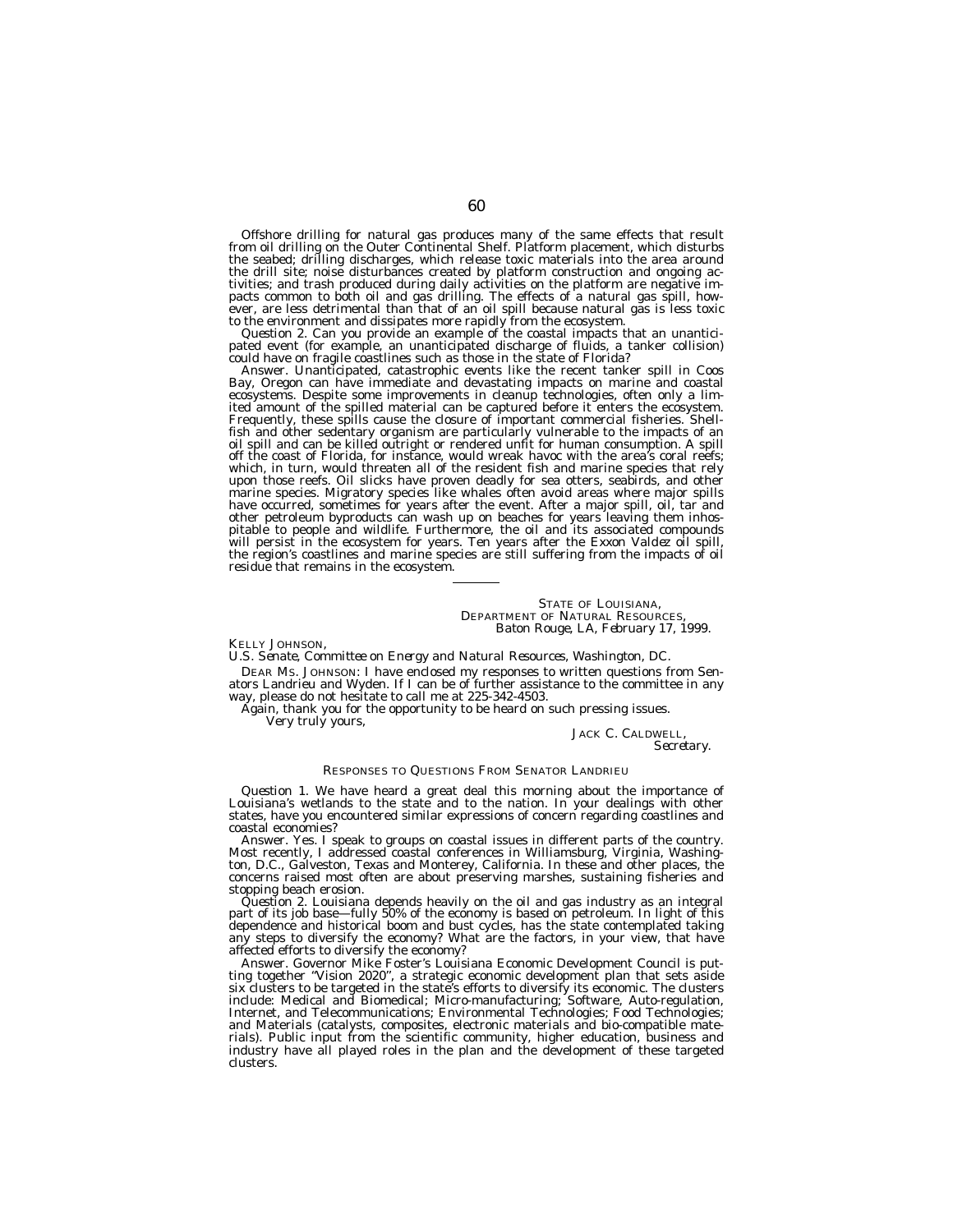In the past, in my opinion, economic diversification efforts have been hampered by the lack of an educated workforce. Education is a main component of Vision 2020, and the issue is addressed throughout the plan.

*Question 3.* As mentioned in the testimony of several witnesses today, the OCS Policy Committee, which is one of four advisory committees of the Minerals Management Service, made recommendations to the Department of the Interior in 1993 and again in 1997, asking for consideration by the agency of a coastal impact assistance

package. To date, have you had any response to your request? Answer. No. However, the MMS has been working with President Clinton on his Lands Legacy legislation. Together with the Department of the Interior, they have worked to incorporate portions of certain aspects of the legislation.

## RESPONSE TO QUESTION FROM SENATOR WYDEN

*Question 1.* S. 25 provides that Outer Continental Shelf (OCS) impact assistance money can be spent by states and political subdivisions on a broad variety of programs, as long as those programs are consistent with State coastal zone management plans. On the West Coast, and perhaps in other areas of th try as well, one of our biggest problems is the lack of basic scientific research on marine fish species. Obviously, OCS development could have an impact on those species and on the coastal communities and industries that rely on those species. Does the phrase "fish and wildlife" in section 704(a)(1) of S. 25 include marine fish research? If not, how would you suggest modifying the provision so it clearly covers marine fish research?

Answer. In my view, the phrase does include marine fish research and would certainly be permissible if a state's governor includes it as part of the plan to be funded.

# MISSISSIPPI DEPARTMENT OF ENVIRONMENTAL QUALITY, *Jackson, MS, April 6, 1999.*

# Hon. FRANK H. MURKOWSKI,

*Chairman, Committee on Energy and Natural Resources, Washington, DC.*

DEAR SENATOR MURKOWSKI: With humble apologies for being so late in responding to your February 1, 1999 letter which poses additional questions from the Committee regarding my testimony on Wednesday, January 27, 1999, I am pleased to submit for the record the answers set forth below.

While I hope that my responses to these questions can be made part of the official record of our January 27, 1999 Committee oversight hearing, I certainly understand if my tardiness prevents that. Nevertheless, we are vitally interested in passage of S. 25, and stand ready to assist you and your staff in any way possible to that end.

Sincerely,

JAMES I. PALMER, JR., *Executive Director.*

#### RESPONSE TO QUESTION FROM SENATOR GRAHAM

*Question.* In your testimony, you discuss the fact that the growth of industrial activity in the Vicksburg area due to the construction of new, state-of-the-art drilling rigs has led to growth issues with infrastructure development for water supply and wastewater disposal, control of air emissions, and transportation arteries. In distributing funds under S. 25, do you plan to identify the growth needs that were generated by OCS development and those that were generated by other sources of growth in your state?

Answer. Because the principal purpose of the Coastal Impact Assistance title in S. 25 is to compensate coastal states for costs associated with infrastructure and other burdens attributable to operations in federal waters within the specified proximity of their states, I believe there must be some rational effort to identify and quantify these pressures, separate and apart from other, and very similar, pressures in the economy, in general. In some states, including Mississippi, where we have realized substantial economic growth in recent years, this will be a complicated exercise in which great precision is likely not possible. However, to deny assistance because the nexus between offshore operations and coastal impacts is real but not subject of minute precision would be a gross insult to the entire concept. By way of example, that would be tantamount to saying that both ''direct'' and ''circumstantial'' evidence may be utilized in the courts of our nation, but the latter will be disallowed in the administration of federal revenue sharing programs.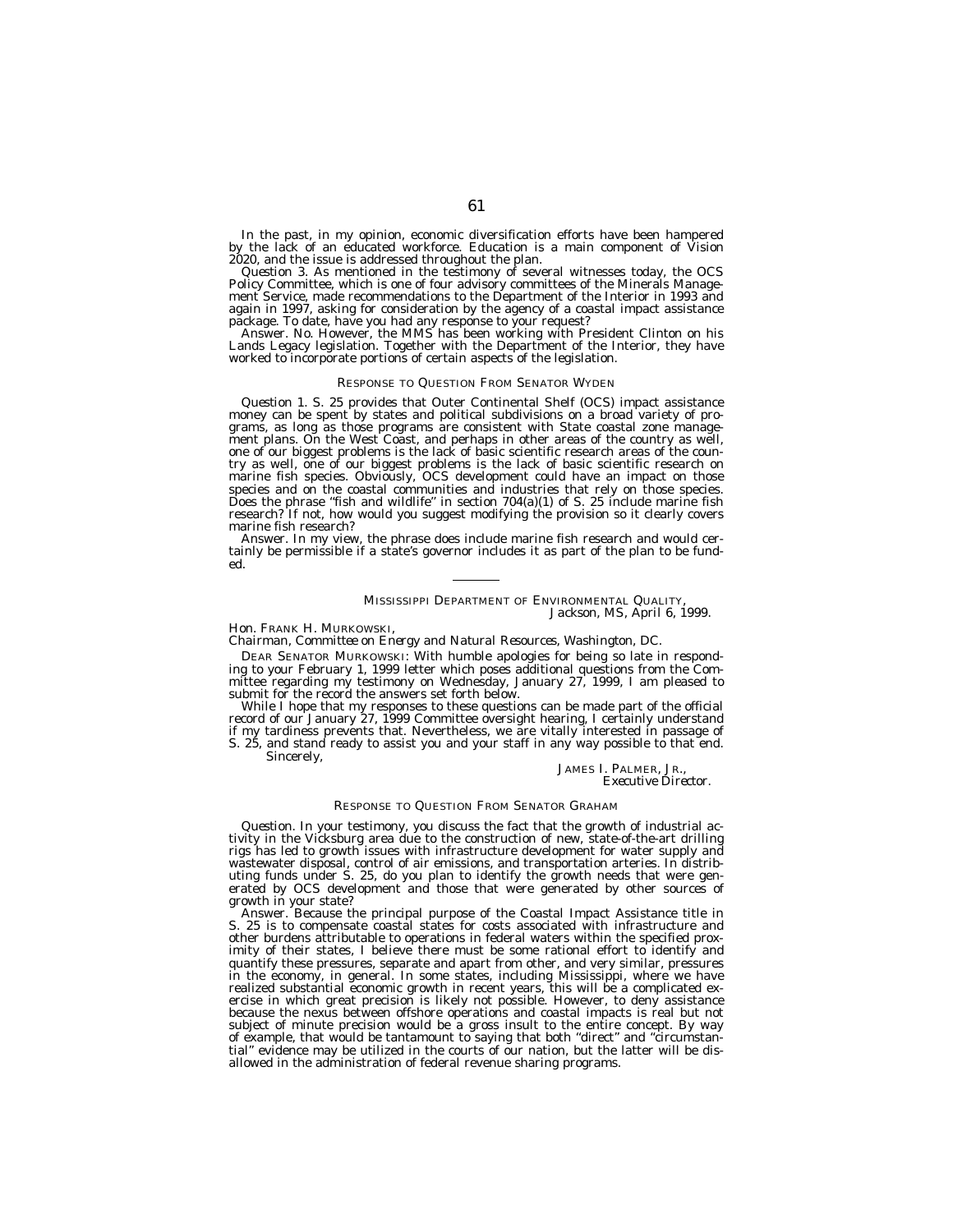## RESPONSE TO QUESTION FROM SENATOR WYDEN

*Question.* S. 25 provides that the Outer Continental Shelf (OCS) impactassistance money can be spent by States and political subdivisions on a broad variety of programs, as long as those programs are consistent with State coastal zone management plans. On the West Coast, and perhaps in other areas of the country as well, one of our biggest problems is the lack of basic scientific research on marine fish species. Obviously, OCS development could have an impact on those species and on the coastal communities and industries that rely on those species. Does the phrase ''fish and wildlife'' in Section 704(a)(1) S. 25 include marine fish research? If not, how would you suggest modifying the provision so it clearly covers marine fish research?

Answer. The Coastal Impact Assistance title in S. 25 was generated by the OCS Policy Committee, which has been advising the Secretary of the Interior on OCS matters for many years. The national fisheries industry has been prominently represented on the OCS Policy Committee for a very long time, and, because the Coastal Impact Assistance recommendations to the Secretary of the Interior were generated by the OCS Policy Committee during my term as chairman, I can say without hesitation or reservation that the phrase ''fish and wildlife'' in Section 704(a)(1) of S. 25 is intended to cover marine fish research. The most important modifier in the phrase ''air quality, water quality, fish and wildlife, wetlands, outdoor recreation programs, or other coastal resources. . . . is the word ''coastal''. Necessarily, that includes both freshwater and marine fish species. As you properly note, extensive marine fisheries research associated with offshore operations along the West Coast has been ongoing in recent years, and hopefully will continue. Similar programs for the Gulf of Mexico and adjacent state coastal waters should receive similar attention. We have outstanding scientists at the Gulf Coast Research Laboratory and other facilities in our Institutions of Higher Learning in Mississippi who eagerly await opportunities to participate in this much—needed marine fisheries research.

# STATE OIL AND GAS BOARD OF ALABAMA, *Tuscaloosa, AL, February 12, 1999.*

#### Ms. KELLY JOHNSON,

*Counsel, Senate Committee on Energy and Natural Resources, Washington, DC.*

DEAR MS. JOHNSON: The following are answers to the questions submitted by Senators Bob Graham and Ron Wyden as follow up to the Wednesday, January 27, 1999 Committee hearing on Coastal Impacts of Offshore Drilling.

I would be pleased to provide any other information the committee may require. Very truly yours,

DONALD F. OLTZ, *State Geologist.*

# RESPONSES TO QUESTIONS FROM SENATOR GRAHAM

*Question 1.* In your verbal testimony, you indicated that the state of Alabama has a zero discharge policy for all drilling rigs in your coastal waters. Have you ever issued a violation for that zero discharge policy? If so, how many violations have you issued in the last year? Which companies received those violations? Did you complete an analysis of the environmental impact of the discharges involved in those violations?

Answer. Alabama's zero discharge policy was violated twice, early in our program. Mobil Oil Exploration and Producing Southeast, Inc. was sued by the Alabama Attorney General in 1982, fined ca. \$2 million plus clean up costs. In 1983, Superior Oil Company was fined ca. \$80,000 plus clean up costs which were estimated to exceed \$2 million. There were no violations last year. The lead state agency for environmental impact assessment is the Alabama Department of Environmental Management (ADEM).

*Question 2.* In your written testimony, you indicate that currently natural gas produced in the Gulf of Mexico that is brought to Alabama originates from offshore Alabama, Mississippi, and, to quote, ''soon, possibly Florida.'' Have you received any indication from the federal government that there has been a decision on the Chevron appeal to the Department of Commerce?

Answer. I have not received nor asked about Chevron's appeal to the Department of Commerce. The Destin Dome discovery is rated at or near 1 trillion cubic feet of gas. Because it is close to an existing pipeline infrastructure, it is highly probable that the gas will come onshore Alabama ''if possibly'' it is produced. My comment